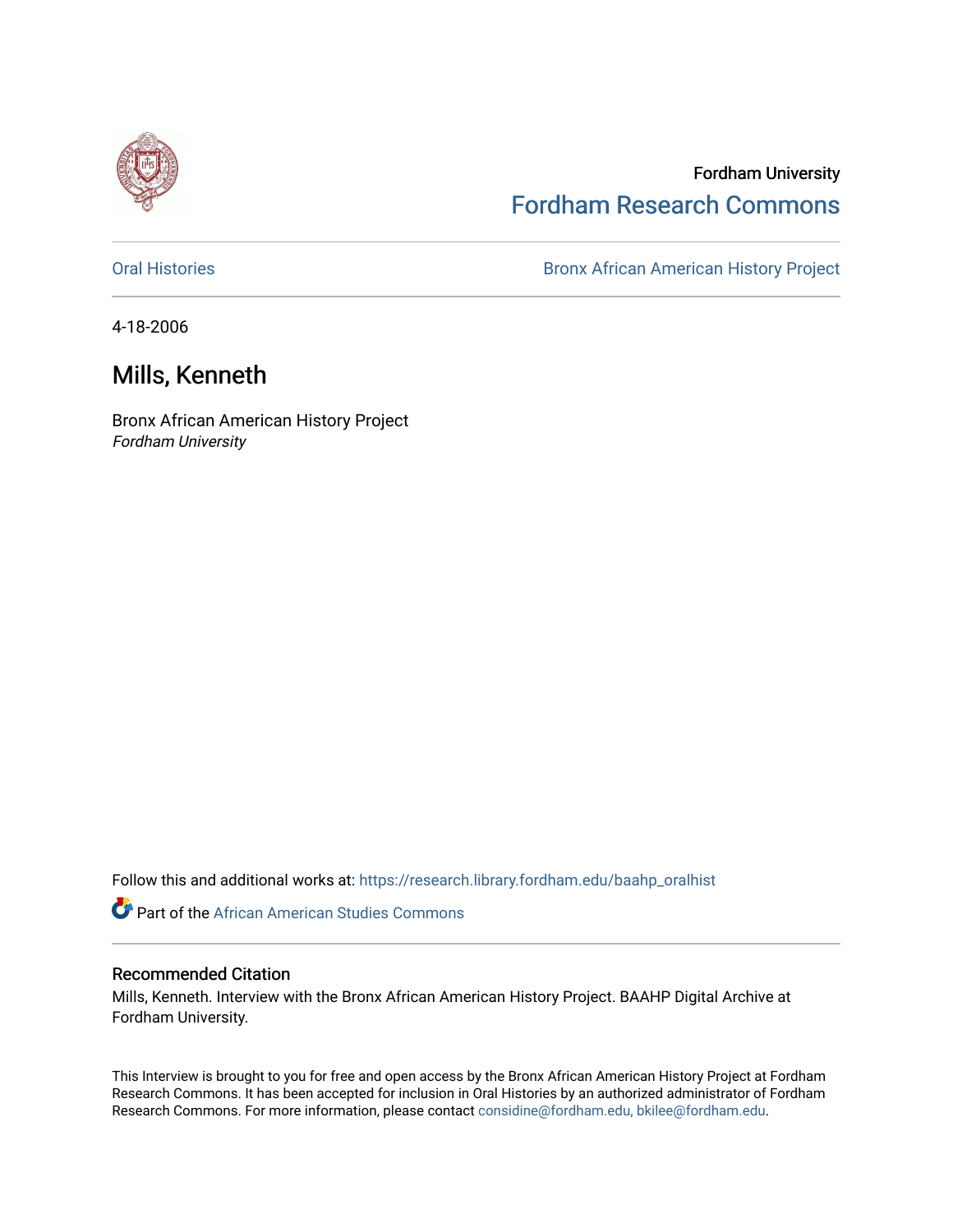Transcriber: Danielle Lund

Mark Naison (MN): [Laughter] This is the  $157<sup>th</sup>$  interview - -

Maxine Gordon (MG): [Gasps] No kidding.

MN:  $-$  - of the Bronx African American History Project. It is April  $18<sup>th</sup>$ , 2006, and we are here with Captain Kenneth Mills, a great musician who is the director of security at P.S. 153 in Co-op City. Interviewing today are our jazz researcher, Maxine Gordon, along with Brian Purnell and Mark Naison. Captain Mills tell us a little bit about your family background and how your family came to move to the Bronx.

Kenneth Mills (KM): Well, you have to realize that in the early '40s there was a big exodus to the Bronx and Long Island, and northern Manhattan. We moved from 8 West 118<sup>th</sup> Street, and we moved to 841 Kelly Street. That was around 1943. I went to school. I went to Cooper for kindergarten, but when I got to the Bronx, I started first grade in P.S. 39. In P.S. 39, Cecil Brathwaite; Elombe Brath was in that school; Eddie Palmieri; Kenneth Dickkersun, the numerologist; Colin Powell; Alger Yumar, Ralph Corer - - Ralph Corer was an artist. Cesar Pagan was an artist. He used to draw comics. Elombe Brath was a - - an activist. We all went from P.S. 39 to Junior High School 52.

MN: Now the 800 block on Kelly Street - -

KM: Is now a park.

MN: Is now a park. So - - what was the number that your family lived at? 841? KM: 841.

MN: And was it a five story walk-up?

KM: Five story right.

MN: And what - -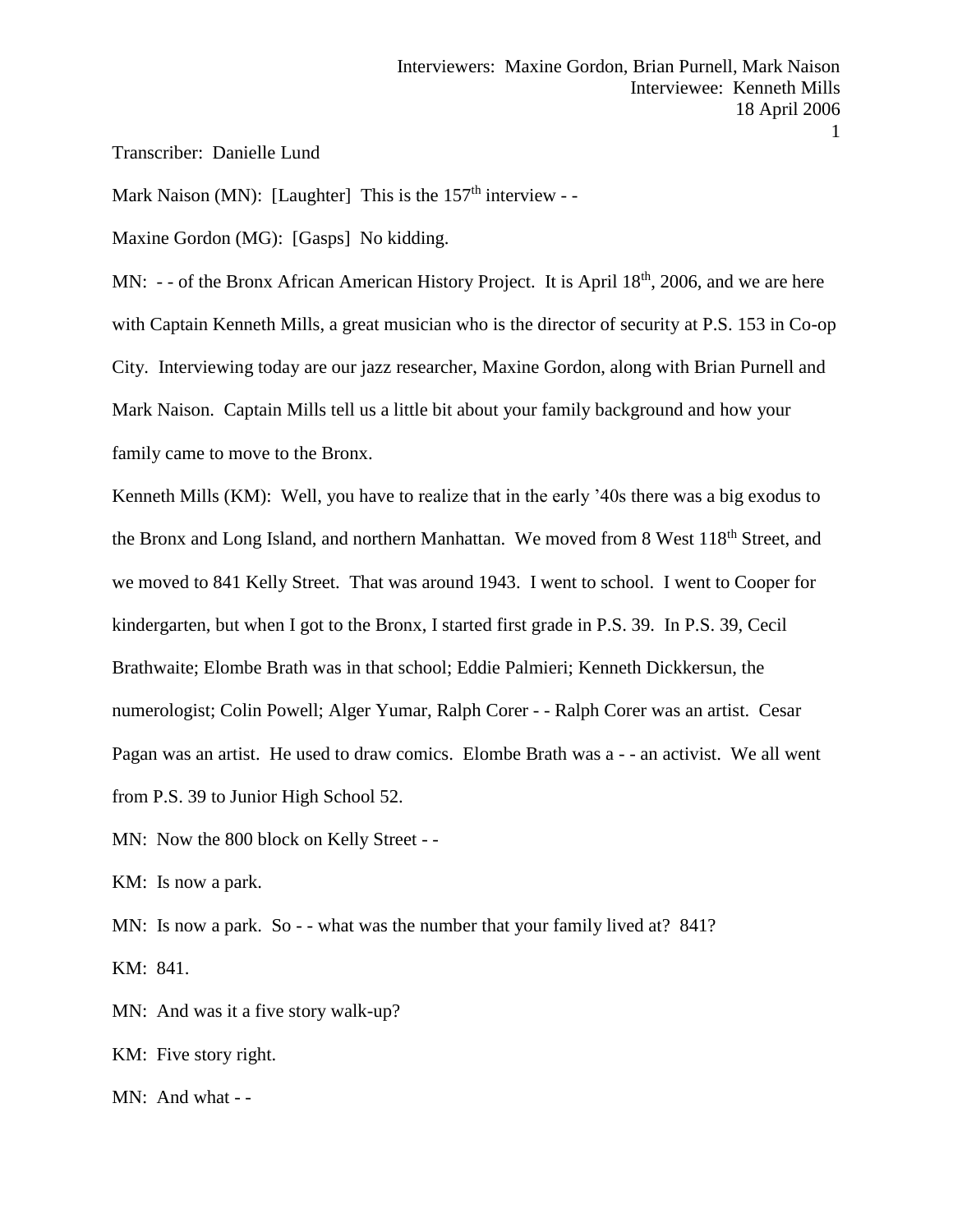- KM: Two apartments per floor.
- MN: And floor were you living on?
- KM: Ground.
- MN: The ground floor?

KM: Yes, I wasn't thinking about walking any more. [Laughter] I just came from 8 - - from 8

- West. We were on the third floor.
- MN: Alright now what sort of work did your - did your parents do?
- KM: My mother worked - in what do they call that? Mama worked in millenary.
- MN: Making hats?
- KM: Yes, then she used to do nail heads on - on dresses, so it was really piece work. Of
- course she used to gravitate from job to job, you know. I had three uncles, all of whom went into
- the army, and thank God they all came out safely, and they went to work - two of them went to
- work for the IRT, which was unheard of at that time.
- MN: Now was your family from the Caribbean or the South originally?
- Brian Purnell (BP): And also -
- MG & BP: Could you say your birth date?
- KM: My birthday, December  $20<sup>th</sup>$ , '36. One year before the Hindenburg.
- MN: Now was your family originally from the South, or the Caribbean?
- KM: No.
- MN: Neither?
- KM: No. My - my grandmother and grandfather, their parents came from the Caribbean and they moved to Brooklyn when they were like that, my grandfather and grandmother, and they - they met in Brooklyn and got married in Brooklyn, and then my family moved to Manhattan.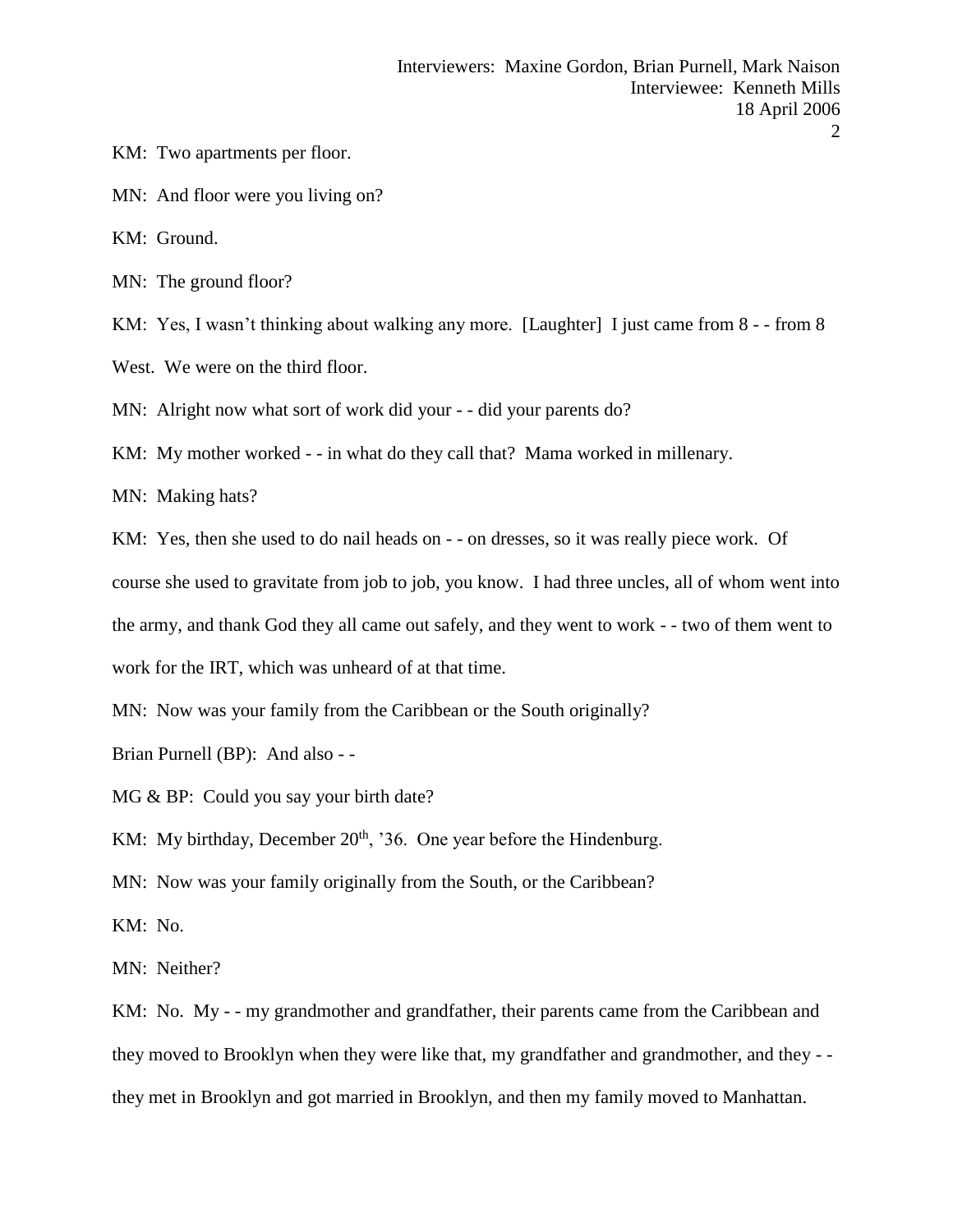MG: What island in the Caribbean?

KM: One of them - - one was from St. Croix. The other one was from St. Kitts.

MN: Did your family know a lot of people in that Kelly Street neighborhood when they moved there?

KM: No, when we moved there it was all Jewish. It was an all Jewish neighborhood. They had three houses on the opposite side of the street that - - 828, 832, and 8 - - 30. No. 828, 830, and 832 were the Spanish houses. And 838 started with African Americans moving in. The three houses that I just called out were Hispanic. All Hispanic lived there. Cuban, Puerto Rican - they all lived in that house. That's where Eddie Palmieri lived. Eddie and Charlie.

MN: Was - - was your family affiliated with any church when you were growing up?

KM: Yes - - St. Philip's.

MN: St. Philip's.

KM: 134<sup>th</sup> Street, right off of Seventh Avenue. Episcopal.

MN: And did you continue to go to St. Philip's when you were living in the Bronx?

KM: Yes.

MN: So you didn't switch to St. Margaret's?

KM: No.

MN: Okay, remained a tie with St. Philip's. What was your elementary school experience like? Were you challenged academically, or were teachers fairly insensitive or indifferent?

KM: No, I had a ball in school. All the teachers loved me. [Laughter] I hate to sound like a --I mean really they - - I didn't - - had no problem. I had one teacher named Sally Melson. I never knew her name was Sally, until another teacher called her by her name, but everybody's name

was Mr. or Mrs. - - Ms. Melson, who found out that I played, and had me do all her plays.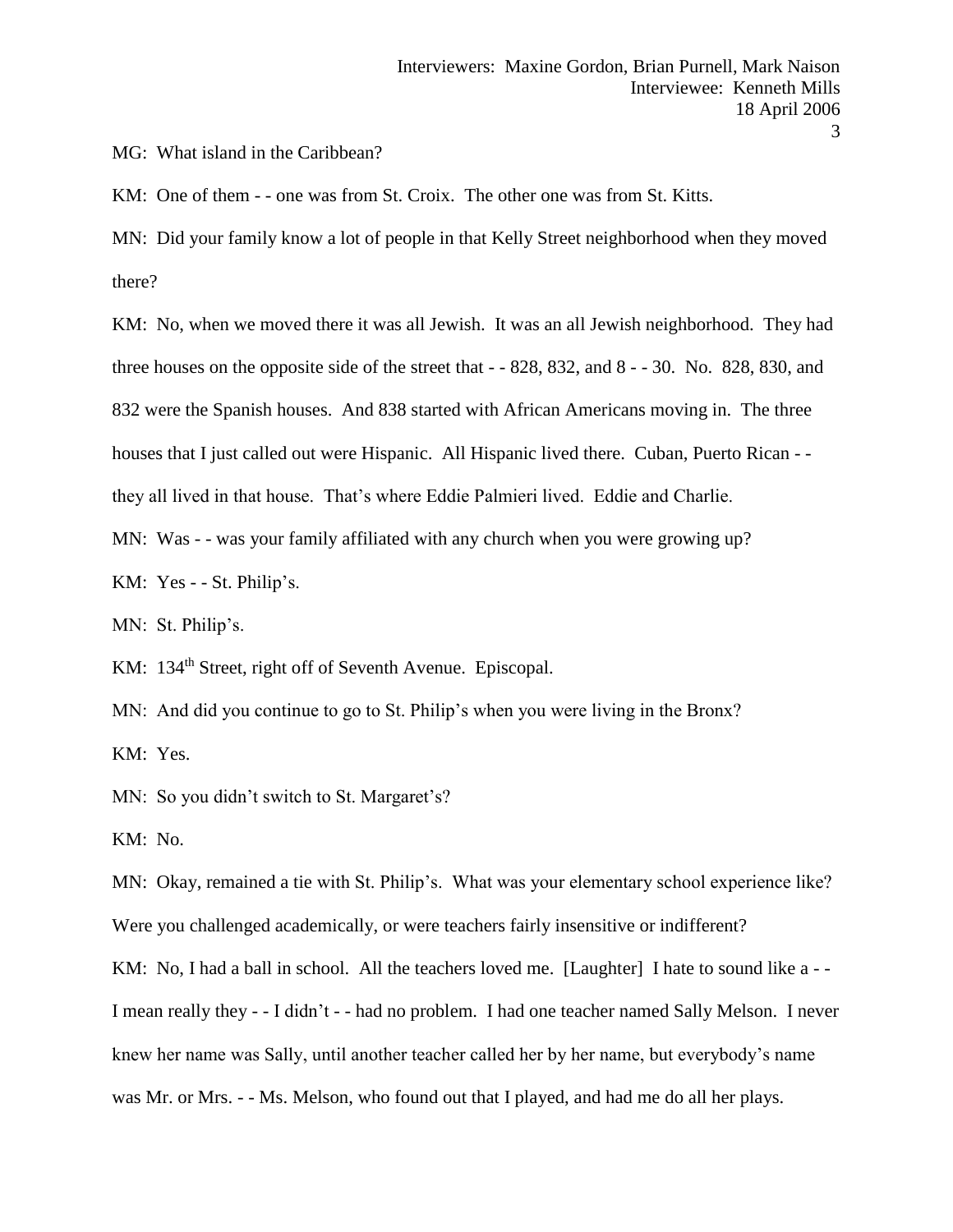Whatever music that was necessary for her plays, and she's the one that helped put me into 7-1, which is in Junior High School, which was a music class.

MN: Now where did you learn to play the piano?

KM: I've been playing ever since I was three.

MN: Was your - - was your family musical?

KM: Yes, my Uncle James had a nine piece orchestra, and he thought he was the Savoy Sultans because he loved them, and I'm trying to think of the lady's name that played piano. I think her name was Viola, and I think her last name was Fipps, who lived over us. She played piano. I remember them telling me a story. We lived in a - - off the hall apartment. Everything was off the hall, except the first two rooms. Eight West, there was the living room, then there was my mother's bedroom, then everything was off the hall, until you got to the dining room - - dining room and kitchen, and then there was a room in the back. That was - - that was a walk through, that was railroad. Everybody used to congregate in the dining room. The living room was all the way down the hall. My aunt Bernice who's one of the historians there said that one day - - or I should say one evening, Uncle James's band was rehearsing.

MN: In your apartment, yes?

KM: Yes, but every rehearsal was in the apartment sure, and we had two doors to that apartment. One that opened to the hall, the other one that opened to the living room. So naturally when the guys get through playing, they went out the door that's closer, you know, in the living room. Anyway, I understand that - - they heard dum-dum-dum-dum-dum-dum-dumdum - - dum-dum-dum-dum-dum-dum-dum-dum, and that was "Jumpin at the Woodside". That's the piano part. So my grandmother said, my God, you mean to say Viola is still there, why don't you go up and get her - - bring her something, some soda, or some tea or something,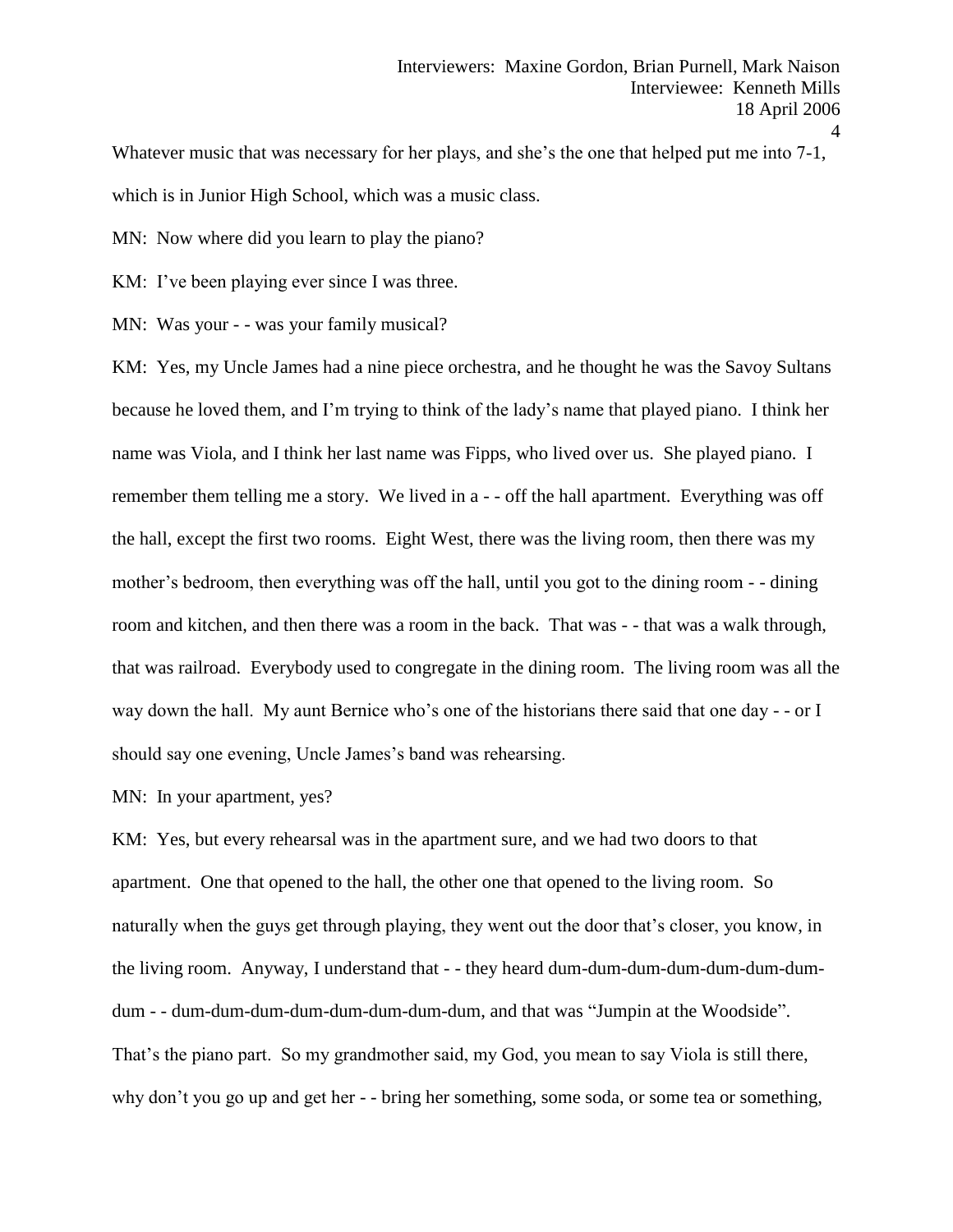so they all came from the living room - - I mean from the bedroom - - I mean the dining room all the way up to the living room, and they saw me playing. Dum-dum-dum-dum-dum-dum-dumdum. I was three, and I've been playing ever since. My mother took me to the Apollo to meet Buddy Johnson, and she wanted him to hear me play. I was about seven or eight.

MN: Buddy Johnson lived in the Bronx.

KM: Yes. And he heard me play, and he said, great, I'll take him. He's a novelty. He's a genius, and he doesn't read any music, that makes it even better. That makes him a real genius, but we have to take him on the road, and my mother said, no he's got to go to school. He's got to go to school, can't take him on the road. So that was the beginning of the end of my career. [Laughter] [Crosstalk]

MG: You had a piano in the house?

KM: We had a George - - George Steck - - George Stark piano. Upright. Had a lot of sound, had a lot of sound, because I had a - - a knack for playing motion picture themes. [Laughter] You know, I loved motion picture themes. And radio of course, radio themes. I used to play a game with all the people in my family, aunts and uncles. I would play the theme from a radio show, and then they would guess it. If they didn't guess it, they had to give me a quarter.

MG: Oh, good.

KM: So my Aunt Bernice she used to walk around with a hat, you know, and - - alright Merrill it's your turn. Uncle Merrill he was up on most of them, but a lot of the themes they couldn't remember, and they were radio people.

MN: So did anybody send you for formal piano training?

KM: I started formal piano training in Junior High School. I had a teacher named Martin Greenbaum - -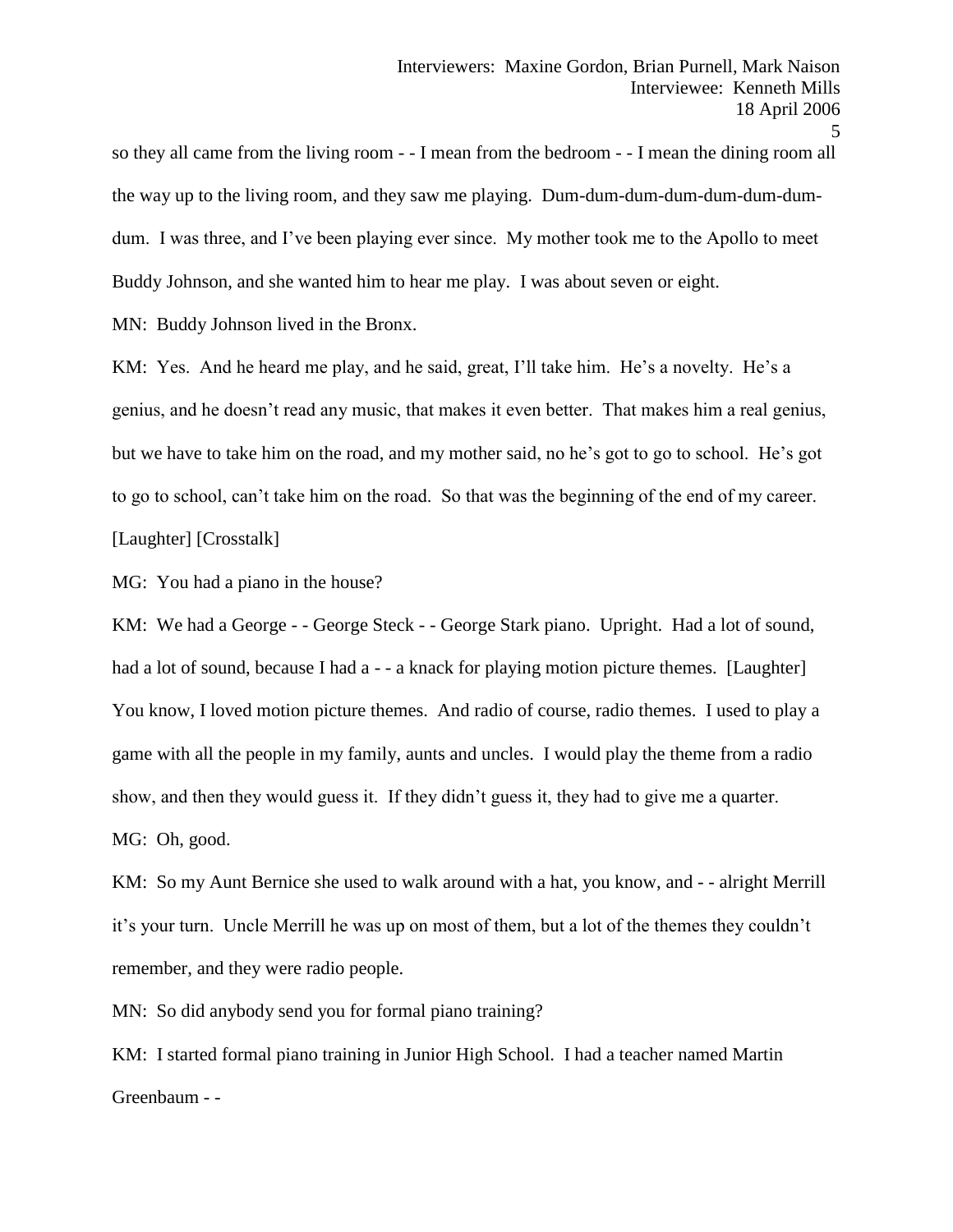MG: Oh other people had him.

KM: - - who, who passed, and he told my grandmother - - he said, she's - - he told her, he said, Mrs. Brown - - my grandmother's name was Henrietta Brown - - I can't teach him how to play. The only think I can teach him how to do is read, which is what he did. Taught me how to read music. But you know, I can't teach him how to play, knows how to play. But he always told me, he said, Kenny, play what you see. I know it's a drag because what they got on the paper is - - you know, it's not really that hip, but just play what you see. [Laughter] You know, put in all those little things which is much hipper, you know, much - - play what you see, so I had to learn to play what was on the paper, which was a drag, because I heard so many other things going on. So many other things.

MN: Now were, you know, you had a chance to play in school for, you know, the teachers had you play during plays.

KM: That was in - -

MN: Elementary school.

KM: Elementary school.

MN: Right. Were there any other venues - - did you play in church at St. Philip's?

KM: No.

MN: No.

KM: We had a church, a local church that I played in, and you had to remember St. Philip's church was 134th Street. Many times we couldn't make that trip, so there was a local church that I played in, and the man's name was Father Lamart. I think his first name was Luis Lamart, and I played in his church, and I played for the communion. I played vibes, because they have at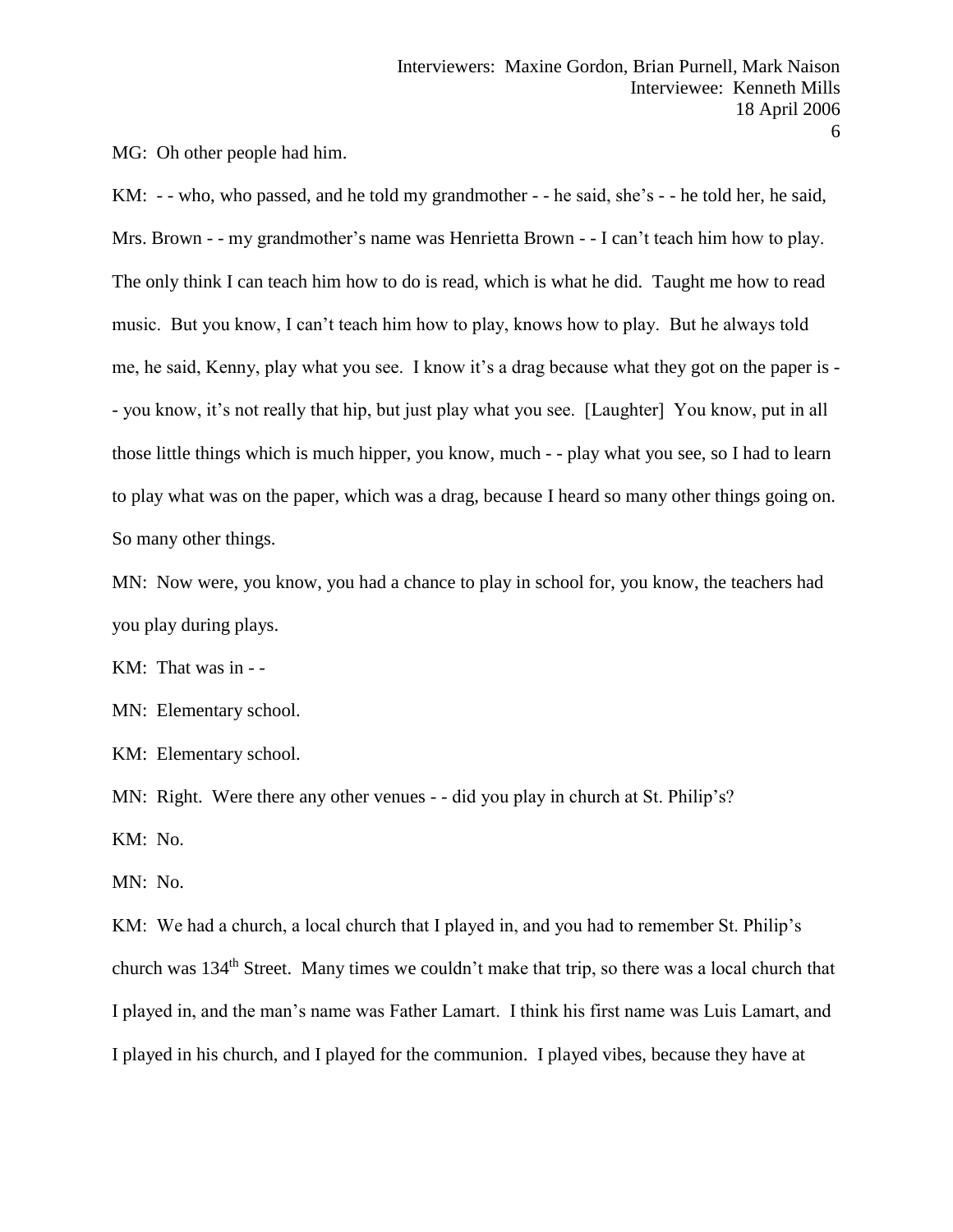Episcopal - - they have these vibes that you have to play when the ceremony is going on. I played that and I played piano.

MN: Now other - - when you weren't being involved in music, were you part of the sort of street life of the block and the neighborhood?

KM: Yes. We just played - - we just played ball, and that's all. No, I stayed out of trouble - - I

didn't - - I didn't have - - listen. Uncle James, Uncle Frazier, Uncle Merrill, Aunt Edna, Aunt

Bernice, my mother, my grandmother - - that's a gauntlet man. [Laughter] That's a gauntlet.

MN: You couldn't do anything wrong?

KM: No, no. I wasn't even thinking about doing anything wrong.

BP: The three uncles that you just mentioned - -

KM: James, Frazier, and Merrill.

BP: Were they Veterans - - were they Veterans from service?

KM: All of them were Veterans, yes.

BP: What - - did they serve overseas?

KM: One was in Okinawa, one was in Guam, the other one was in Saipan.

BP: What were some of the stories that they shared with you about their life in the service,

particularly serving in World War II.

KM: Well they told me about the racism. That was first and  $-$  - one particular story Uncle James told me - - he said that they went to Aswego, New York to train. When they got through training up there they sent them down to - - I think it was either Fort Dix, or another camp that was further south, and while they were down there, they had Hispanics in the group. So, Uncle James said the Sergeant said, alright all Negroes on this side, and all the whites on this side, so all the Hispanics went to the white side. So the sergeant said, come on, you get over there with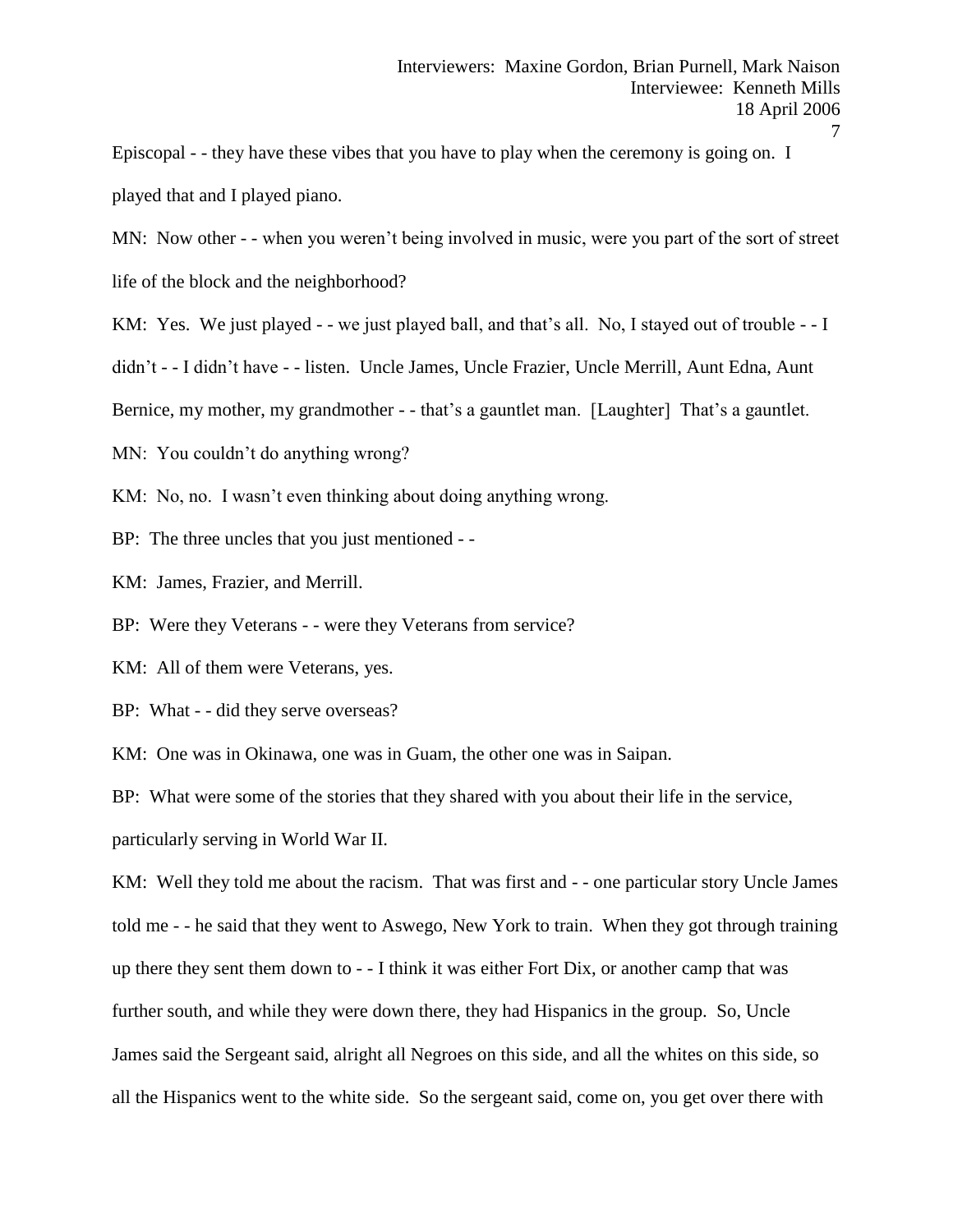those niggers man, what's wrong with you - - who do you think you - - get over there. And that was one of the stories that he told me about racism. Because they went over to the white side. Get over there with the rest of them niggers, and he, Uncle James said he said it just like that, you know. The other - - the other story was in Hawaii. Uncle James was in Hawaii, and he went into a bar, and they weren't serving African American soldiers, and the bar tender said, we don't serve niggers here, and Uncle James hit him. And he went down, and there was a fight that broke out in the bar, and the MPs came, and Uncle James said that the bar tender who was by that time out in the middle of the floor, who was on the - - on the floor bleeding - - MP said, what happened to you? He said, that nigger, nigger hit me. And the MP said, and I'll never forget it, which nigger? Which nigger? So in other words, the MPs, who are siding to a certain extent, instead of saying which soldier, which nigger. What's that about. Uncle James told me about that. Uncle Frazier told me about bed check Charlie who was a Japanese Silver Flyer. He flew a Silver Zero, and every night at twelve o'clock he would come back and find out who was

in bed, and who wasn't in bed got shot down.

MG: Oh shit.

KM: Every night at twelve o'clock. He'd come over, and fired if there were any stray soldiers. Made no difference of whether they were black, white, or anything different. They were Americans [Tape error], and this cat would just shoot them down. Now Uncle Frazier said one day bed check Charlie came around on time, and he came looking for who he can find, and he found P-38 waiting for him. P-38 Lockheed Lightning, and blew him out the sky. No more bed check Charlie. Those are the kind of stories they would tell me. Very interesting. MN: Now you were in - - clearly in a very politically conscious household.

KM: Yes.

<sup>8</sup>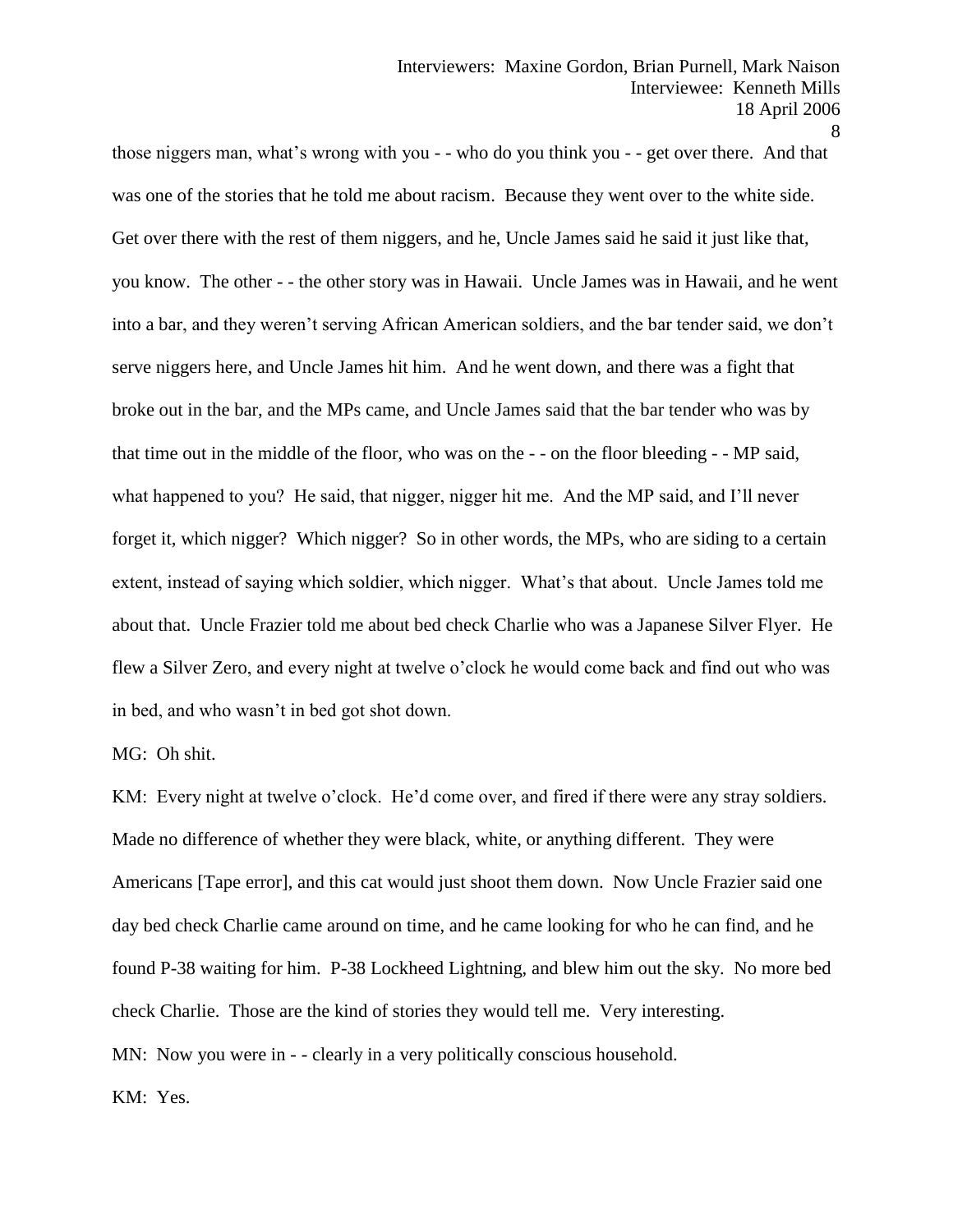MN: Was - - did people ever talk about the Marcus Garvey movement or - - or any other political leaders in - -

KM: No my grand mother didn't. She didn't bother with that. No.

MN: How did you correlate the stories about racism in the army with your experience growing up in a multiracial block and neighborhood in the Bronx? Was there much racism in your immediate - - like environment?

KM: One of my best friends was Michael Seroni, who's an alto saxophonist, another bassist, who's name was Charlie Rivera who lived on Union Avenue. Michael Seroni lived on Avenue of St. John. Donald Balastrarie played trombone. He lived on Avenue of St. John. Wilbur Enice lived on Dawson Street which is around the corner from me. He played clarinet. Eddie McCollins and Wilbur Enice were both African American. Eddie McCollins played trumpet. He lived around the corner. He lived on Longwood Avenue. Frank Garsher was the drummer. We had a band called the 52 Bop Band.

MN: The 52 Bop Band.

KM: We called it the 52 Bop Band. Mr. - - Mr. Greenbaum called it the 52 Bop Band. I went to Thomas Knowlton. Thomas Knowlton Junior High School was one of those schools that had - - Milton Burrow went there, John Garfield went there, you know, that kind of school, so it had celebrities. They called it the 52 - - Junior High School 52 Bop Band, and we did tours in the Bronx. Mr. Greenbaum [Sneeze] set up - - set up tours for us to go to schools, different schools. We went to Junior High School 51, and we went up to  $180<sup>th</sup>$  Street to different schools up there to play. The band dwindled down. There was only four people in the band. Later on we would be called the United Nations, because of the personnel in the band.

MG: Dizzy had a band called that.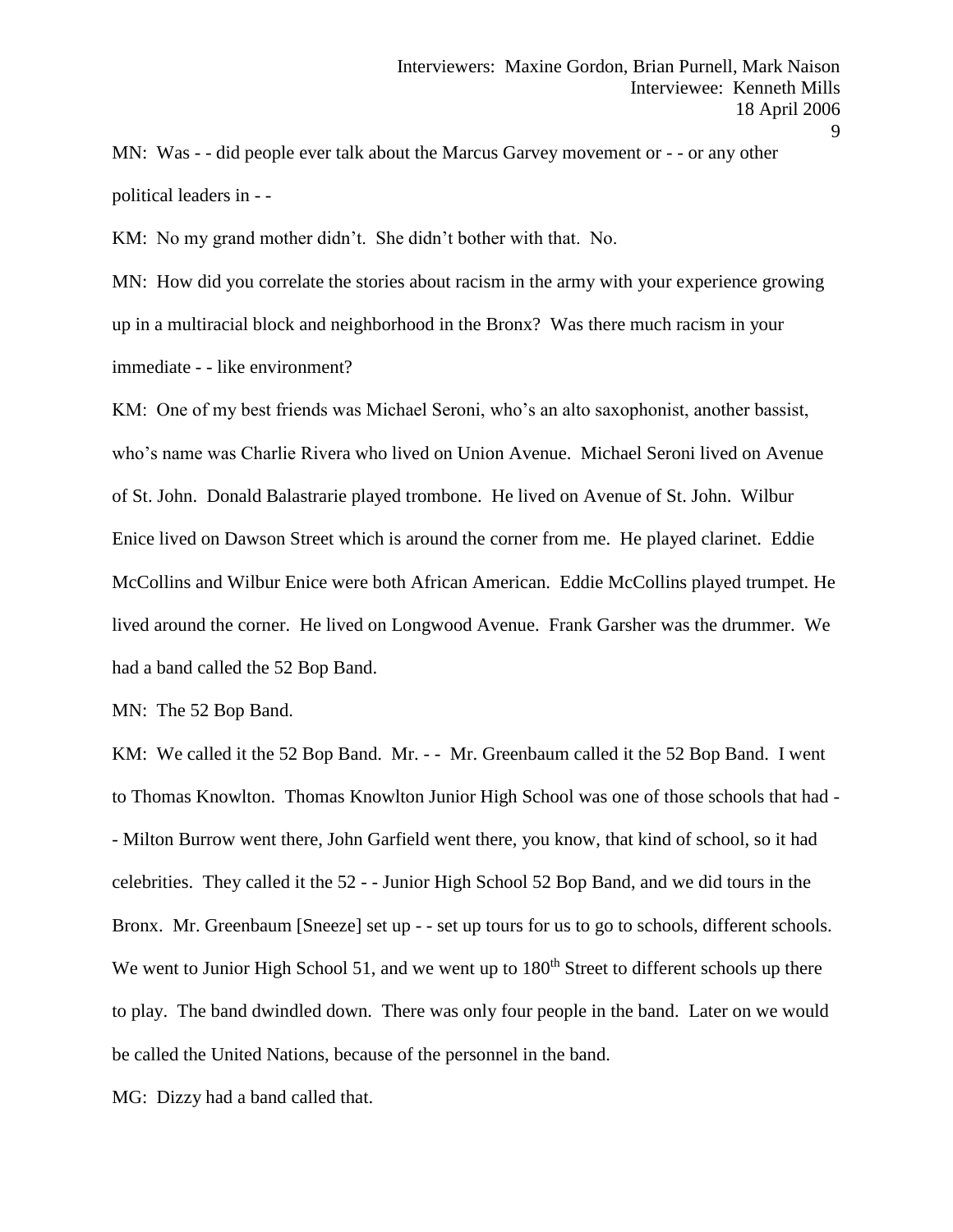KM: The United Nations. We called ourselves the United Nations because we had one Hispanic playing bass, and we had an Italian playing alto sax, we had another Italian playing drums, and me African American playing piano. And we did a tour of the Bronx. Mr. Greenbaum saw to it that we went from school to school.

MN: Now - - were you aware of local music venues when you were growing up. What were the clubs, or the places where live music was played that you were, you know, aware of?

KM: Well, 845, was one of the clubs. One of, one of the main clubs was 845.

MN: Did your uncles go there?

KM: No. My uncles didn't go there. As a matter of fact, I didn't start playing in the 845 until I got into my twenties. By that time, my uncles had gotten married, and left the household, so they lived in different areas. I started playing at the 845 around twenty, twenty-one. I also played at almost - - I can't believe - - I played at almost every dance hall. The Embassy Ballroom. MN: Yes, right near - -

KM: 163<sup>rd</sup> Street. The Concourse Plaza Hotel, when they didn't allow African Americans to play in there. That was in 1960. I had a - - I had a gig in there, and I had a group called The Jazz Harmonics. It was a Bronx bass group - - alto, trumpet, rhythm section - - and we played at the Concourse Plaza. And the union man came in and said, who's in charge, who's in charge of this band. Because the Concourse Plaza had their own band, so when you hired the room, the grand ballroom, you had to hire the band. Well, this was an African American club, and they hired us. So the union man said, you guys in the union, so we said no, but we were in the union. We said, no, we're not in the union, we're from out of town. He said, I'm going to have to stop the band - - you know, I have to stop the dance. I told him, you see the guy over there collecting tickets, that's the club president, you go over there, and tell him you're going to stop this dance here, and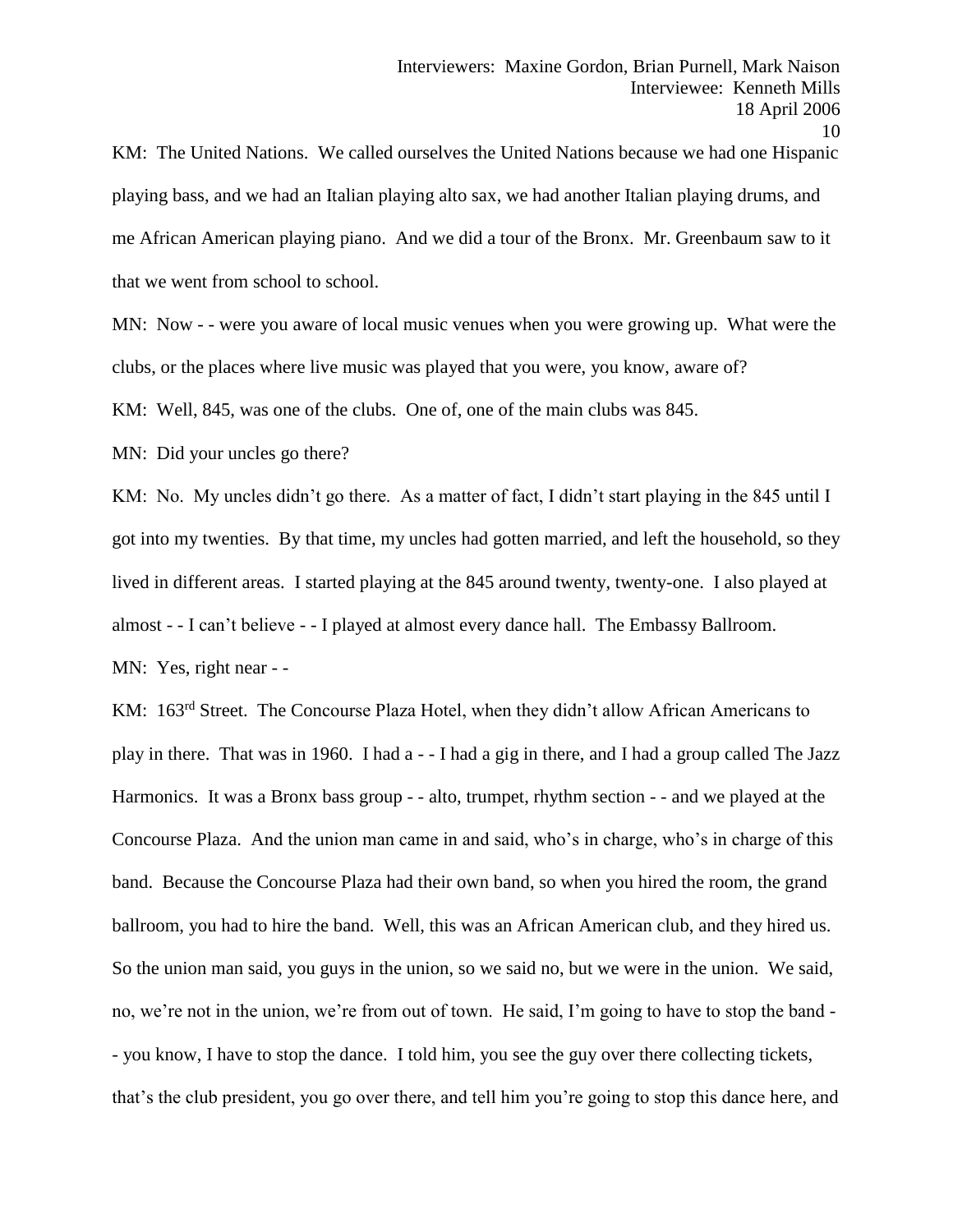see what happens, and I didn't see him for the rest of the night. [Laughter] I didn't see him. He disappeared.

MG: Who was in the Jazz Harmonics? Do you remember?

KM: Clarence Martin, he lived on Union Avenue in the Bronx; Winnie Underwood - - Winnie Underwood played trumpet. Winnie Underwood lived over near Bruckner Boulevard. Watson, Watson Avenue. Roy Haskin played bass. He lived in Queens. Eddie Yearwood moved to Queens. He lived in Manhattan, moved to Queen. Roy Haskin lived on Brook Avenue in the Bronx. Later on, after he got married, he went to Queens. Eddie Yearwood played drums. And we had a vocalist who lived in the Bronx. Her name was Sheila.

MG: You were the leader?

KM: No. I was the arranger though. I did the arranging. Good band.

KM: We lived at the Dawn Casino. That was our venue. The Dawn Casino was in Manhattan.

MN: Now the Dawn Casino was where?

KM:  $139<sup>th</sup>$  Street and Seventh. Between  $139<sup>th</sup>$  and  $130<sup>th</sup>$  -  $-140<sup>th</sup>$ .

MN: Right that was - - that's in Harlem. Now when did you start writing and arranging? How old were you when you started?

KM: I started writing and arranging when I joined the La Paris Sextet. The La Paris Sextet. Alvern Bunn. Alfred DuMire played vibes, Alvern Bunn played conga and bongos. Charlie Lee played timbales. Bill Salter played bass. Alfred DuMire played vibes. I'm trying to think if there was anyone else. There was about five of us. Pucho was in that band for a short time. MN: Where did you meet this group?

KM: I used to play - - see I belonged to the Police Athletic League, so they would call me on occasion.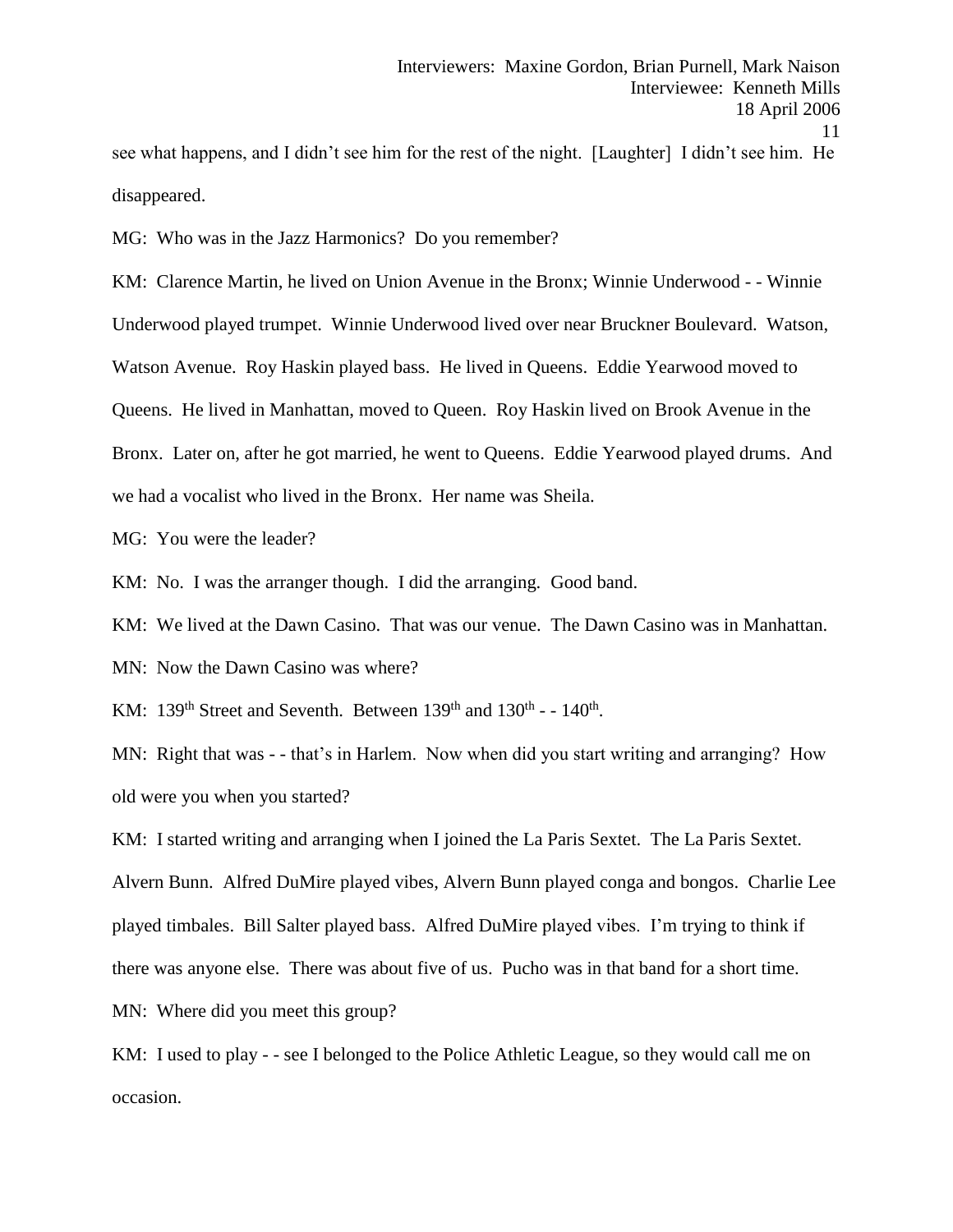MN: Which PAL is this?

KM: Lynch - - Lynch Center in the Bronx. That was on Beck Street, and 156<sup>th</sup> Street and Beck, and they would call me to come down to the radio station, WNYC, to play part of the program. Now I went up there. My brother took me up to that PAL Center. I had never been up there. My brother took me up there because he met a lady who turned out to be my supervisor. Her name was - - name is Kitty Kirby. God bless her she's still - - she still here, and she was in charge of performing arts for the Police Athletic League. And she heard me play, and she had me play for her choral group. At first I was part of the choral group singing, sang tenor, and then I started playing for the choral group. So because of this, they found out that I played - - they called Ms. Kirby and asked her if they can get information on me so I can come down and play. Bill F. was the name of the person in charge of the Pals of the PAL. That was the name of the program. Now I used to go down there and play.

MG: How old were you?

KM: I was - - about fifteen. Fifteen. And I met a girl down there named Neline Canton. You don't know Neline Canton?

MG: No.

KM: Professor Neline Canton?

MG: No. Tell us.

KM: Of Bronx University.

MN: Bronx Community?

KM: Bronx Community College.

MN: How do you spell her last name?

KM: Canton.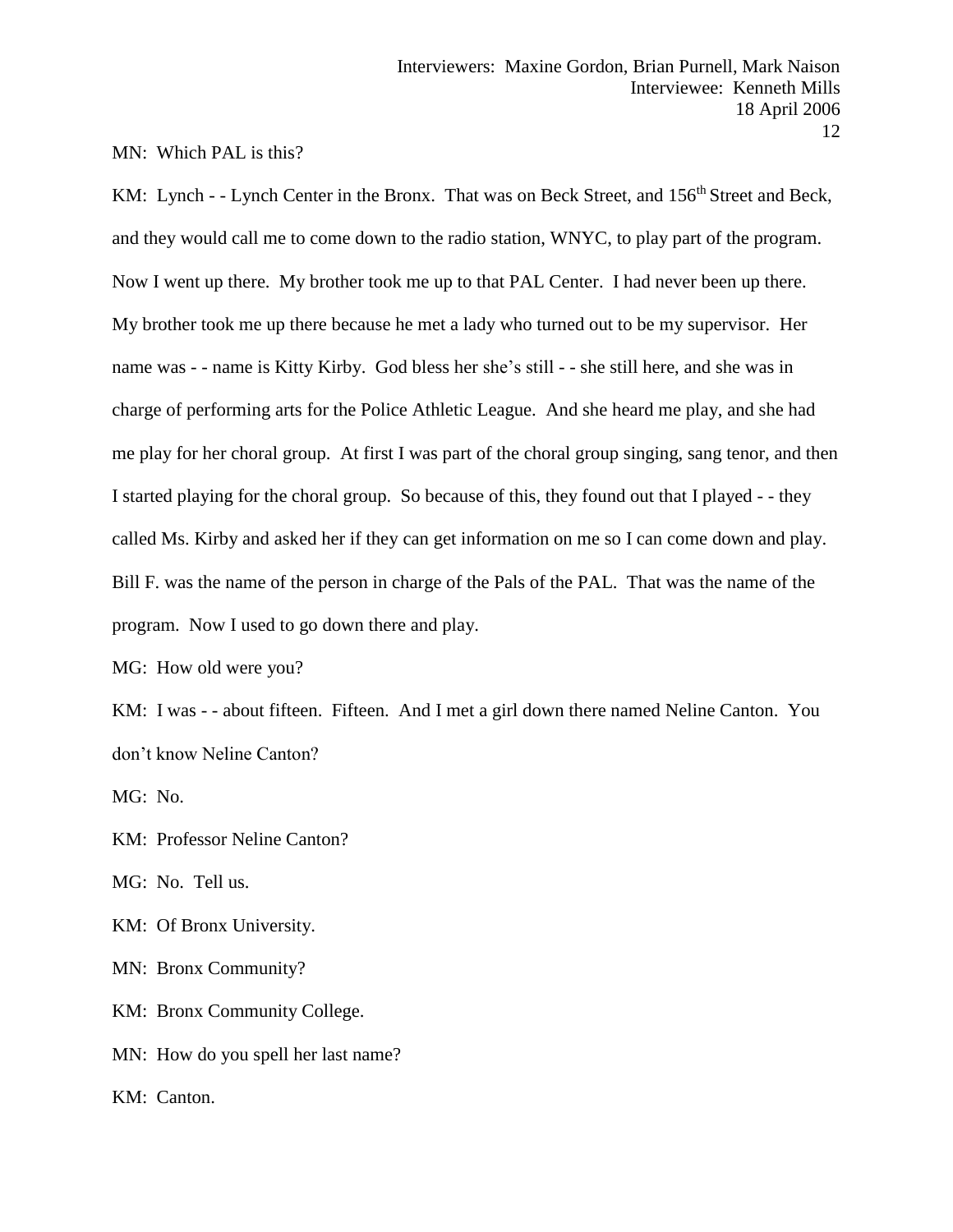MN: C-A-N-T-O-N.

KM: T-O-N. Yes, Canton.

MN: N-E-L-I-N-E?

KM: Yes.

MG: [Indecipherable]

KM: N-E-L-I-N-E. Neline who was a close friend of Valerie Capis.

MN: Okay.

MG: Oh okay. We know Valerie.

KM: Her and Neline were close. At that time, Neline wasn't working up at Bronx Community, but Neline used to be there, and she would play. She had a quartet. She had a group, singing group, and she would play for them, and sing as well. She was one of the acts on the show. And Alfred DuMire played vibes. He was one of the acts. So Alfred heard me, and Alfred said, oh we need a piano player man. Call one down. Where do you live? I said in the Bronx. Well they used to rehearse at 114<sup>th</sup> Street, Alvern Bunn's house. He lived on 114<sup>th</sup> between St. Nicholas and Eighth.

MG: Did he play, Alvern?

KM: Alvern played conga, bongos, and timbales. And during that time, he played - - he was playing bongos and oh I just remembered - - we also had for a short time with us, Ray McEthan. MG: Oh yes. I know Ray.

KM: Ray McEthan played conga for us.

MN: Okay, one second. I'm - -

[Tape stops and restarts]

MG: - - ordering from?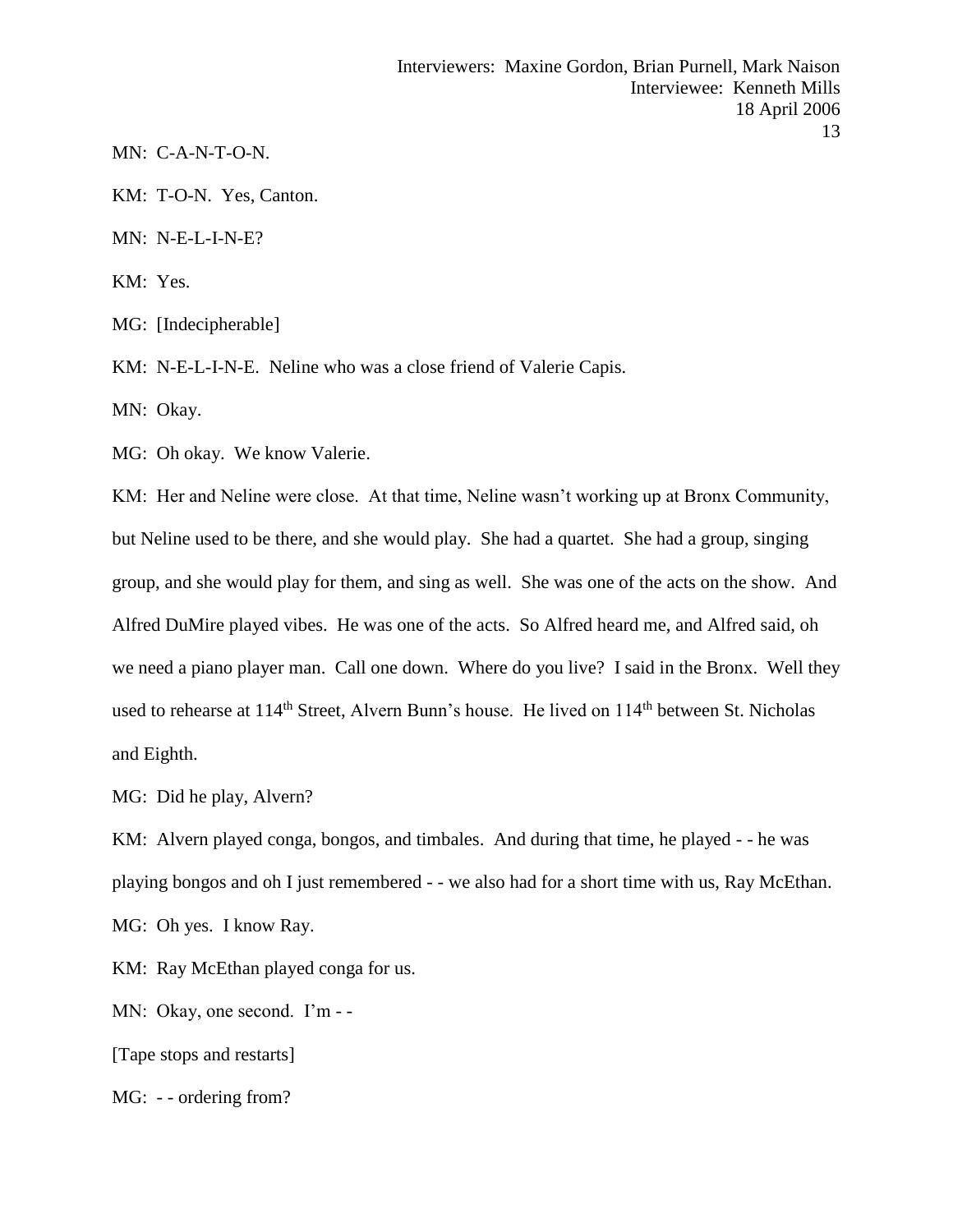- MN: Pete's, do you want some?
- MG: Tea, yes.
- BP: Let me just take this off.
- MG: Well I want to go back because we got -
- KM: Would you order a Danish for me too?
- MN: A Danish, okay, with - what kind of Danish? Cheese?
- KM: Cheese is good.
- MN: Okay good [Crosstalk] I'll take care of everything.
- MG: A little more air in here would be good, but we - yes - don't you think it's a little stuffy?

KM: It's a little.

MG: And the sun beats in here, but we can't open the window because we get - - you hear too

much noise comes on the tape. Right professor?

BP: Yes, that is correct.

- MG: Do you need more water?
- KM: No. This is fine. I'll just wait for the tea.

BP: It's going I believe.

MG: Yes it is. Okay, so now Maxine Gordon taking over interview. Why - - where do you get the Captain, as Captain Mills.

KM: Yes, well my supervisor - - I was her first officer. She was the supervisor, and that's where the Captain comes from.

- MG: From the job now?
- KM: Yes - no. From the police, from the police department.
- MG: Oh. You were in the police department?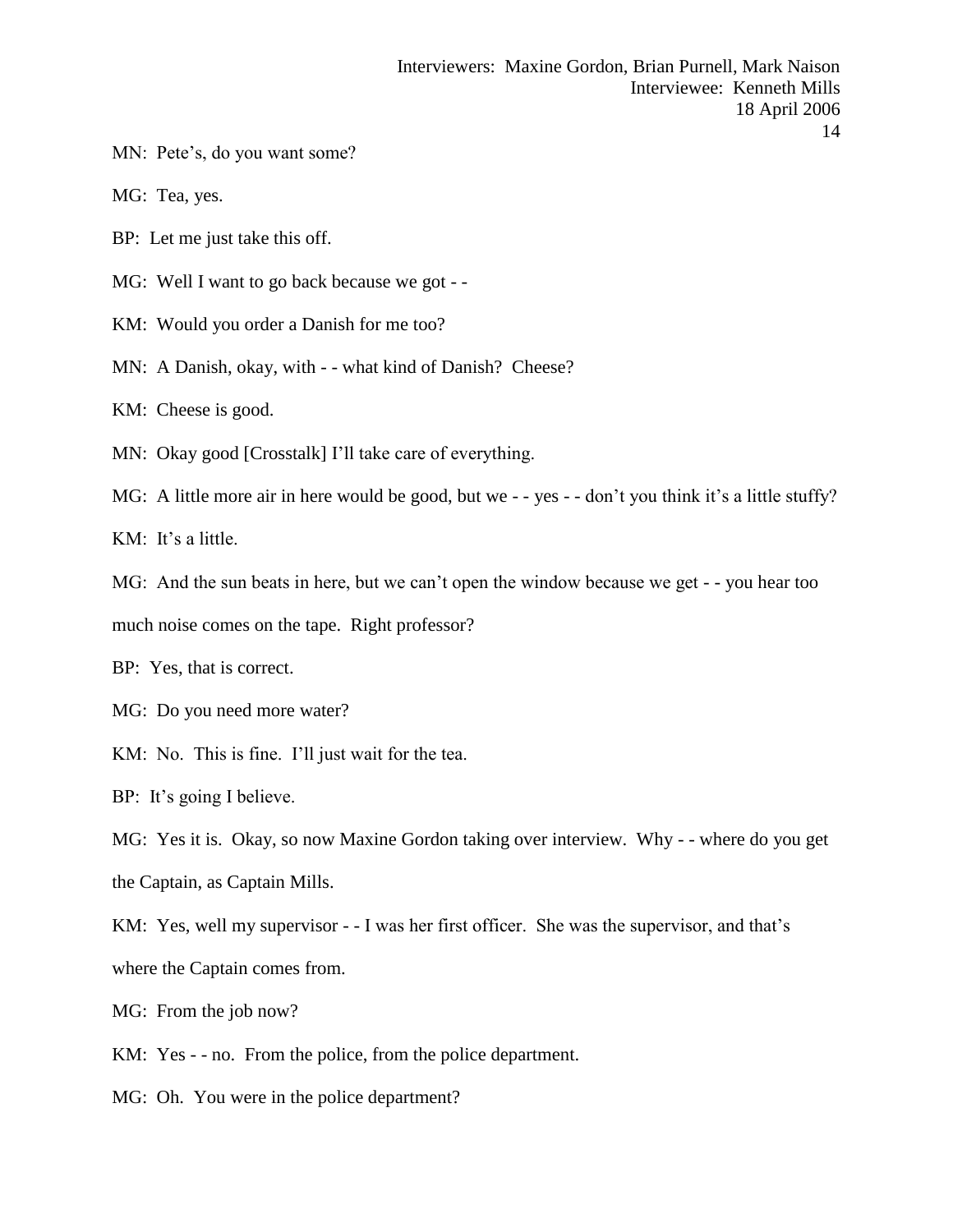KM: I'm part of - - well the Police Athletic League - -

MG: You're still security, or how - - how does that work?

KM: Police Athletic League is a function in the police department.

MG: Oh. Okay.

KM: It's a very important function at that. As a matter of fact it is an official agency of the New York City Police Department. It was started by the police department. It was started by Captain John Sweeney, and it was called the Junior Police Athletic League at one time, in the '40s, and then they just dropped the "Junior" and just called it the Police Athletic League, which is part of community affairs of the New York City Police Department, so when I joined - -

MG: So you've had the title Captain how long?

KM: '79. 1979. When I joined they were trying to get - - they were trying to get kids out of gangs, and so they wanted to get people with children's age, you know, the teenagers' age to speak to them and work with them, which is what I was doing.

MG: What gangs were there in the neighborhood where you grew up?

KM: They had the Slicksters, they had a chapter of the Bishops.

MG: The Bishops is a Manhattan gang.

KM: Actually it's Brooklyn.

MG: Oh Brooklyn gang.

KM: They had chapters all over. They had a group called the Royal Englishmen, and then they had a couple of Spanish gangs, which I, you know, never interested me, because they were away from my area. We didn't get to see them. They had the Brown Bombers. They were at the lower end of Kelly Street. As a matter of fact, when I first moved to Kelly Street, I wasn't allowed to go past 855. I lived at 841. I wasn't allowed to go past 855. That was Brown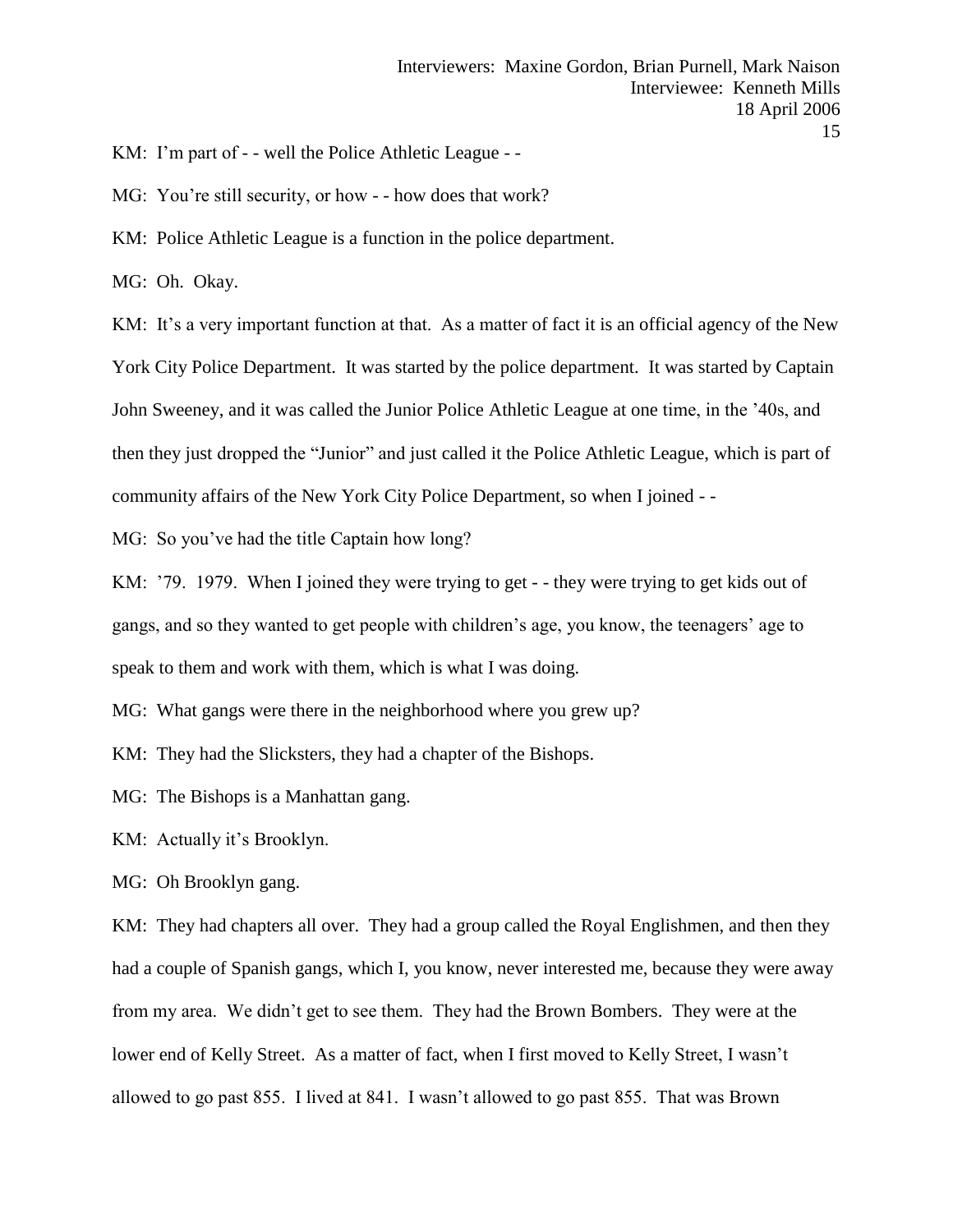Bomber territory. So only when I started growing up, and the Brown Bombers started working,

the ones that did work, did that soon end. But - -

MG: The Brown Bombers - -

KM: - - Brown Bombers - -

MG: - - named themselves for Joe Louis?

KM: Yes, I guess so, because Joe Louis at that time was the Brown Bomber.

MG: Didn't Colin Powell live on that part of Kelly Street?

KM: No. He lived in the 1000 block. He lived between  $163<sup>rd</sup>$  Street and Westchester Avenue.

MG: Did you know him?

KM: Yes, he was in my class.

MG: So how - - what was he like?

KM: We used walk - - well we used to walk home everyday from school. I used to walk him

down to the end of my street, which is Intervale Avenue, and he'd go on by himself, from school.

We used to - - I used to meet him outside on Kelly Street. He came out - - I don't know why

they did this - - he came out at Kelly Street entrance, and they let me out on Beck Street

entrance, which means I had to come all the way around Longwood Avenue back to Kelly Street.

He would wait there for me, and we'd walk - -

MG: Was he interested in music at all?

KM: No. No. Colin was interested in so many things. He didn't even know what he wanted to do. He had no idea, but we'd talk about a lot of different things he would like to do.

MG: Are you surprised by his success?

KM: No.

MG: You knew that he - - he seemed to be one of the - -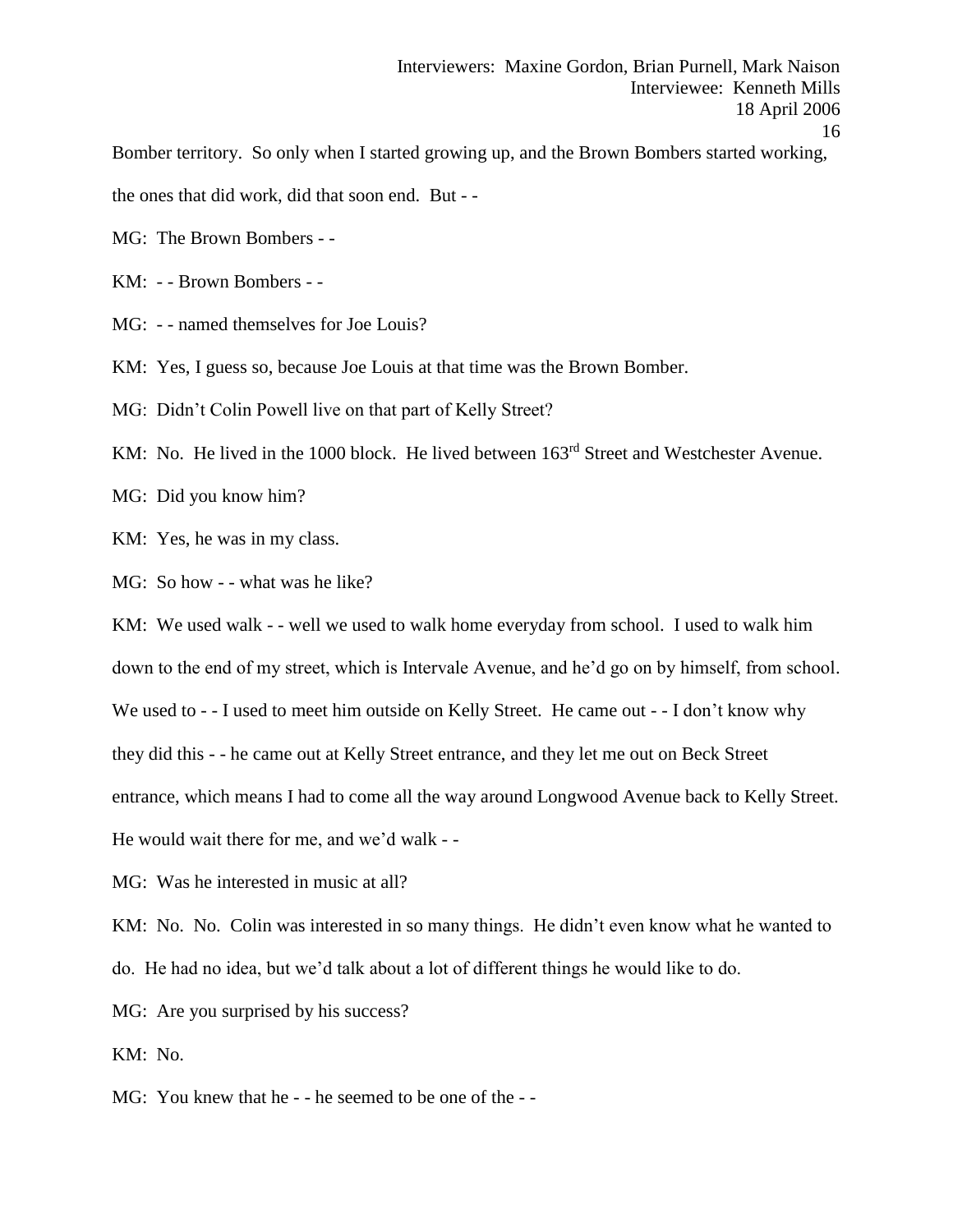KM: Yes, Colin was one of those - - yes, Colin was one of those guys that, you know, a go getter, you know.

MG: Has he stayed in touch?

KM: No.

MG: Does he stay in touch with anybody from Kelly Street?

KM: No. He had his own people up in the 1000 block. He had an aunt I think that lived in the 900 block, which is what they called Banana Kelly.

MG: Banana Kelly, yes, we know.

KM: Banana Kelly. We gave it that name.

MG: Oh really?

KM: You know, that's where they came from. Banana Kelly - - it was the 900 block, that was between Intervale Avenue and 163rd Street. Colin lived between 163rd and Westchester.

MG: Okay.

KM: I lived between Longwood and Intervale, so I would walk him down to Intervale - - I'd let him go. Then he'd go on home, or he'd go to his aunt's house. No, I, as a matter of fact, I didn't even know that Colin went to Morris High School. I found out when I was in fifth term that Colin went to Morris High School. And his parents moved out of Kelly Street. I think they went to Hunts Point. They went further up to Hunts point, because I didn't see - - I didn't get to Colin - - I didn't see him in Junior High School. I saw him in Morris, but I didn't see him in Junior High, which means he must have - - when they moved, they must have went to another junior high school. I didn't see him in 52.

MG: Did you have siblings?

KM: One brother?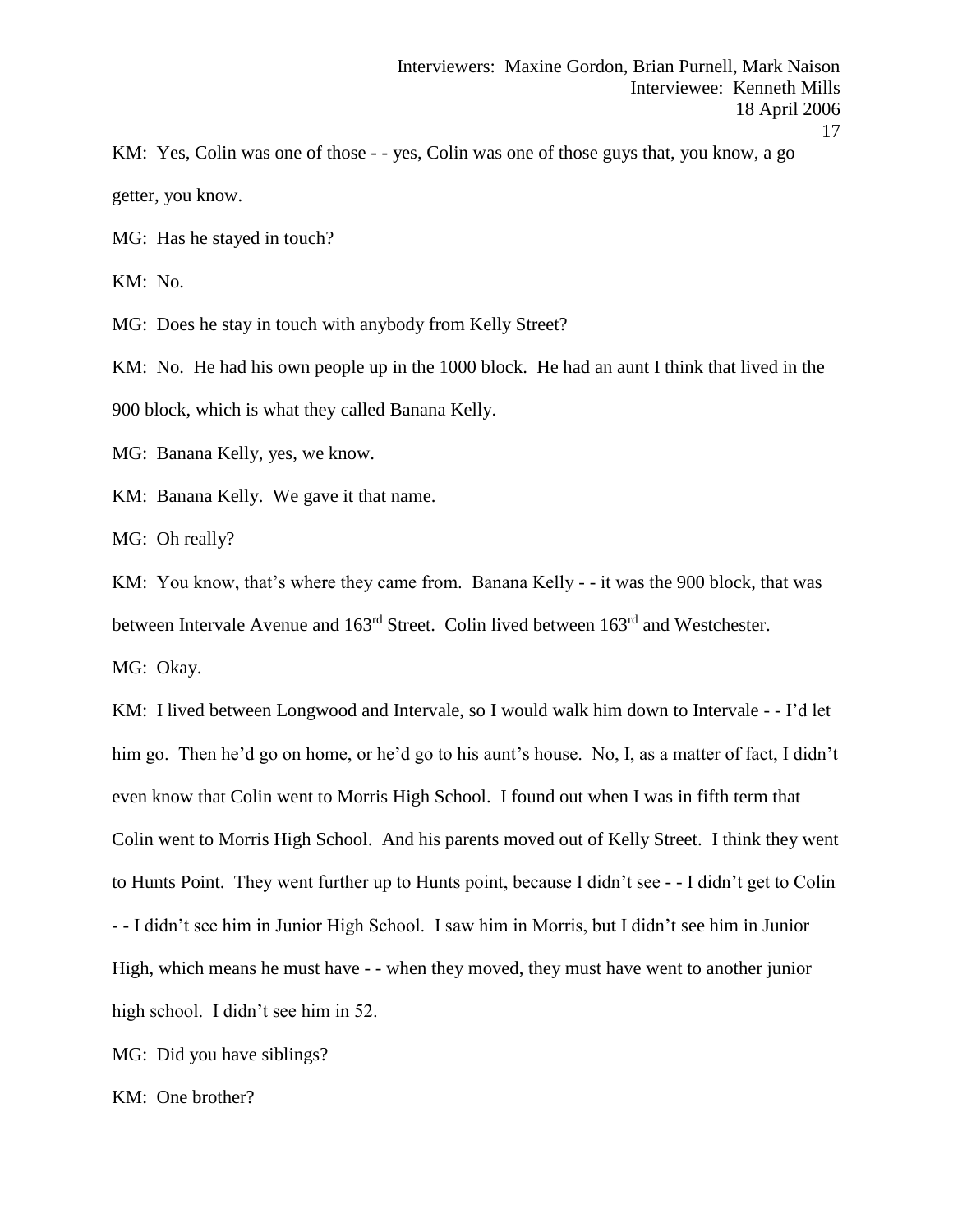- MG: Do you have?
- KM: One brother.
- MG: One brother, still living?
- KM: Oh yes.
- MG: Oh good.
- KM: He's younger than I am. Yes.
- MG: Is he involved in music also?
- KM: He used to be many, many years ago. Not anymore. No. He as a matter of fact - he and a man named Hugo Dickens - - Hugo Dickens - - he and Hugo [Paper crumpling] got a company together called Nightlife, Nightlife label.
- MG: Here's Hugo.
- KM: That's him. That's Hugo. He played tenor.
- MG: Yes. I brought this for you to see.
- KM: Yes, he played tenor.
- MG: At the rehearsal at Hugo's house. I have two pictures.
- KM: I want to see if I recognize anybody else here.
- MG: Okay, good.
- KM: No. Now Hugo played - I recognize him. What's his name?
- MG: I have actually the name over here. [Crosstalk]
- KM: Hugo used to play a lot of Spanish music.
- MG: Yes, this was his - what they called La Roca de [Indecipherable]
- KM: Yes, yes - he used to -
- MG: Here's Pete La Roca, remember him?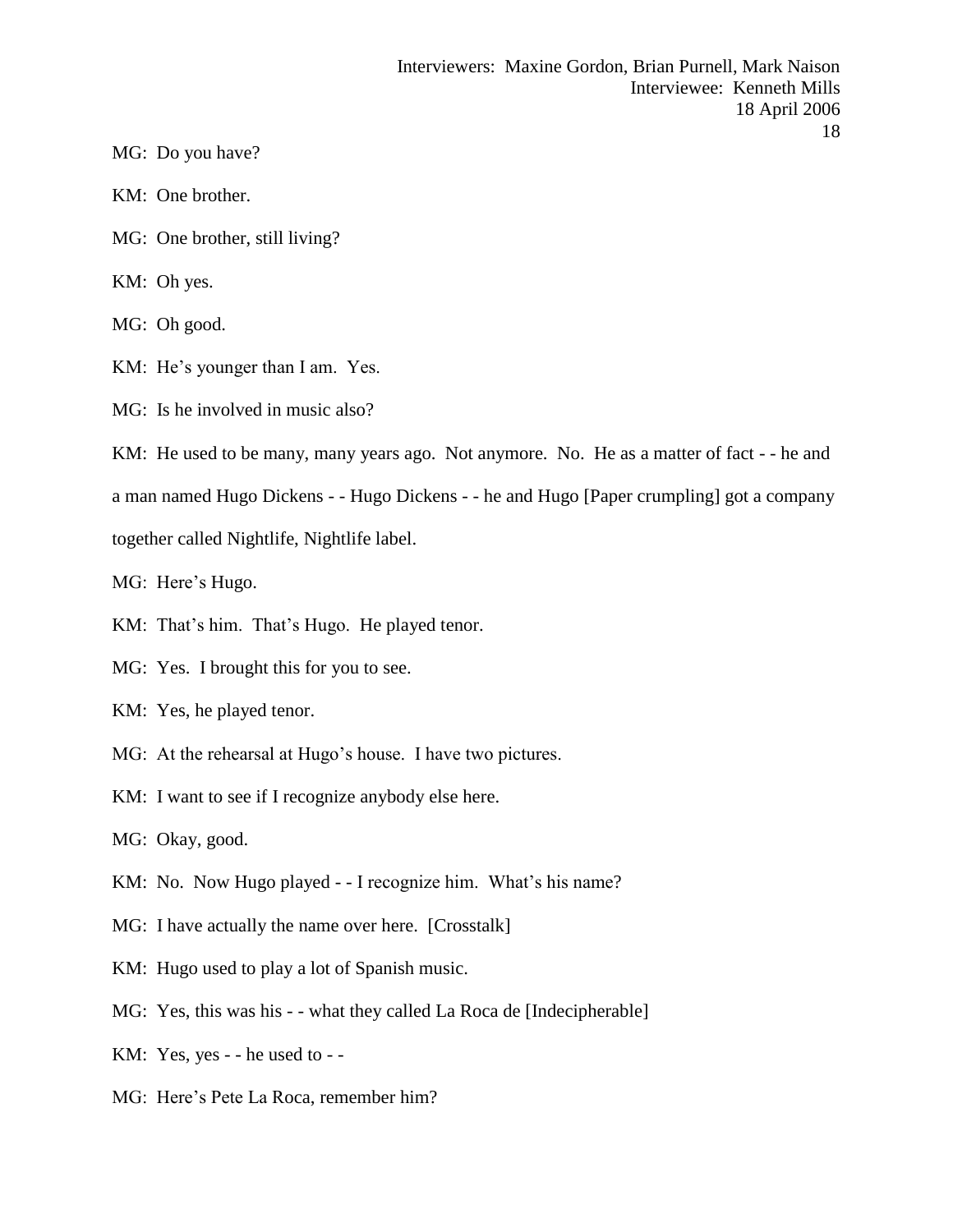- KM: He used to play - that's Pete.
- MG: You remember Phil Newsum.
- KM: Yes, Phil Newsum, yes.
- MG: And we call him Peewee. He was a very tall conga player.
- KM: No, I don't remember him. Pete La Roca, yes, I remember Pete.
- MG: You remember Hugo?
- KM: Yes, oh yes.
- MG: Okay so - go ahead.
- KM: Hugo had Nightlife. I'm going to see if I can get one of these - I just put this in a bag.

These are all the records I ever made, believe it or not.

MG: Oh good.

- KM: But I wanted to get Nightlife.
- MG: Just keep talking or are we -
- BP: It's okay.
- MG: Okay.
- KM: I just want to get Nightlife for you.
- MG: Here's Ray McEthan, but it's very small on congas, Ray.
- KM: Yes, yes. Ray played with us for a while.
- MG: Rodgers Grant on piano, Bill Salter bass.
- KM: Rodgers Grant, good piano player, good piano player, excellent.
- MG: And here's Pucho's band.
- KM: Pucho and the Latin Soul Brothers?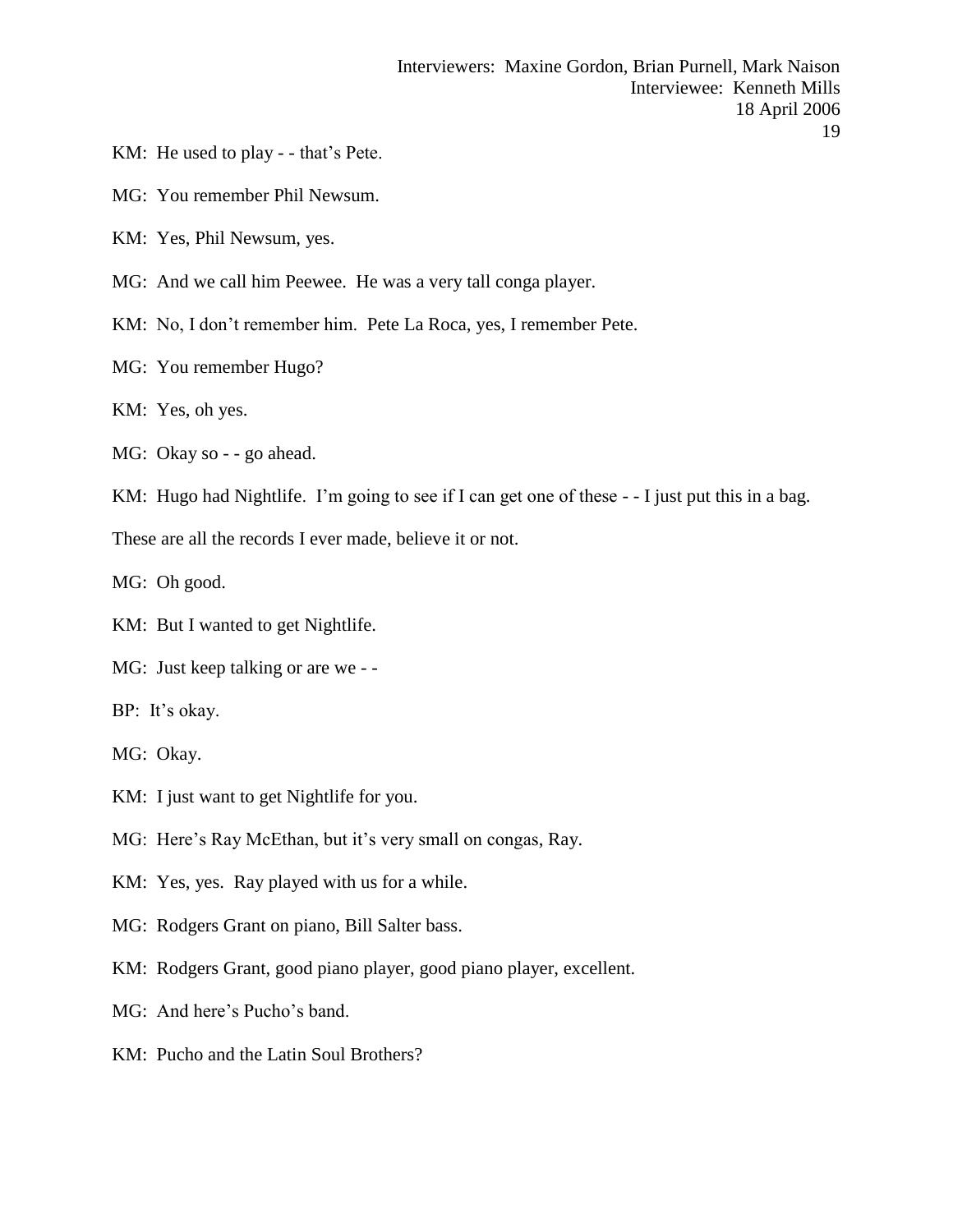MG: Well they have - - this is a gig they had up in the mountains, and Bobby Capers is on alto here, remember Bobby?

KM: He used to play in the mountains. I knew Bobby Capers, and his sister Val.

MG: Remember this band. This - - I think I - - I [asked about this band]. It's Latin Jazz

Quintet.

KM: Latin Jazz Quintet?

MG: That's Phil Newsum again.

KM: That's what they called themselves?

MG: Yes. Willy Coleman, Bill Ellington.

KM: That was a bass player.

MG: Bill Ellington.

KM: Bill Ellington. That name sounds familiar.

MG: I know. They sound familiar, but - -

KM: Yes, I played mostly - - I played mostly jazz. The only Latin I played was with the La

Paris Sextet. [Mumbling in background]

MG: Was - -

KM: This is another one of these labels, Hartown - - it means Harlem Town, but this is Nightlife.

MG: You got this right? Should I load it now or you want to do it later?

BP: This is what you were just talking about?

MG: Yes. This is Hugo Dickens.

BP: Could you hold it straight?

MG: Well I could.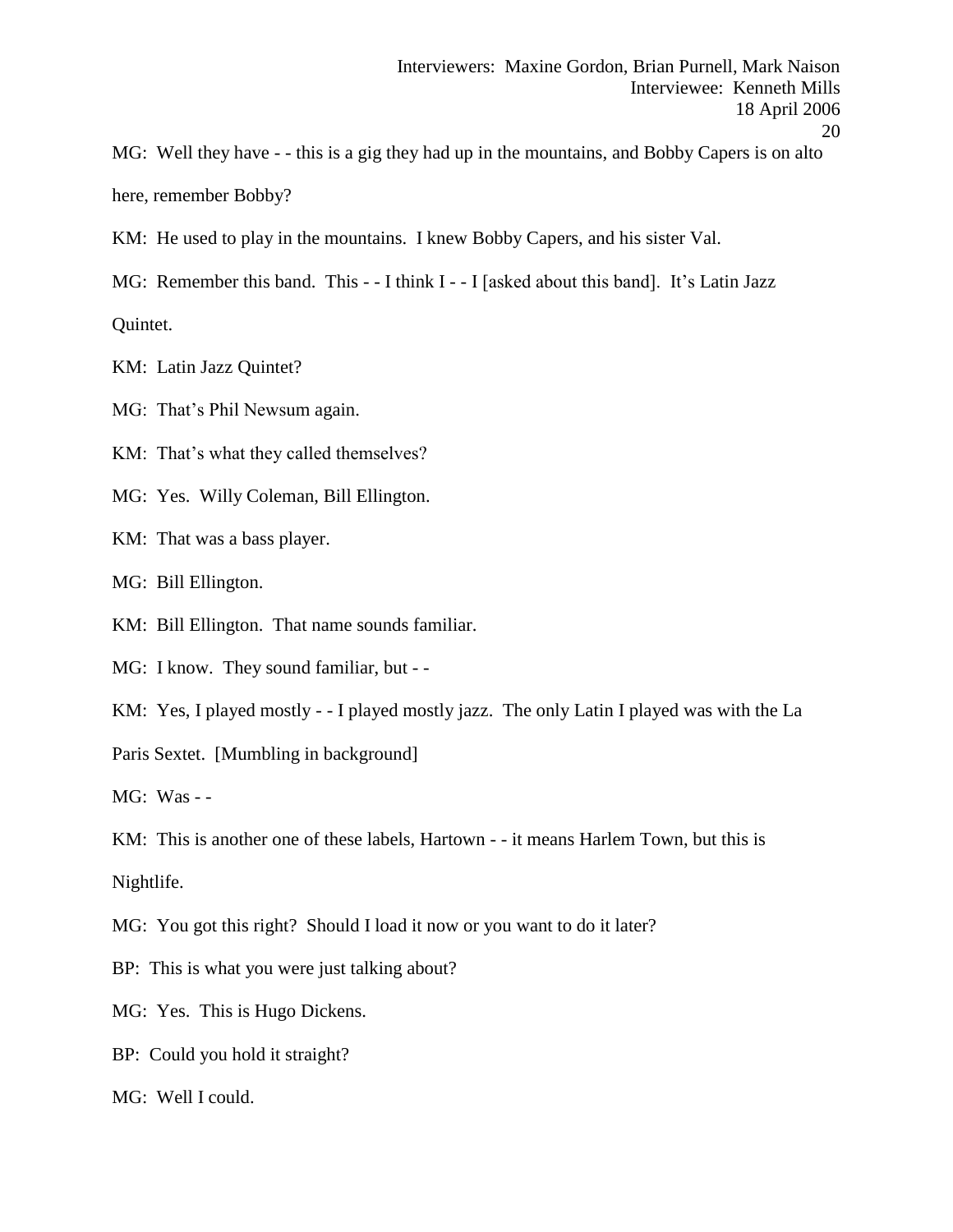- BP: Perfect, so who's in the picture?
- MG: This is Hugo Dickens who we're talking about, and the other people I can identify, but not

this second. [Laughs]

- BP: Which one is Phil Newsum? Did you -
- MG: That's another picture.
- KM: Phil Newsum -
- MG: Phil Newsum, who we interviewed, and Pete La Roca, and this is Arthur Cross.
- KM: Arthur Cross?
- MG: Isn't it? Yes, Peewee they call him. Okay, but - but -
- KM: This is Night - Nightlife.
- MG: Oh, that's the label they started? Oh how great.
- KM: Nightlife.
- MG: Wow, *Soldier in Saigon*.
- KM: Yes. Two sides.
- MG: EP - what was I going to say? Dickens Productions, 120 E. 56<sup>th</sup> Street. Wow, and he had this label with your brother?
- KM: Yes.
- MG: What's your brother's name?
- KM: Bobby, oh, Richard Mills. We call him Bobby.
- MG: Nightlife. This is excellent.
- KM: Here's another one.
- MG: Here you go.
- KM: *On My Street*, Charles Knight.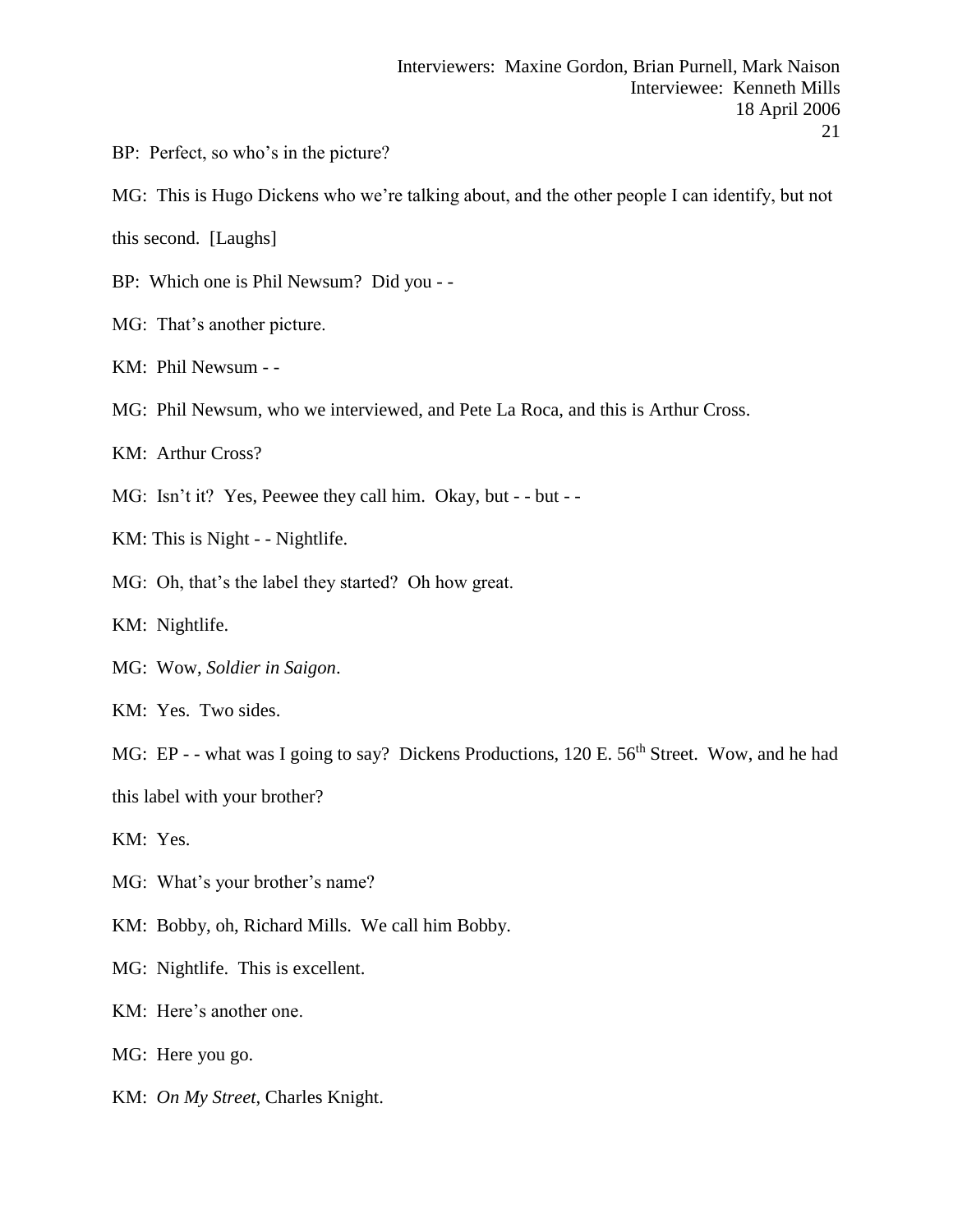- MG: Do you have this protected in some - no you don't.
- KM: Yes, I have them in plastic at home. I took them all out to bring them here.
- MG: Okay. Oh I'd love to hear that.
- KM: This is like a subsidiary of Nightlife, Hartown.
- MG: So they start - Dickens Productions. This is great.
- BP: Where were these recorded?
- KM: That I don't remember. I know it was off 54<sup>th</sup> Street somewhere. I can't remember.

MG: Wow.

- KM: Hartown.
- MG: This is also a Hugo Dickens label?
- KM: Yes, which is Harlem Town. That's what he's saying.
- MG: Outer Limits Dickens Productions. Writer, William Salter; Arranger, Arthur Jenkins.
- KM: Yes, Arty Jenkins.
- MG: These are all people we have interviewed. The - Arthur Jenkins, remember -
- KM: Bill Salter is in [Iowa].

MG: - - and, and you see the, the link here it says Hugo Dickens. We don't know where he is or what happened to him.

- KM: Arty Jenkins is a good pianist.
- MG: Isn't he good, yes.
- KM: Excellent, Excellent.
- MG: I have to [go].

KM: And Bill Salter's an excellent bassist. He and I were very close. As a matter of fact, I still got one of his cards - - from MacDonald?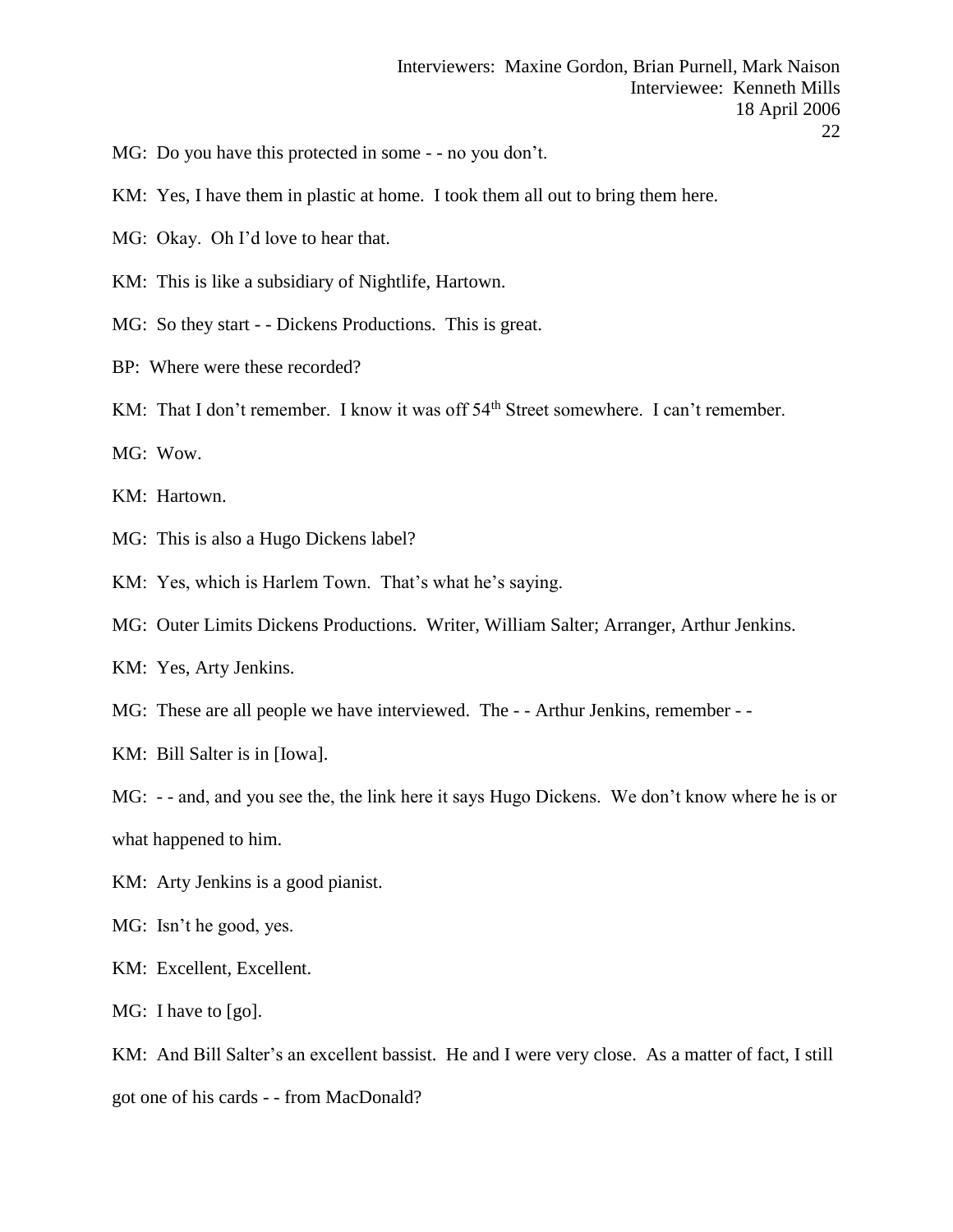MG: Ralph.

KM: He and Ralph MacDonald hooked up.

MG: Yes, they did really well. So you're on this?

KM: No. Arty Jenkins is.

- MG: Oh Arty's on that, right.
- KM: The ones that I'm on -
- MG: Recorded in '64.
- KM: Yes.

MG: You're on *Soldier in Saigon* and *On My Street*, right?

KM: Yes.

MG: Okay, you're on this. *Soldier in Saigon*, 1963, recorded February, '63, the single *Soldier* 

*in Saigon* - - I want to hear that. We - - or maybe we can transfer. You - - do you ever listen to

this on the forty-five?

- KM: Yes, I listen to them all the time.
- MG: Oh, I'd like to see it transferred to digital. Do you have seventy-eights also?

KM: Seventy-eights of the Latin - - I mean the La Paris Sextet.

- MG: You do?
- KM: Yes.
- MG: Can I see that?
- KM: Yes, I brought them.
- MG: Okay. [Paper crumpling]
- KM: This is a Latin plus Soul quintet.
- MG: Oh this is great.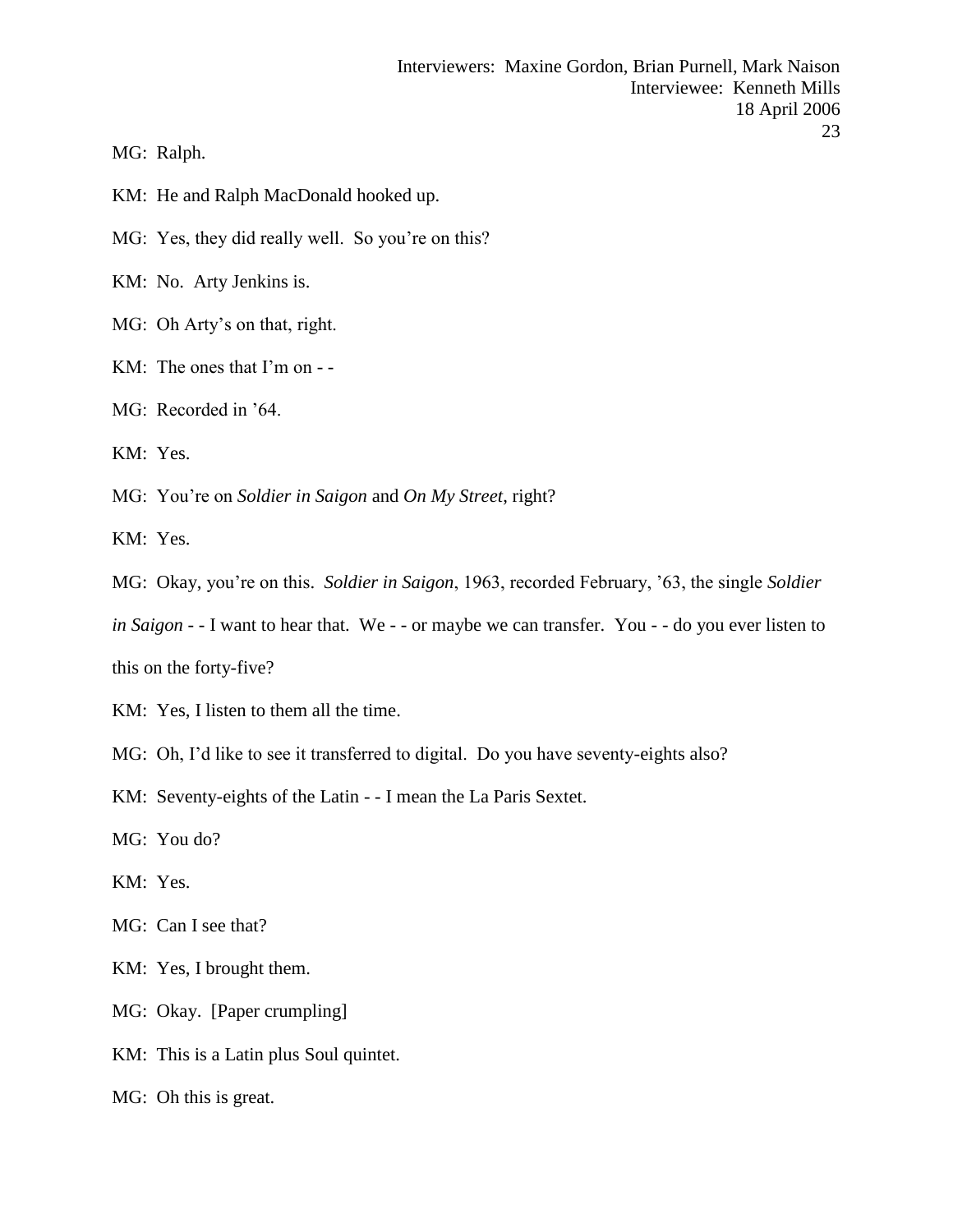KM: That's Norman Carr, you know who that is.

MG: [Gasps] This is fabulous. Okay and?

KM: That's Ernie Clayton, who passed away. Lenny King, Clarence Robinson. And you know who that is.

MG: Where's it taken?

KM: At Basin Street West.

MG: You mean in California?

KM: No, that's the name of the place. It was up on Dyckman Street. It was a little bar owned

by a police officer that liked Latin music.

MG: There you go.

KM: That was in the '70s though. If you look on the other side, you'll see --

BP: So who - - who is featured in the photo?

KM: Okay - -

MG: Let's give me left to right.

KM: Okay, left to right is Norman Carr on the vibes, then there's me in the middle, Ernie

Clayton playing conga, Clarence Robinson playing bass - -

MG: Robert - - Robinson?

KM: Robinson.

MG: Yes.

KM: And Lenny King playing timbales.

BP: I just want to zoom in on you a little bit. There you go. What year was this photo?

KM: This was '72, '73. [Sirens] And I've got something else to show you. There, there's a big picture.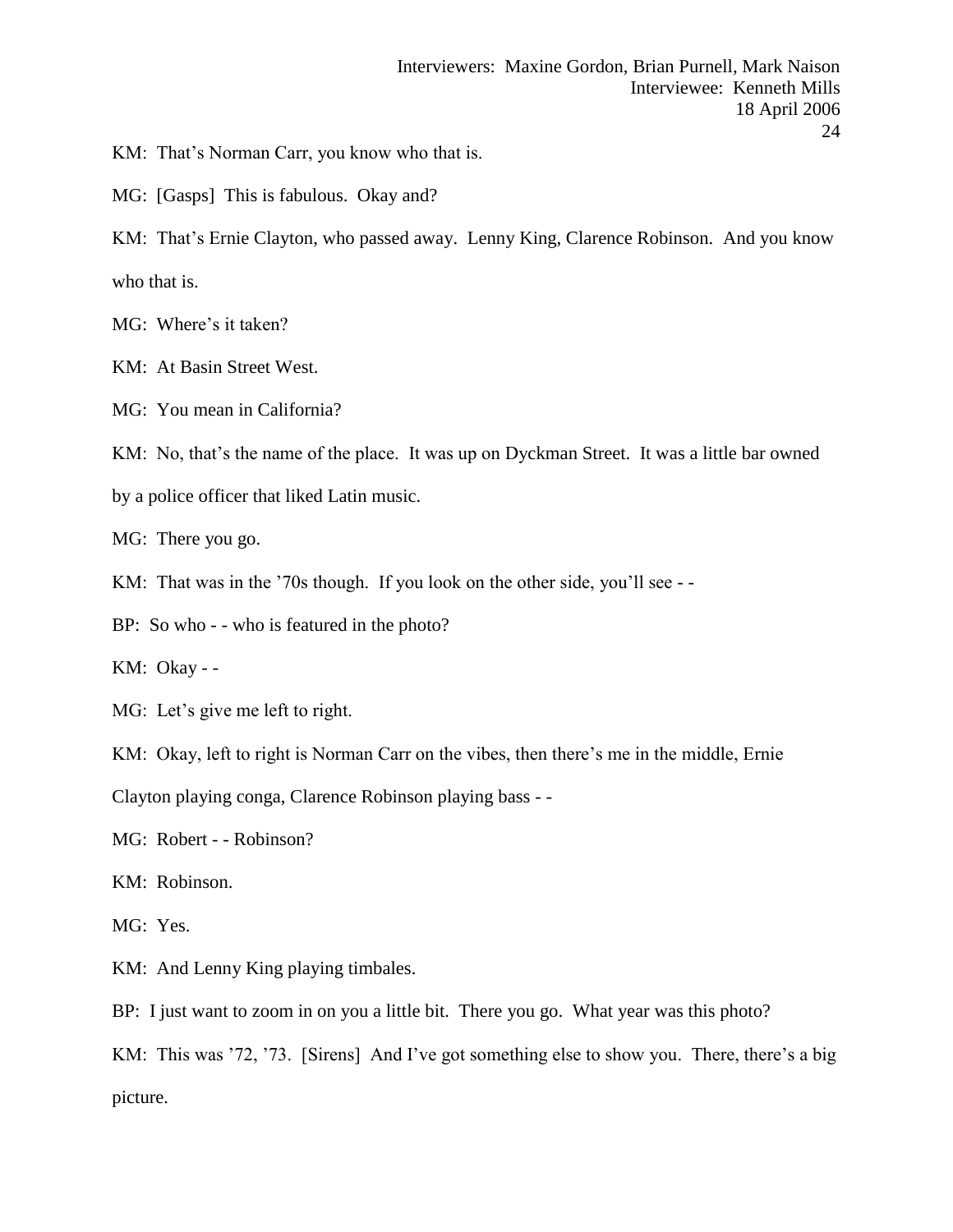MG: Oh a close up.

KM: A close up.

MG: Nice.

BP: Man, that looks like it was taken yesterday.

MG: Yes. [Indecipherable] You look good. This is great. So who was the leader of the Latin plus Soul quintet?

KM: That was Norman and Ernie.

BP: Were they all African American?

KM: Yes.

BP: How did, how did African Americans, you know, start becoming innovators in Latin music. KM: Okay that's a hard question, but there's a wonderful answer to that. Mario Bauza used to play at the Savoy in the '40s.

BP: That's in Harlem right?

KM: It was 143<sup>rd</sup>, 142<sup>nd</sup> Street and Lenox Avenue. He told this story. He said that when he first came here, he came here to play with Count Basie, or Duke Ellington. He wound up playing with Cab Calloway. After the Cab Calloway group broke up, he was so involved with jazz, he loved jazz, that he started this group of his own, and he went into the Savoy. He called the music Afro-Cuban. Now Mario Bauza, Dizzy Gillespie, and Cello Polzo, they're all hooked up with this Afro-jazz thing. Anyway, Mario Bauza took this music down to a Hispanic section of Harlem, Spanish Harlem, and played it for them, so they can get one step up, you know - introduce them to Afro-Cuban jazz. Everybody loved the music. And when they asked, what kind of music is this, he said it's Afro-Cuban, so then they rejected it. They rejected it because it was *Afro*-Cuban. If they said it was Cuban jazz they would've - - right, they would've accepted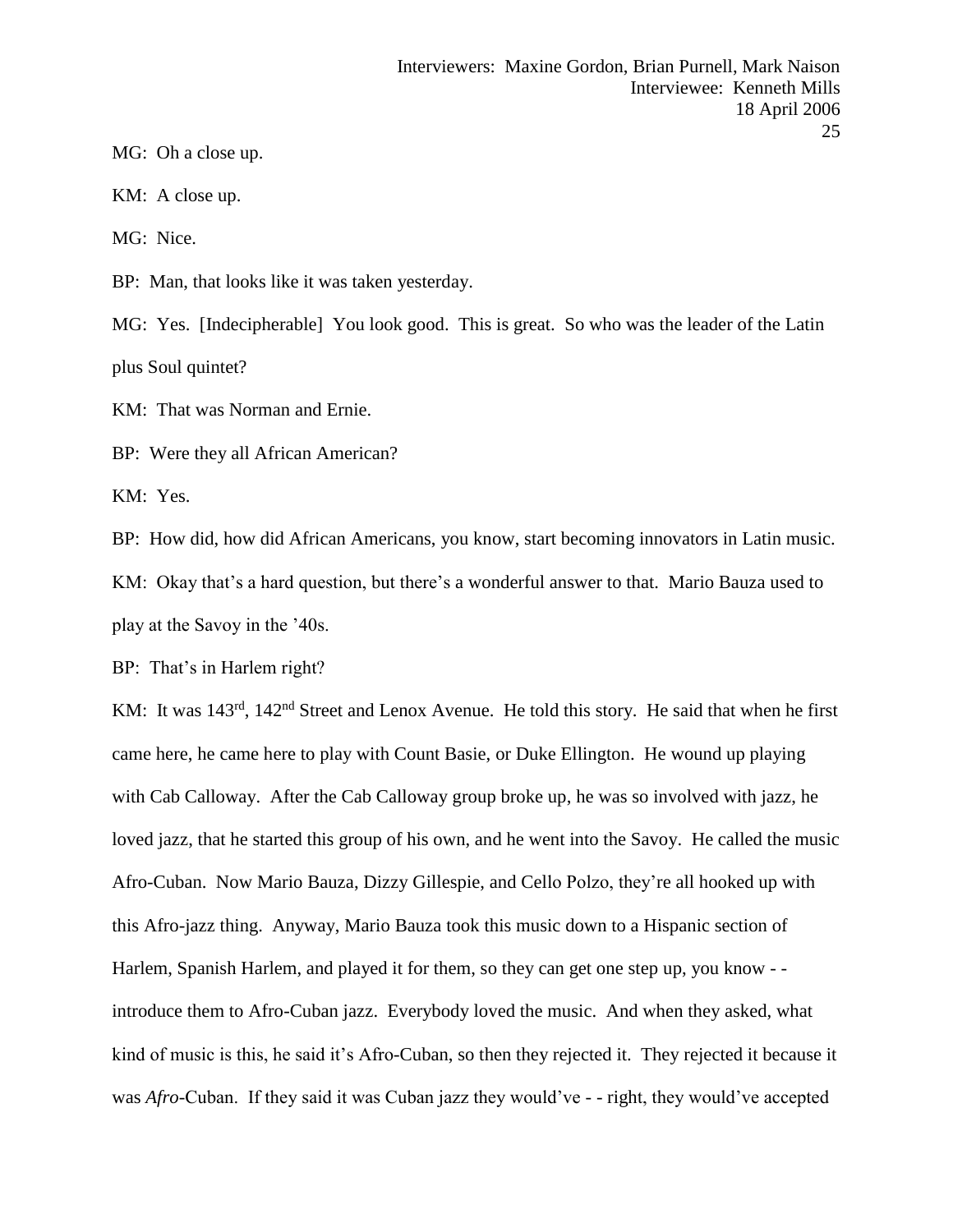it, but it was Afro-Cuban, so they sort of shied away from it. So, Mario said that he was upset, and he said, I don't know why - - what I'm doing down here, let me go on back to the Apollo, let me go on up to the Savoy. So he went back up to the Savoy, and he played it for the people up there. The people didn't know what it was, but they said it sounds good. It sounds so good man that they just went to see the Machito band, because by that time - -

MG: Machito came from Cuba.

KM: - - he had sent for Graciela and Machito who came over, and he said around 1949, 1950 a man came up to Savoy, and said to him, listen, they're opening a new place downtown, we want your band to play. Well, he didn't want to leave the Savoy. He liked it. He said - - he told the man, I'll think about it, and the band members got after him. Oh man, come on let's go downtown, because at that time, there were so many venues in Harlem it wasn't necessary to go downtown to play. It - - I only start playing downtown when I start playing with Jimmy Castor. I never had to play downtown. There were so many venues up there, I just played. All over. Carver Ballroom, Hotel Theresa, the Skylight Room. That - - had a bunch of places to play. Finally the band got after him, and he went downtown to play. He said he was in his dressing room drinking because he had to leave the Savoy. He said, and when they called him out on stage to start - -

[END OF TAPE ONE, SIDE ONE; BEGIN TAPE ONE, SIDE TWO]

MG: Oh look at this.

MN: Okay I'm leaving this to you guys, and - -

MG: Look at this.

MN: - - this is unbelievable.

KM: There's two records there. [Crosstalk]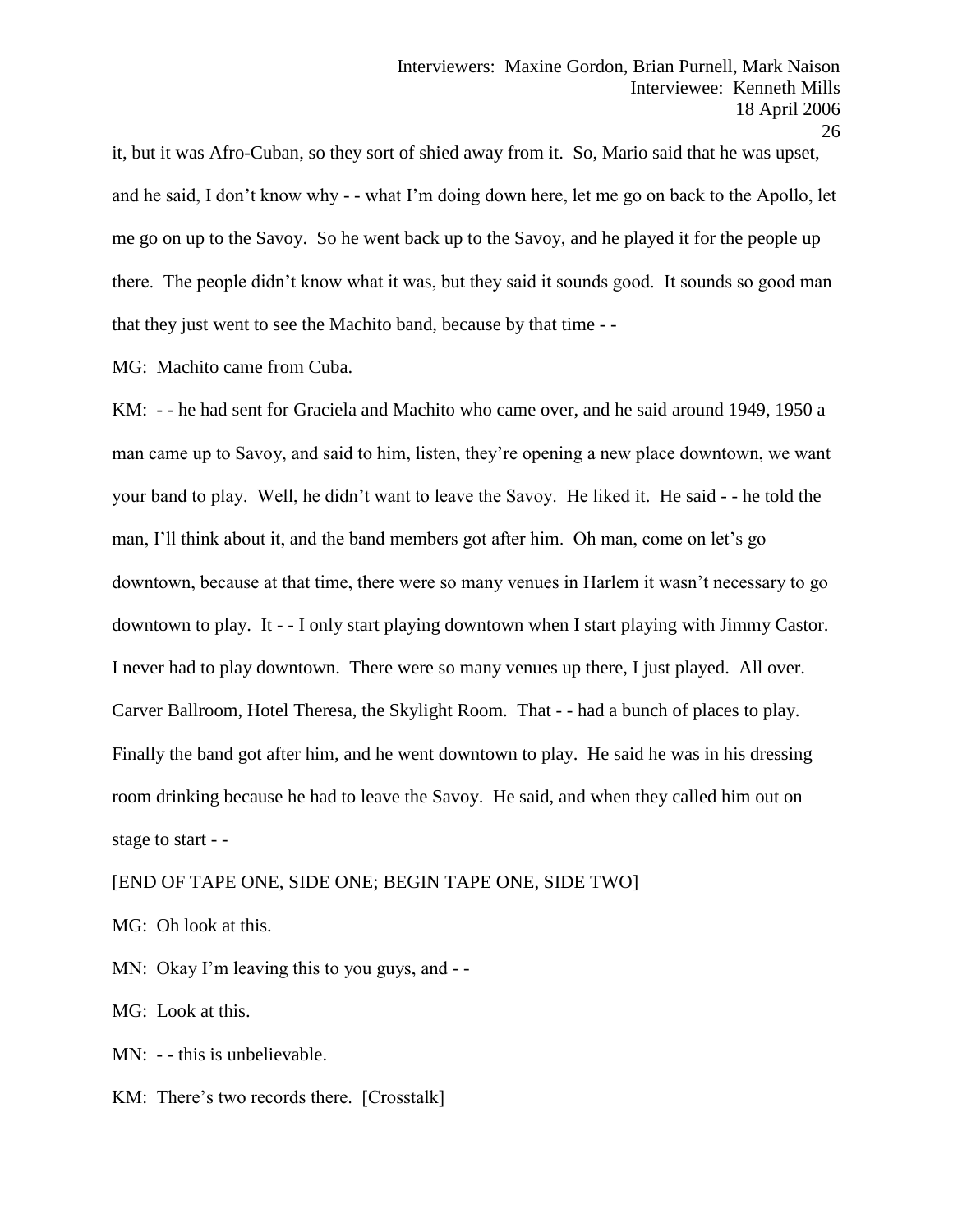- MG: This is a demo.
- MN: If you want anything else, I'll get you.

KM: Yes.

- MG: Did it ever come out?
- KM: No. [Crosstalk]
- MG: Are you leaving us? Until when are you leaving us?
- MN: I'm not going anywhere. I'm in my office.
- MG: Preparing for class?
- MN: Yes. I do have to work.
- MG: You have to work, okay. *Blue Moon Cha Cha Cha*, the La Paris Sextet. So is this -
- KM: There's two records there. So you'll see that.
- MG: *I Get a Kick Out of You*, so seventy-eight. 1957. Was this ever released?
- KM: Not as far as I know.
- MG: Wow, but you have the demo. But this you don't listen to right? You don't have a seventy-eight player.
- KM: Yes, I've got a seventy-eight. [Laughter]
- MG: Oh you do.
- KM: I've got all the [?] listen. I'm from the past.
- MG: This should be -
- KM: You know, I've got all that - you've got to have all that stuff.
- MG: I'm worried about how you're preserving this.
- KM: All that is in - encased in, in plastic. I took it all out to bring it here.
- MG: Okay, good.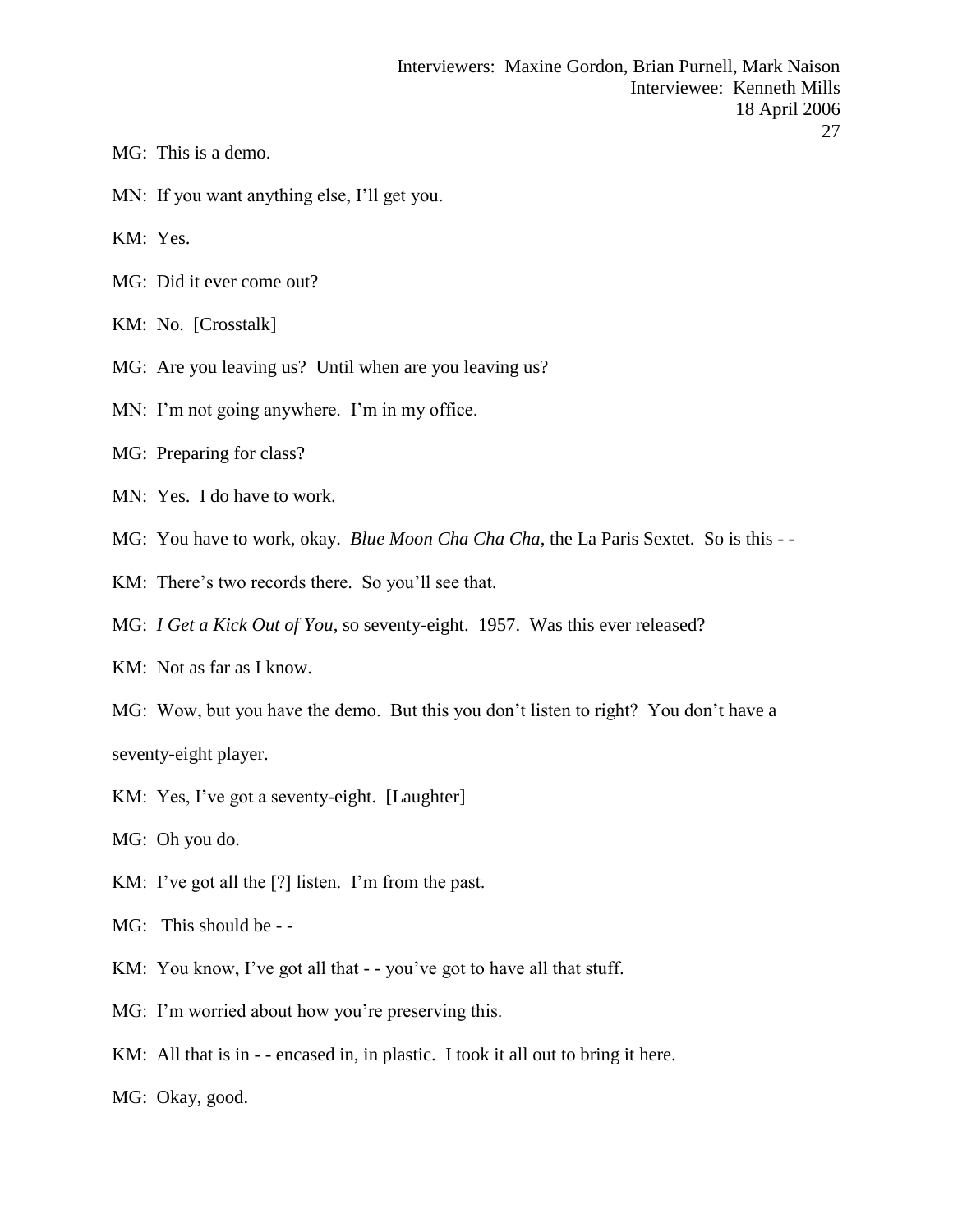KM: This is when I was playing with the - - Bill Hudson was part of the Hugo Dickens - -

MG: Oh really?

- KM: Yes, he was one of the arrangers. I played on that, and on the other side.
- MG: Tell me when you met - how you know -
- KM: I met Hugo through my brother, Bobby.
- MG: And so did you play with the band? Your brother played in the band?
- KM: Yes, but not, not long.
- MG: And what about you?
- KM: I used to play gigs with Hugo. Hugo needed a piano player, so -
- MG: He would call you.

KM: Yes, my brother is the one - - yeah man, Kenny can play. You know that kind of - - Bobby was - - well my first manager was my brother.

MG: Oh great.

KM: Yes, got me in - - anybody needed a piano player or something, yeah man, get my brother. When I went to Morris High School, Bobby played in the, in the dance band, and the teacher was looking for a pianist. My brother said, yeah who's asking, you need a pianist, I know a guy that can play. My brother plays. At that time I was a monitor in school, and - - Bobby told me, come down to the rehearsal in the auditorium, and I can't - - I went down there, and we played Glen Miller's "In the Mood", and the teacher heard me play that, and he said, man, he can play, so I played with the dance band. All through my manager, my brother Bobby. [Laughs]

BP: What years did you attend Morris High School?

KM: From '50 to '54. Four years.

BP: What was this school like then? Was it - -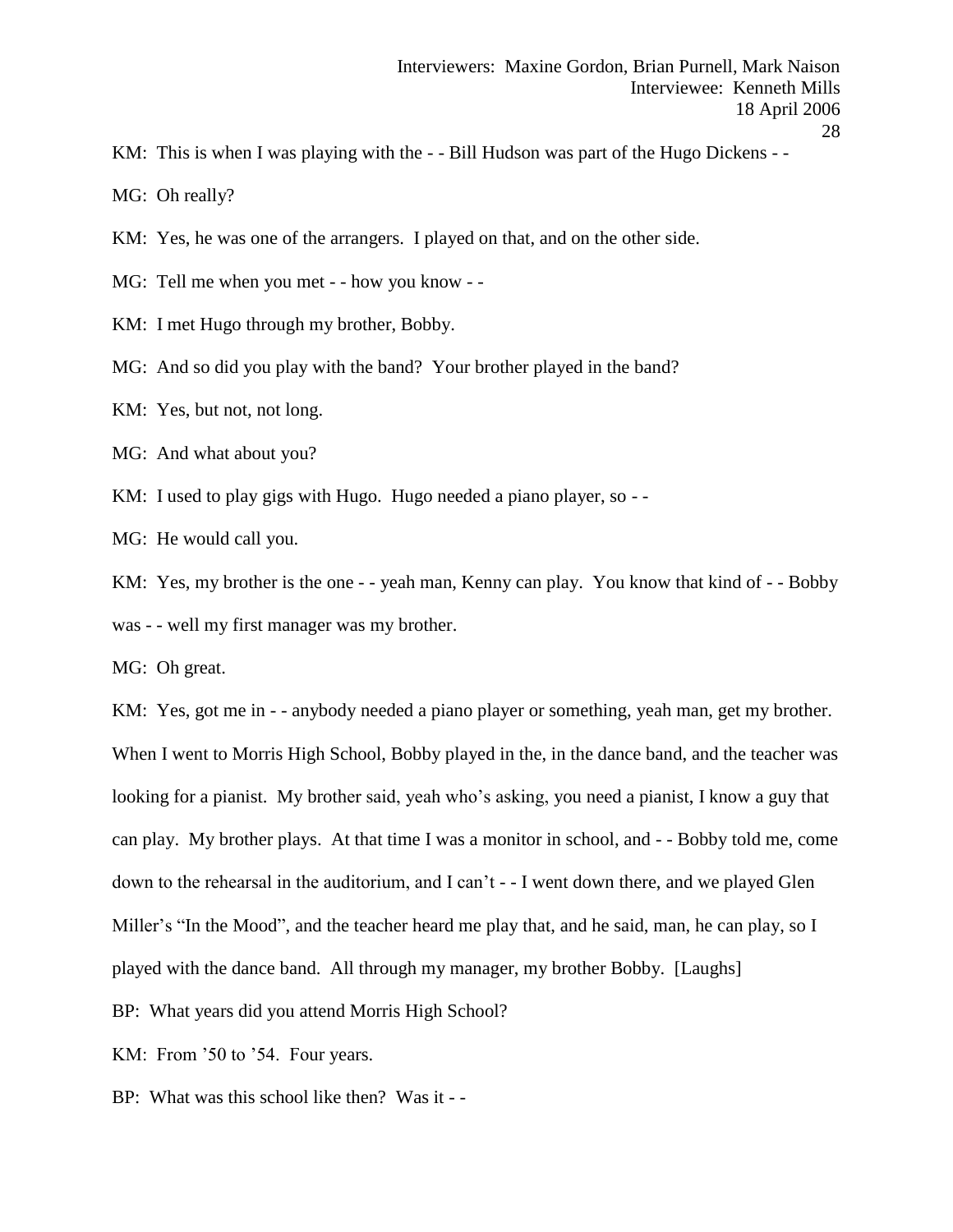KM: Integrated. I mean really integrated.

BP: Could you describe that a little bit please?

KM: Well I went to Morris High School - - they were looking for people to perform. I had just come from Junior High School 52, so the world knew me. At least I thought the world knew me until I got to Morris High School and I heard all those other piano players that were smoking, and I just eased out, you know, and we had a dean whose name was VonKempf, who called me to his office. I said, what do you want me for? I didn't do anything. And I went to Mr. VonKempf's office. He said, Mills right? I said, yes sir. He said, okay. What class are you in? You're in 4? You're in 532? I said yes sir. He said, okay. Alright, you've been selected. Selected? For what? He says you're going to be a monitor, because we didn't have security. We were the security, the upperclassmen, but you had to be in the fifth term or up to be security, so I became a sergeant. During that time - - you know a lady named Lillian Leach?

BP: Yes, we've heard that name many times.

KM: Lillian Leach and the Mellows?

BP: Doo-wop singers. Yes.

KM: I played for Lillian Leach on Red Letter Day. She sang "The Man I Love". All the piano players that were smokin' nobody knew that song except me, and I played for her, and she was very grateful too, and nobody liked the tune because it was - - well they didn't like the tune - well, I mean, they were into Doo-wop. I mean that's too syrupy, you know, but I played it and she thanked me for it, and I was glad that I was able to play the song because I - - all I knew was a lot of standards. When I was in seventh term, I started playing with Oliver Bino.

MG: Oh I need to know that Oliver Bino.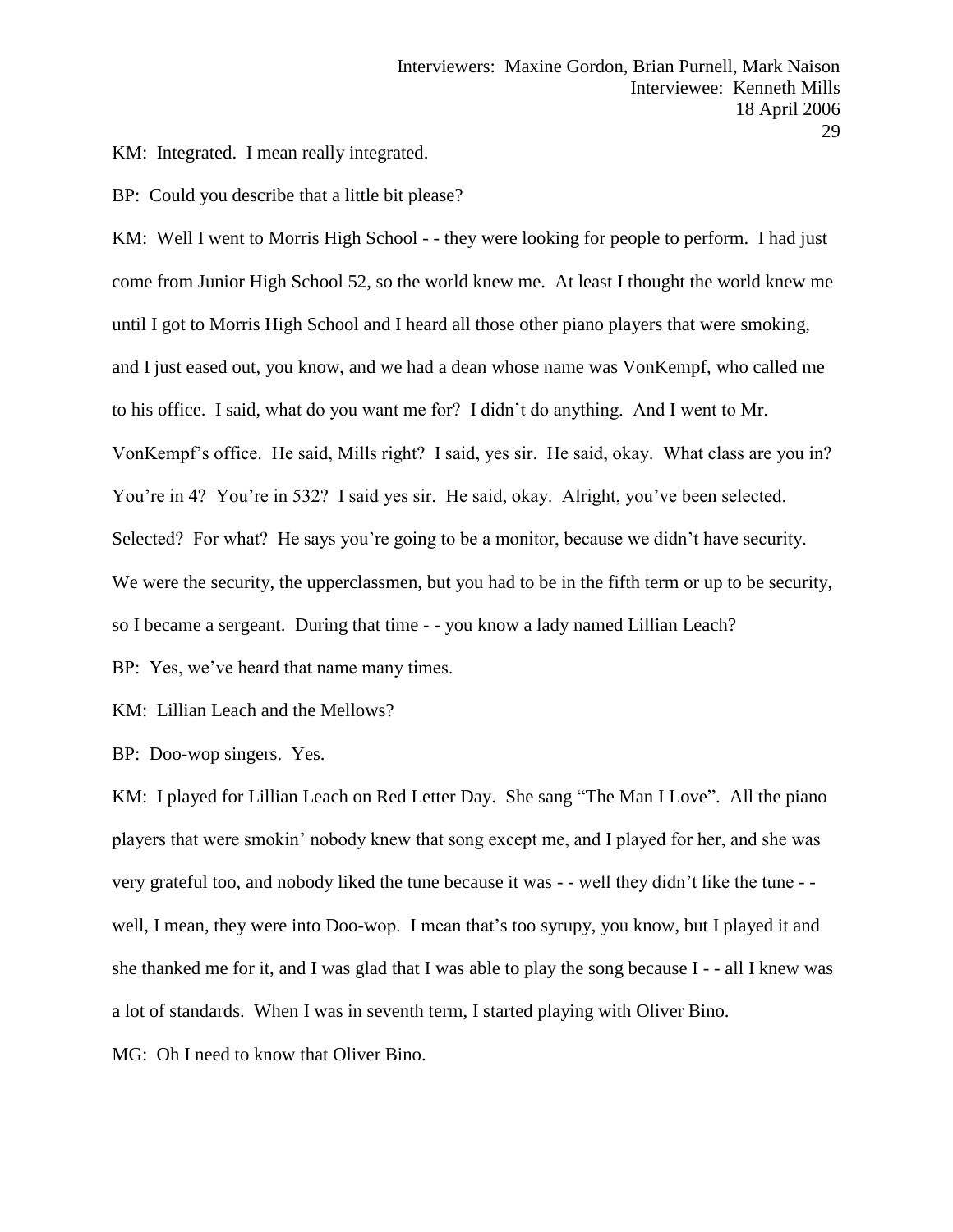played drums, Franshaw Turner played bass, and they played b-bop. Now I wasn't aware of b-

KM: Oliver Bino, Stanley Warden, Bobby Beech. Stanley Warden played tenor, Bobby Beech

bop. I mean I heard it, but I didn't know the songs. I didn't know the name of the tunes.

MG: Why was that band called the 52 Bop Band, if they didn't play b-bop?

KM: Well that was a different one. That was a different one. That was junior high school.

MG: But they didn't play b-bop that band?

KM: No, they were playing stuff like "Oh Babe", but that was the beginning of b-bop. You know, that was b-bop to them.

MG: But it wasn't actually - -

KM: No, but it wasn't b-bop. It wasn't really b-bop. I didn't start playing b-bop until I started going to high school, and playing with Oliver Bino. Now he started calling out tunes, God rest him, and Bino said, we're going to play "Anthropology". What's that man, I don't know. I don't know, just play rhythm changes. I said, oh, okay. Rhythm changes in B flat. I said, oh, okay. So I'm playing rhythm changes, and then they played the head, "Anthropology". [Sings a rhythm]

MG: Charlie Parker.

KM: Charlie Parker. And all the tunes that I learned, I learned later on, because they were either blues changes, or rhythm changes. Now if the tune had its own changes, then I'd have to learn, you know, those changes. We played some Thelonious Monk tunes, but Thelonious Monk didn't deal with blues, or - - you know, you had to play his changes, you know, so we played some of his things. Then the band broke up because everybody graduated. It was much later on I heard Oliver Bino was playing with Ray Charles. I don't know what happened to Stanley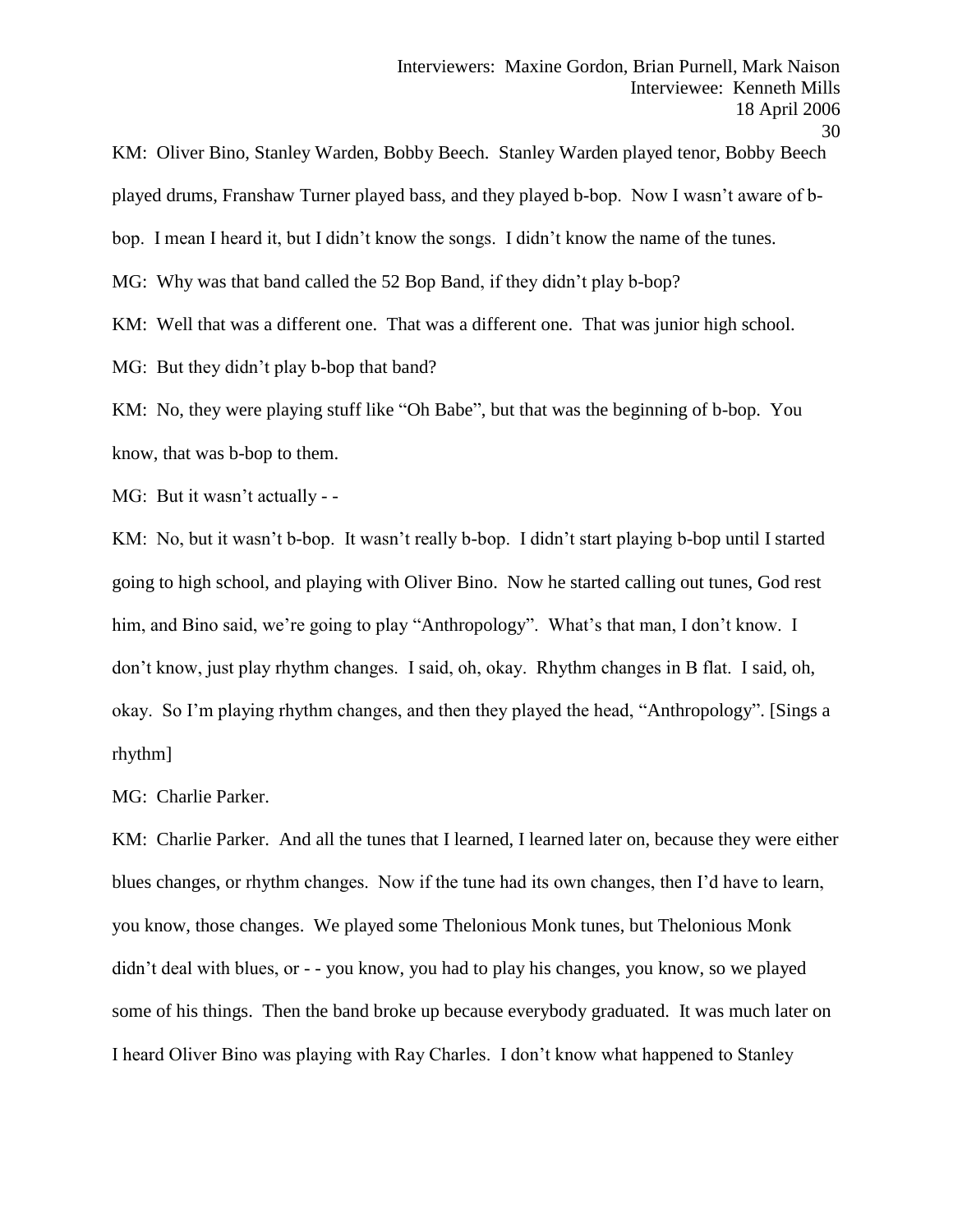Warden, or Bobby Beech. I don't know what happened to Franshaw Turner, but it is - everybody just split up.

MG: Did you ever hear what happened to Oliver?

KM: Well I knew he died, and I think I played with Oliver before he died. I played with him a year or two before he died. He had a gig, and he found out where I was. He found out, because see, everybody found me because I was playing with Jimmy Castor, so they - - they knew where to find me - - yeah, Kenny's at Small's with Jimmy Castor - - because we lived their. That was our home. So, as a matter of fact, Small's Paradise had a policy. They only had four bands a year at one time. They had David Taylor Jackson. They had King Curtis, Bill Charles and the Sidewinders, and Jimmy Castor. So anytime you went to Small's, you would see one of those four bands. So everybody knew where to find me. So, we were at Small's for a long time. Many, many weeks at Small's. Then we would go out on the road and come back, when we come back, we go right into Small's. It was like that.

BP: How did you come to play with Jimmy Castor?

MG: What - - well, before he tells - - I want, want him to talk about Jimmy Castor, but tell - explain to those who don't know who Jimmy Castor was, and, you know, how - - about the success, his success, and about that first group of kids, because - - well of young people. KM: Well Jimmy Castor had a group that I don't remember in the 1960s though. The first group was Billy Mashburn. I remember him. He played drums. I don't remember the drums, the bassist - - I - - he did have a bassist. Al Fontaine played guitar. I do remember Al Fontaine. I know Al Fontaine, but I don't remember when he and I were playing with Jimmy. It had to be very early in the '60s when we went to Bermuda, and then I left Jimmy, and started playing with the Jazz Harmonics. That's with Clarence Martin and - - that was '60, '61. Well that band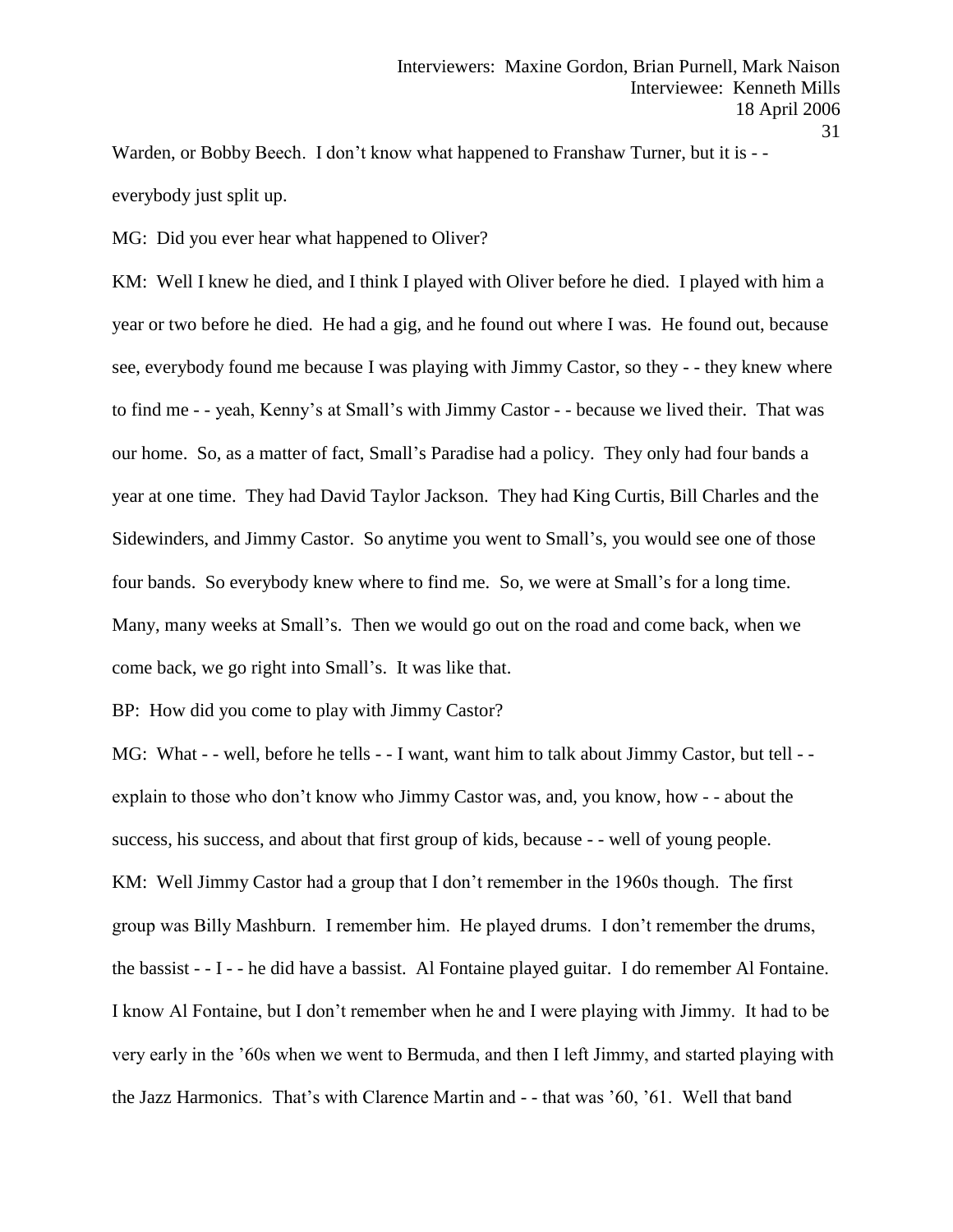32

started in '58. I didn't hear from Jimmy until about '64. Sixty - - Jimmy got in touch, and he asked me if I wanted to play with the band, and I went - - I played a couple of gigs with him in the village, and - - everybody in the band said yes, keep him man, he's bad. And so I got - - I got close to everybody, Rohan Martinez. We had a fantastic guitarist. He became a Muslim, so he stopped playing. He didn't play with the group anymore, but I missed him, because he was, he was excellent. He was excellent. He loved Curtis Mayfield, and he used to sound like him, because Jimmy used to play Curtis Mayfield tunes. He was part of the repertoire. I can't remember his name. Ronnie - - it'll come to me. First name was Ron. We called him Ronnie - - Ronnie something. He was the first one to get a - - a '64 Mustang convertible, light blue. I'll never forget it. Can't forget - - I can't remember Ronnie's last name. It'll come though. But that was the group, after Ronnie left, then there was Gittens who came - - we only called him Gittens. I can't remember his first name. Got a funny - - Hillyard - - Hillard Gittens, but we never called him Hillard, you know. Hillard, man, I mean. Gittens, you know, so everybody called him Gittens. That's probably why I don't remember Hillard. That was the group that stayed together for the duration of time that I was with Jimmy, and then Reggie Barnes left. Then they got another drummer.

MG: Where's Jimmy Castor from? Do you remember?

KM: I understand that he was born in Bermuda, and he came here  $-1$  think he lived on  $167<sup>th</sup>$ Street, and Amsterdam. I think he lived on Amsterdam. 167<sup>th</sup>, 166<sup>th</sup>. Rudy Lawless lived around there.

MG: Oh yes, Rudy Lawless.

KM: So he knew Jimmy when he was a kid. The lawless one, and he is truly a lawless one. I love him to death. Uncle Rudy. Fantastic drummer too. Fantastic percussionist. Rudy Lawless.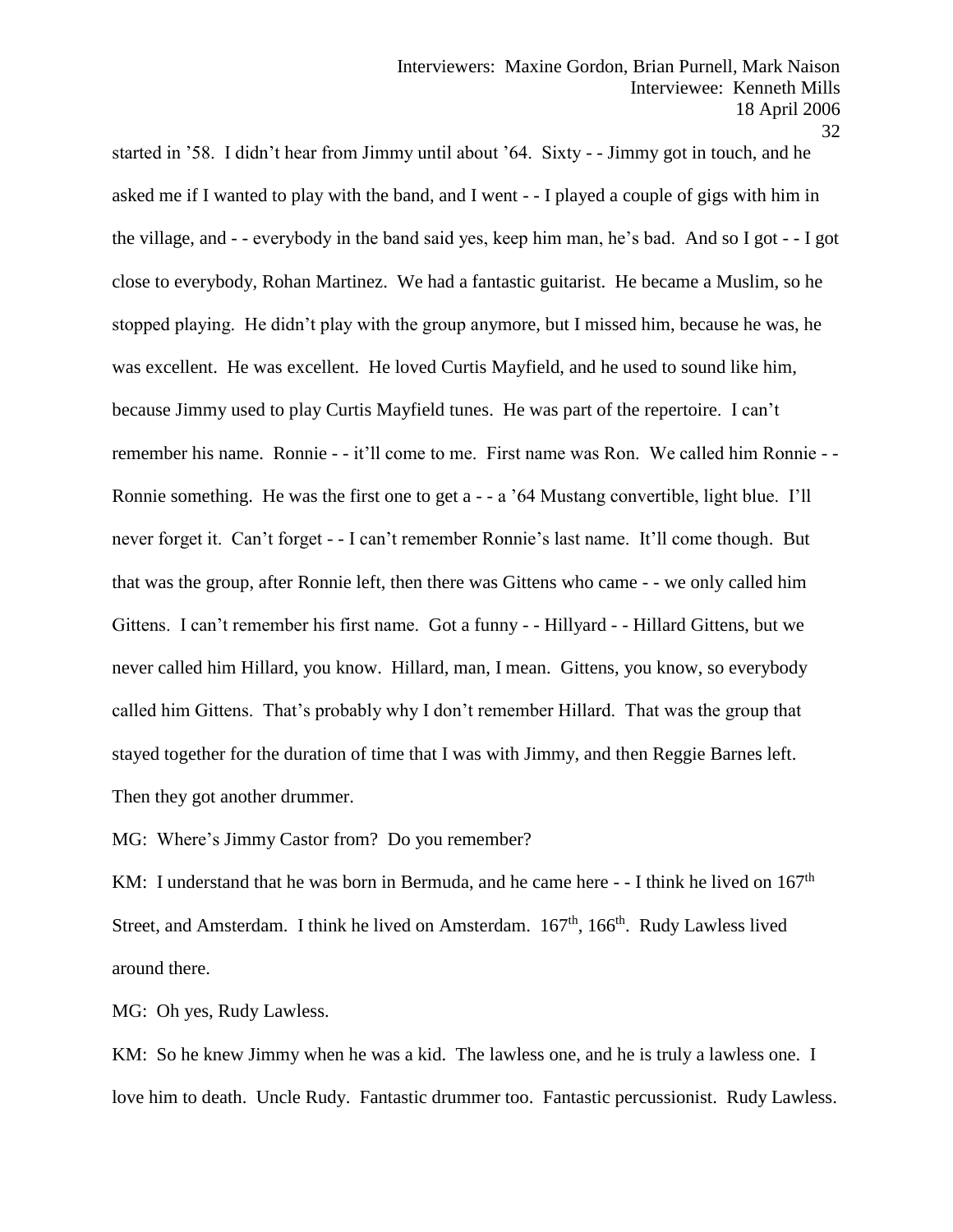MG: Could you, you know, this album which is very rare - - this is very rare, the Jimmy Castor album - -

KM: I'll tell you where you can get one. It's going to cost forty dollars though.

MG: On ebay?

KM: No. Down on Grenada Street. They got a record shop there that sells all kinds of albums in sleeves, plastic sleeves, and I went down there. I heard about it, and I went there, and asked the guy about it. I said listen, do you have "Hey Leroy" by Jimmy Castor? He said, yeah, I got it. And he went and got it. Still in plastic, you know, smell, everything, and I said how much does it cost. He said forty dollars. I said, man, that's a lot of money.

BP: Did you - - did you play on that song, "Hey Leroy"?

KM: Played the whole album.

BP: What, what, what was the - - the origins of that particular song?

KM: Everybody had a piece of that song. Everybody put something into that song. Everybody in the band had something, you know, to add to that song. The other side, I arranged for Jimmy. I don't know if you remember "Ham Hocks".

MG: Yes. "Ham Hocks Español".

KM: I wrote that little baroque introduction.

MG: Oh yes?

KM: It's a baroque introduction.

MG: Oh, it's very good.

KM: And Jimmy liked that, because it showed that the band had class. So nobody knew what was going to happen after that baroque. They were listening to hear this Bach type thing. What's going on with that? And I just wrote a little four bar, eight bar thing, and Jimmy liked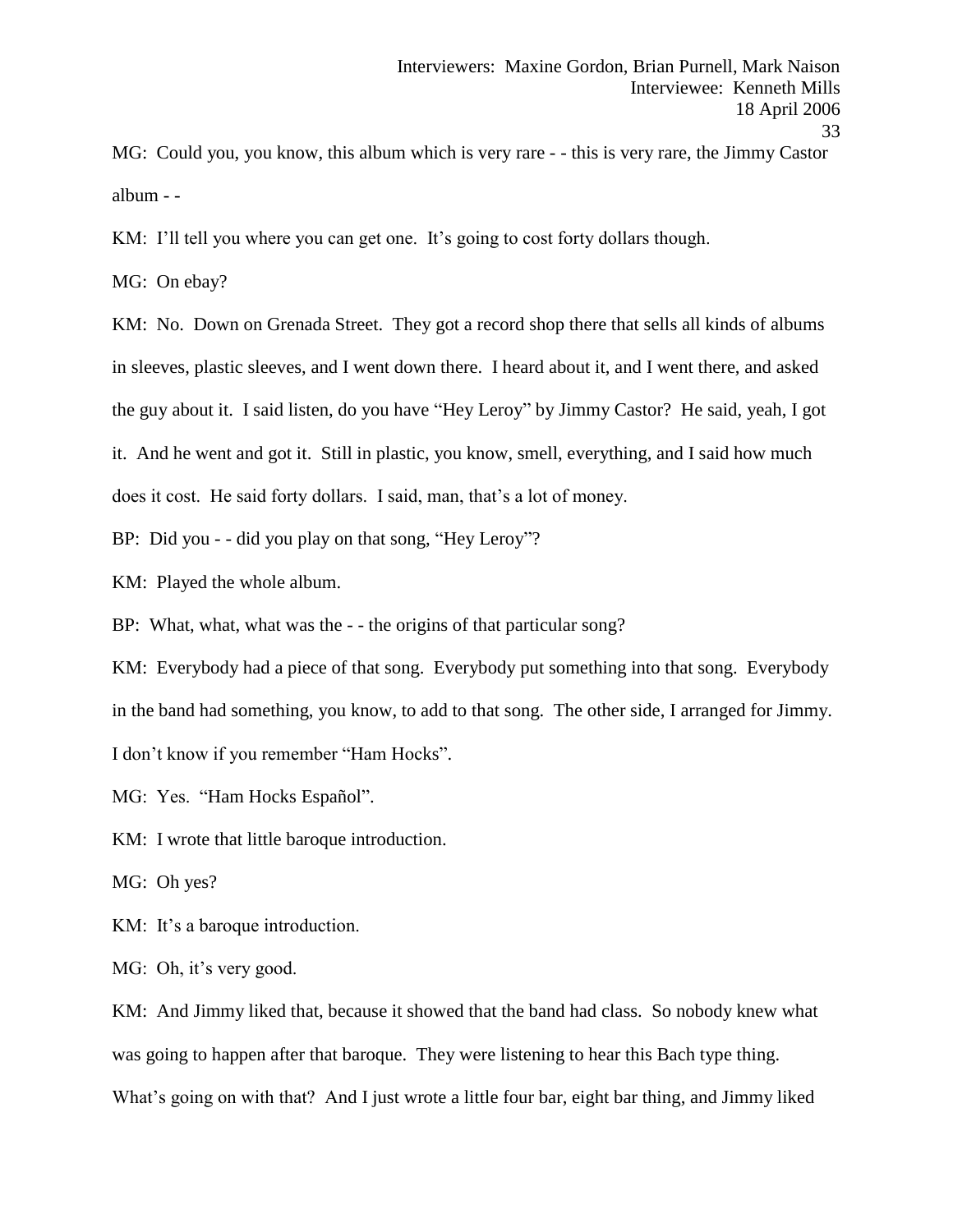that. He said, yeah Kenny that's bad. It shows that the band has class. So I arranged that whole thing. So "Hey Leroy" was Roland, Jimmy, Reggie, they all had input. Everybody had something to put into the group - - to put into the song.

BP: Did - - did the theme of the song - - was it something that somebody heard one day just on the block.

KM: No, well, you know, Leroy is a name, and it's usually referred to African Americans, especially the ones that come from the South. Leroy, you know, and so, if you were considered country, you were considered Leroy - - [Voice change] Hey Leroy, what's wrong with you man, you country, you know. So that's, that's where the origins came from, and - - like kids, Jimmy and the rest of the guys, they get a hold of something and they use it. Leroy, and it means the country, so anytime would make a mistake while we were rehearsing, Jimmy would say, hey Leroy, you know, say we ought to cut something.

MG: Hey Leroy, your mama's calling.

KM: Well, being Jimmy is Caribbean orientated, we decided to make it a Calypso, and I played

- - I played the first solo on there, which is very Calypsonian. As a matter of fact - -

MG: We want to transfer that, so we can use it.

KM: As a matter of fact I - - when we went to the Apollo, after we cut this - - next year we went to the Apollo - - I didn't even play the same solo.

MG: How soon after you recorded did it become a hit?

KM: The same year.

MG: The minute it came out, it went on the radio and became a hit?

KM: It didn't come out until. We did it in August '66 - - October '66.

MG: It was on the radio?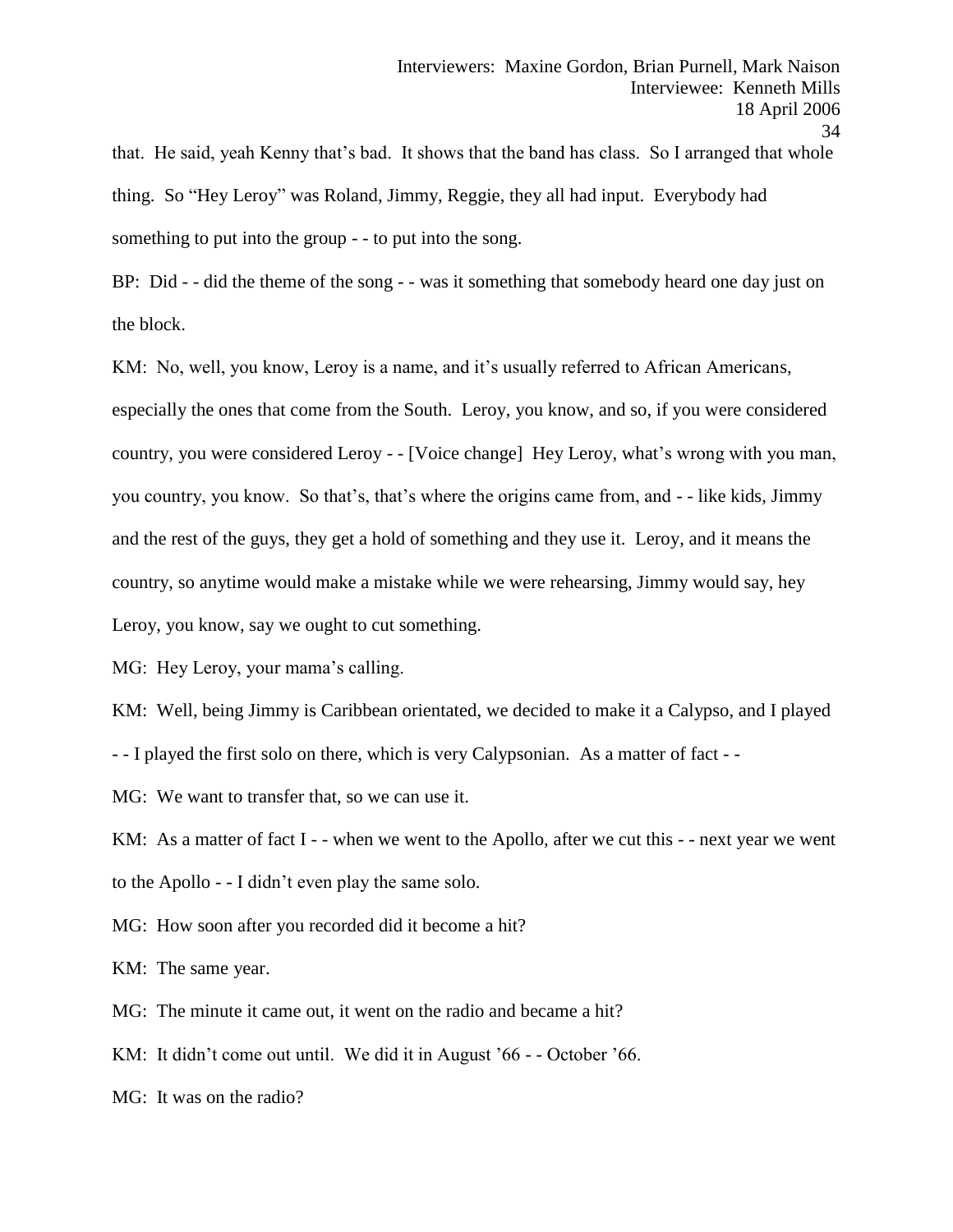KM: It was on the radio.

MG: Right away it was.

KM: Jimmy couldn't get anybody to play it. He went to Frankie Crocker, Frankie Crocker wanted five hundred dollars a day.

MG: Oh, you're telling them Frankie.

KM: Well, I'm telling you what happened. Jimmy couldn't get anybody to do it, but he went to Eddie - -

MG: See that's really - - that's, that's an important thing that should be shaped out.

KM: He went to Eddie O'Jay. Eddie O'Jay said we'll do it for you. And Eddie did it. And we heard, you have to listen to Eddie O'Jay to hear "Leroy". You ever heard of The Beaufort Express?

MG: I think so. I thought I had.

KM: The Pazant Brothers?

MG: Yes sure with the - -

KM: I played with them.

MG: Oh Pazant Brothers.

KM: I also have some records here that I made with them.

MG: Let me, let me ask you something here about - - some more about Jimmy Castor. There's "Southern Fried Frijoles", and the "Ham Hocks Español" - - are there - - and then "Bang Bang". Are there any Latin players in his band at all? Did he ever have Latin players?

KM: No, he had - -

MG: The rhythm - - he had Latin rhythm.

KM: He had Latin rhythm.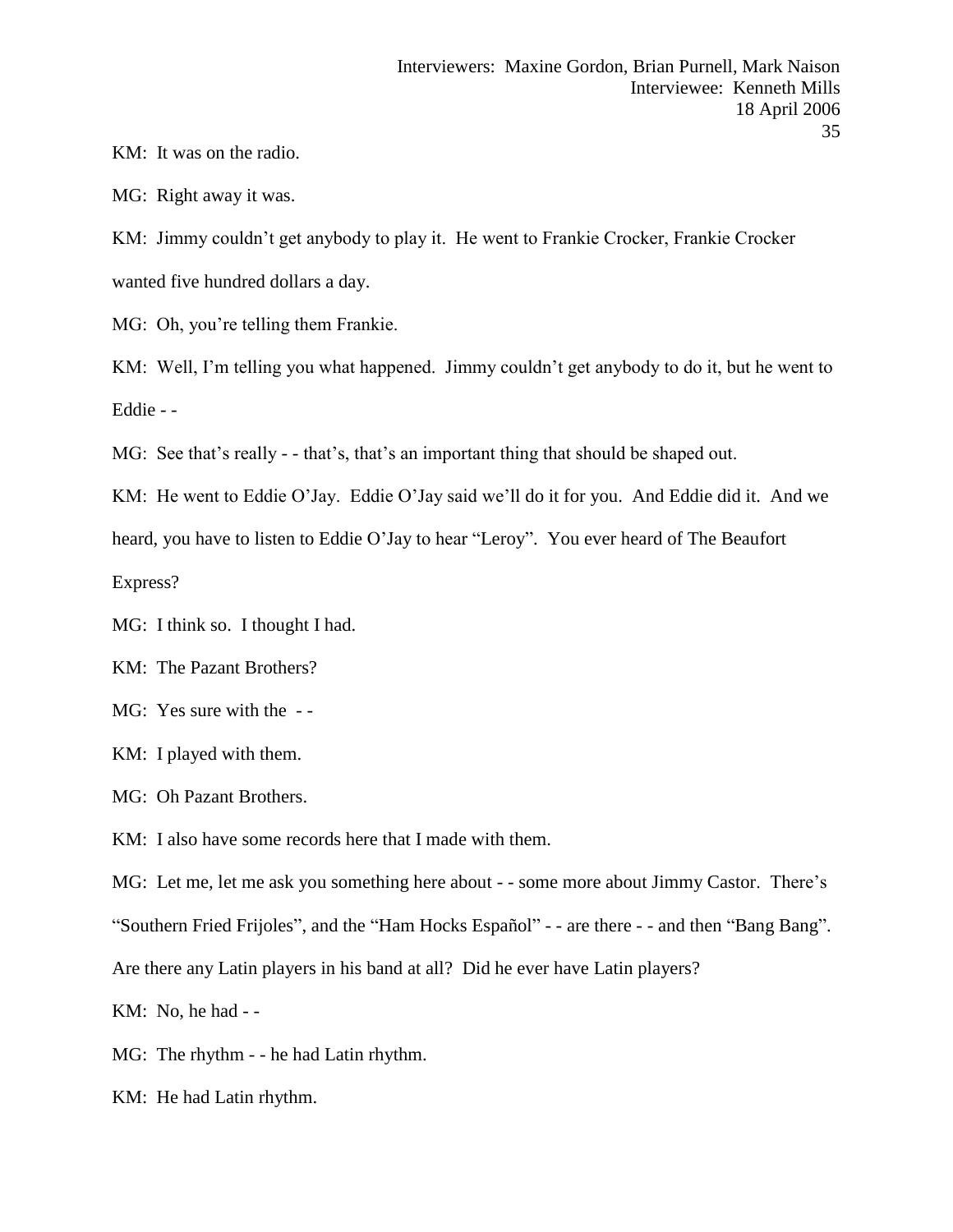MG: But African Americans playing Latin rhythm.

KM: Yes, African Americans playing Latin. One of the guys on here, they call him Pablo. His name was Richie Landrum.

MG: Oh, yes.

KM: Richie Landrum. Used to call him Pablo. Yes, he passed, and after Richie, Charles Martin came, I mean Martin Charles came, and he played conga.

MG: Did you know any guys, musicians - - African Americans who took Latin names? Other

than Pucho or Joe Panama?

KM: Joe Panama, he was the only one - -

MG: Or Pete La Roca.

KM: Pete La Roca.

MG: Any other guys that - -

KM: No, no.

MG: - - did that?

KM: See what happened was when Jimmy did "Hey Leroy" the managers tried to change his name to Jimmy Castro.

MG: To make everything like it was Latin.

KM: It was part of Latin. Because, come on let's face it, the producers didn't know the difference between Calypso and Latin. They didn't know the difference, so they just combined them all in one, you know - -

MG: But you'll see that he had a big market, because the [Indecipherable] notes are in English and Spanish. The producer is Latin right?

KM: Yes.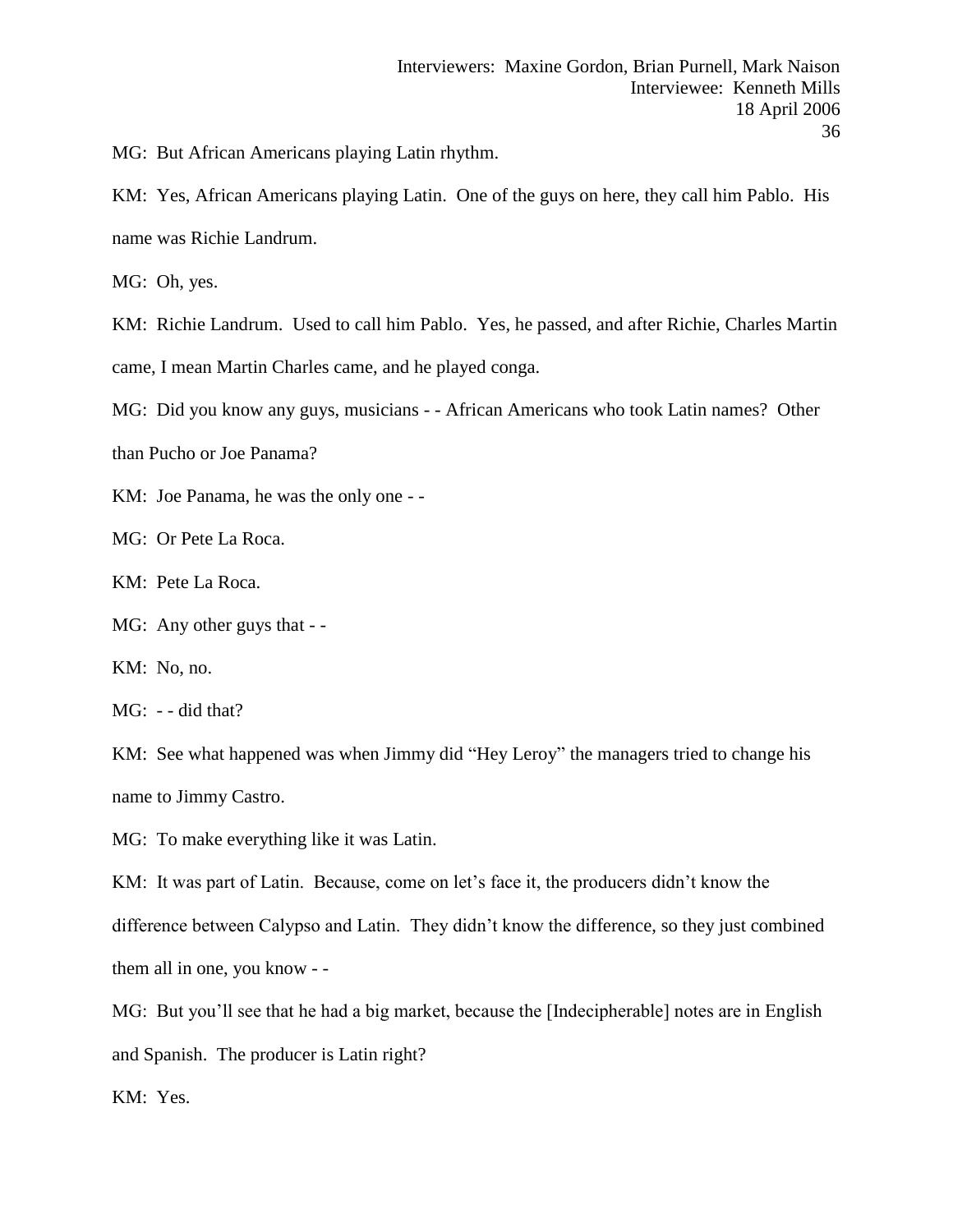- MG: Or is that a fake name?
- KM: No, Luchi DeJesus, yes -
- MG: Is that his real name?
- KM: Yes, I think he was - that's his name, but I think he was Italian.
- MG: Oh he's Italian?
- KM: I think he was Italian.
- MG: DeJesus is Italian?
- KM: I think he was - I think he was Italian.
- MG: But it's definitely crossed though.
- KM: This was Mercury. This was Mercury. Mercury Records.

MG: And it definitely crossed. Latin boogaloo crossed to African American, so he had a hit in both markets.

KM: Yes, and that's the reason for doing things with the Latin background no matter what we

played. We played - - you know, because they were looking for a different name for this kind of music.

MG: Did you ever play for a Latin audience?

KM: Yes, we played for a Latin audience, but it was usually mixed.

MG: Mixed.

KM: Yes, not strictly Latin. It was usually mixed.

- MG: Did you play with him in the Blue Morocco?
- KM: We opened up the Cheetah - no.
- MG: He played in the Blue Morocco.
- KM: Yes, he played there.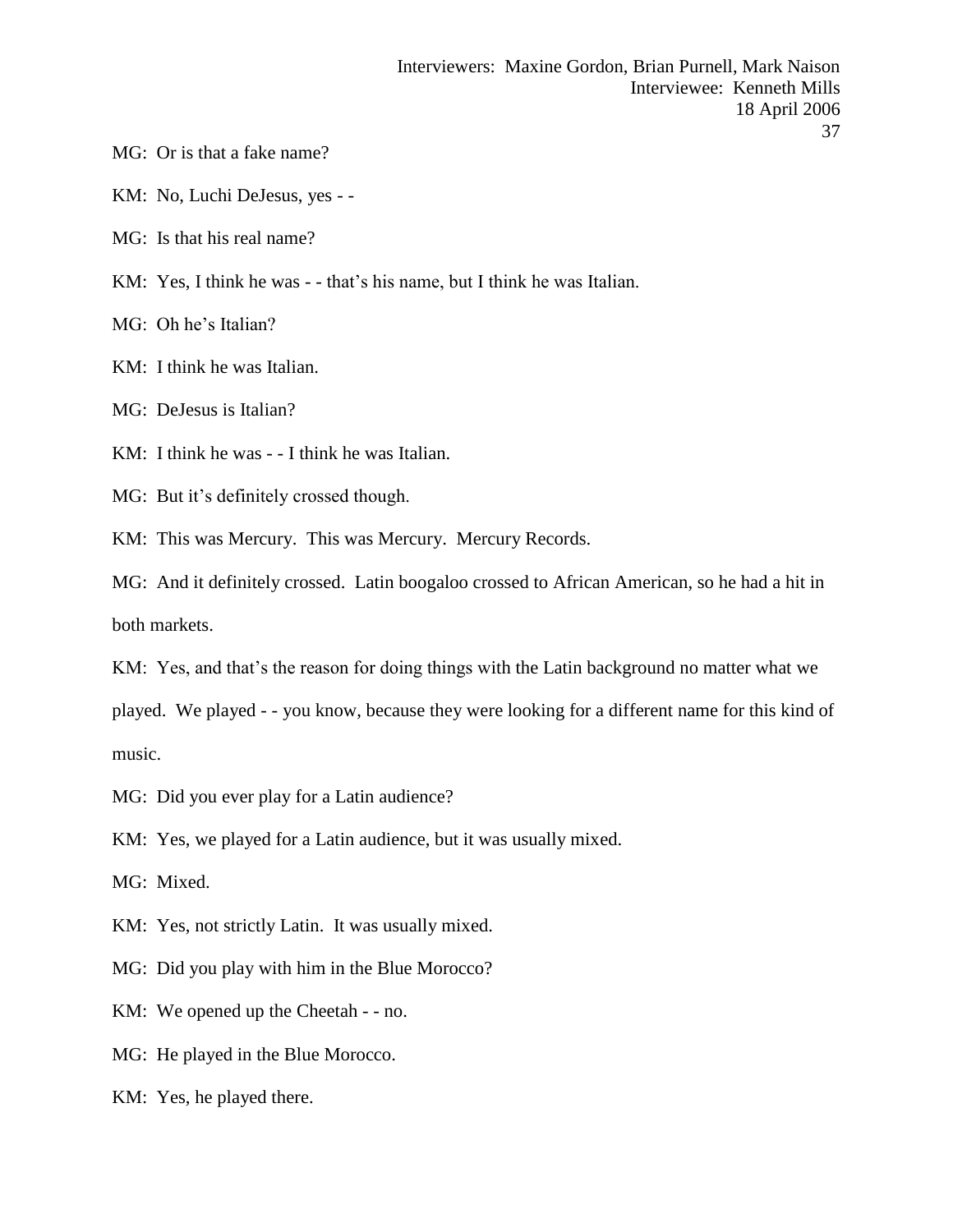MG: Would that have been later?

KM: Yes, yes.

MG: You played in The Cheetah?

KM: I played - - I opened up The Cheetah. Jerry Lee Lewis opened The Cheetah. After Jerry Lee Lewis came and left, we went in, and we were the house band just about - - for about almost a year. We were more than a year, which was interesting because African Americans didn't go to The Cheetah.

MG: No.

KM: Because they had The Blues Magoos, and they wasn't listening to that kind of music, and The Iron Butterfly. Those were white groups, and they didn't listen to that music, but when Jimmy was in there, they tolerated The Blues Magoos. [Laughs] And Iron Butterfly.

BP: What is the Blues Magoos?

KM: That's the name of a rock group, because rock came in very heavy [Crosstalk with MG]. So Jimmy was there. We played opposite all these different 1910 Bubblegum Machine - - all of those are the white groups. You can always tell white groups by their names. They had very odd names. [MG laughs] They did. They did. And they dressed the same way. Our off-night attire - - our off-night - - that means there wasn't a great big occasion, our off-night was black suits, red shirts, black ties, red hand kerchiefs, patent leather shoes, and that's when we were lounging. That was our lounging, you know, attire. When we were about to play was either tux, which is formal, or it was what they call ice cream, white suits, white shoes, blue shirts with open collar, that's when we, you know - - if we went out to perform at some place like - - like - - I'm trying to think of the place on 8<sup>th</sup> Street, and Sixth Avenue.

BP: The Blue Note?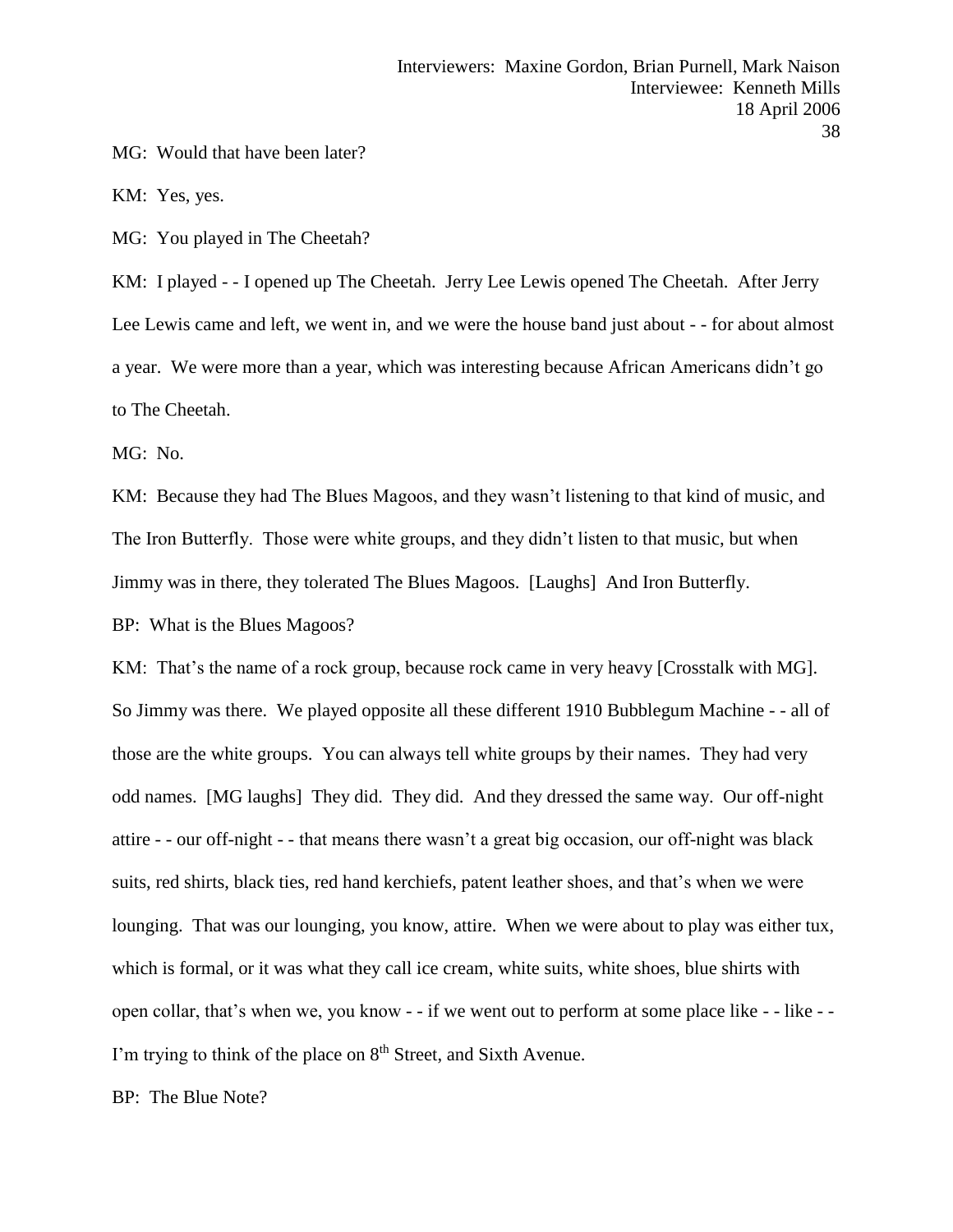- MG: No, no. I know what you mean.
- KM: Right on the corner.
- MG: Yes. That was probably -
- KM: Trudy Helen's.
- MG: Yes.
- KM: Trudy Helen's. Trudy Helen's we used to wear ice cream suits, you know.
- MG:  $9<sup>th</sup> Street. Wasn't she on 9<sup>th</sup> I think.$
- KM:  $9^{th}$  Street,  $9^{th}$  Street.  $8^{th}$  Street - she had a son if I'm not mistaken -
- MG: Yes, right.
- KM: -- that had something called -- what's the name of that place?
- MG: The Dome.
- KM: No. It was right around the corner from Trudy Helen. I can't remember the name of it, but we opened that place.
- MG: So how long did you play with Jimmy?
- KM: About nine years.
- MG: Nine years.
- KM: Yes, about nine years.
- MG: And then what happened with him after that?
- KM: Nothing. I left the group.
- MG: Yes, but did his career continue, or -

KM: Yes, he went on to do "Bertha Butt" and all that. Yes, that was in the '70s. I played with them until about 1969. I left and I started getting into composing music for plays. I lived on Kelly Street. Right next door to me was a young man named Henry Miller. They call him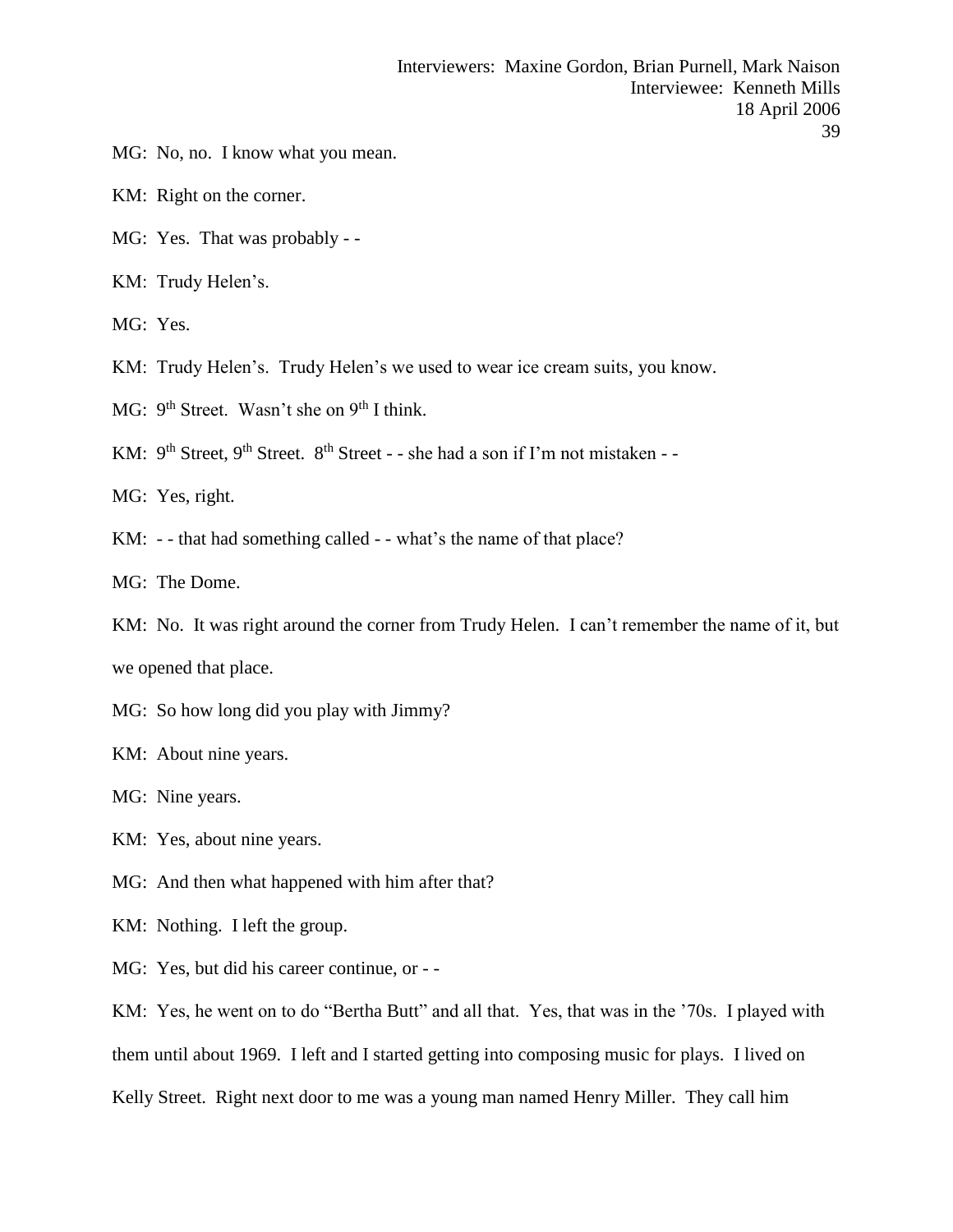Bumpy. Bumpy used to write plays, and I used to write music for Henry Miller's plays. And he - - Bumpy was an activist as well. It was - - it was Henry Miller, Bumpy, that introduced me to a playwright, I mean to a lyricist named Herb Martin who wrote the lyrics for The Yearling, and it was Bumpy, Herb, and myself, and we used to call ourselves Miller Martin and Mills. You know, like Rodgers and Hammerstein, but we called - -

MG: Yes, right.

KM: I'm the one who named it Miller Martin and Mills. And Bumpy did quite a few plays. He did *Unjust Do Not Prosper*. He did, he did *Death of a Dunbar Girl*. I wrote the music for all this. Now there was another young man. I can't remember his name. His name was Roger. I think his first name was Roger. Wrote a play called *The Magic Drum*. I wrote the music for that.

MG: Where was it performed?

KM: Where?

MG: Yes.

KM: It was per - - first it was performed at Harlem Hospital in the auditorium, in the auditorium. And then he took it to other places, you know, other theaters. And I wrote the theme for it, wrote all the music. Herb and I wrote the music, wrote - - Herb wrote the lyrics. Herb said it's the first time he ever wrote lyrics to music. He usually writes the lyrics first, and then the composer - - but he said that the music was so - - so nice. It was easy to follow. You know, I - - I wasn't a person to write music that was difficult, because, you know, when you write difficult music, people can't hum them. Can't hum the tunes. So I wrote lines, you know, and coming from, coming from songs - - coming from standard tunes, and playing those tunes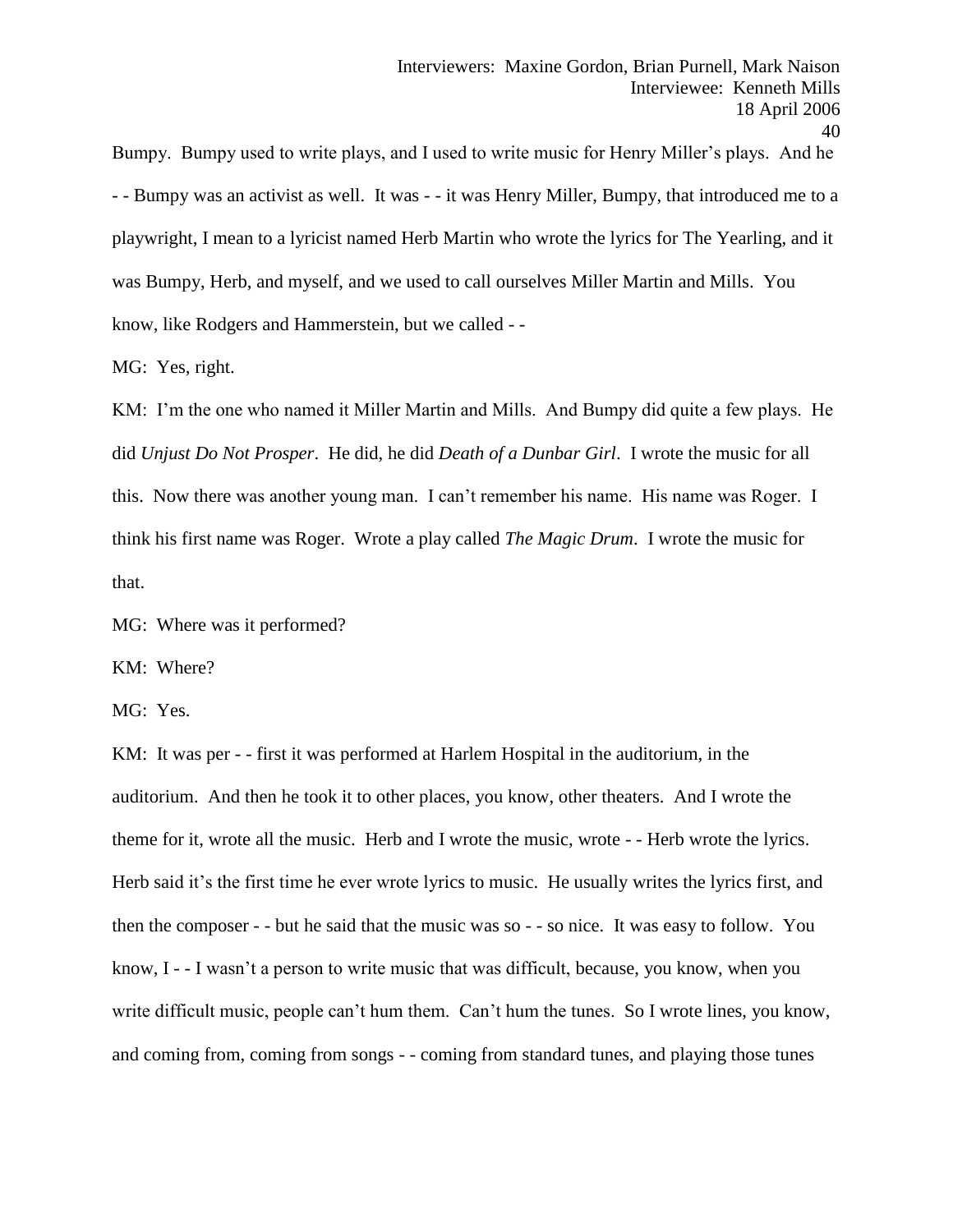with the Jazz Harmonics, I learned how to write flowing lines, you know. I didn't - - I didn't bring anything with me.

MG: Could I go back a minute to Oliver Bino?

KM: Oliver Bino.

MG: Could you describe him, you know, what he looked like, and his personality, and - -

KM: Yes, Oliver was a b-bopper personified. He was tall thin. He had wavy hair, wavy hair. We had a bassist. I can't remember his name before Bubby Tanner. We were waiting for him at the Apollo Bar to play, and he didn't come for the first set, and Oliver got worried. He called the house, and the mother said, oh he's here, sleeping on the chair. So she called the boy's name, and said come on, get up man, they're waiting for you downtown. They're waiting for you down at the Apollo Bar, which was on 160, 169<sup>th</sup> Street, and she went to shake him, and he was dead, because he oded. Yes, see that's - - that's the kind of stories. Yes, he oded.

MG: Was it a lot of drugs around him?

KM: Yes.

MG: In your high school years?

KM: It was a lot of drugs in the high school years, but it wasn't in high school.

MG: Outside?

KM: Outside. You know Morris High School was relatively - -

MG: Did you lose friends to drugs?

KM: Oliver. [Plane noise] I think Stanley Warden. I don't know what happened to Bobby Beech or Franshaw Turner - - I don't know what happened to them.

MG: Did you want to say something? Oh, okay.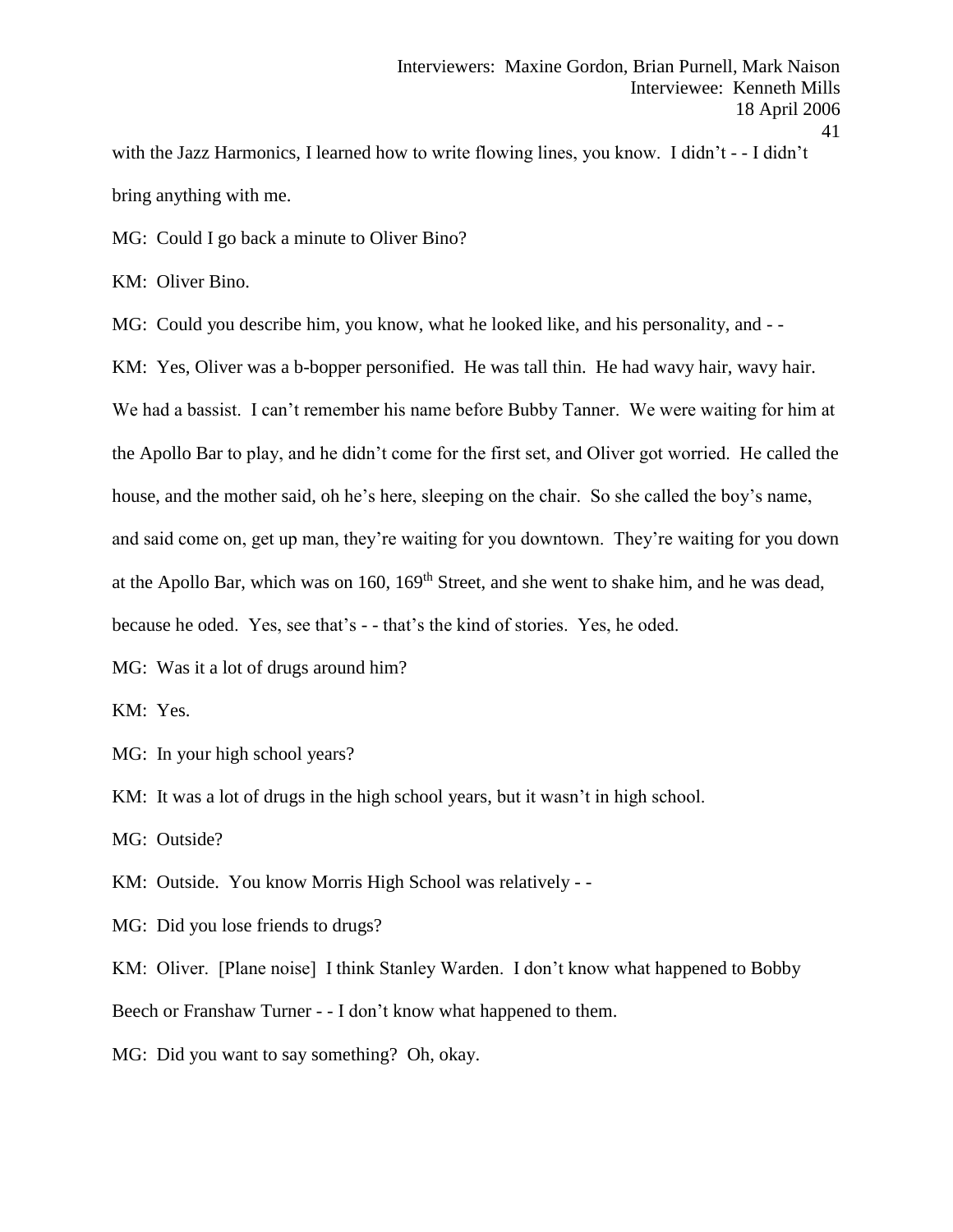KM: We - - after high school, I didn't get to work with them much. Then you know, everybody was scrambling for work, and I went with a group called the Jazz Harmonics, and I stayed with them. I stayed with them, and it - - they started playing R&B gigs, rock and roll gigs, and I got a little annoyed and upset, because I had to play rock and roll. Of course I wanted to play b-bop. Yes, I wanted to play jazz. So I said well if I've got to play b-bop - - I mean if I got to play rock and roll I may as well go live in the blues, I might as well go on and play with Jimmy Castor. So I went with Jimmy. Not because I was crazy about playing with Jimmy, because I liked the guys in the band, but I mean it was like out of my venue, you know. I was a jazz player, at least that's what I called myself a jazz player. But I'm glad I got a chance to play with Jim because it helped me to learn the craft well. I played for cotillions. In 1979, I played with a gentleman named Sid Richards who I've know for a while who started playing cotillions, and he called me. He said, Kenny I'm calling you because I want you - - you and a few piano players that know how to play all this music now. Because they were playing Beethoven's music for the waltzes, you know, and - - other, you know, classical music. So, he called me for the gig, and I - - I've been doing cotillions with him since '79, up to now. I think I've got a cotillion next month.

MG: Oh really.

KM: Yes, in May.

MG: See, that's not over in case you didn't know.

KM: Cotillions are still going on, and this cotillion that I'm playing for is one of the largest -it's supposed to be the largest in the state - - it's the Westchester Cotillion. And they usually have twenty-five, thirty debutantes, and I've been doing that since '79. I only started doing that with them around '98, and we had choreographers. I'm just trying to think of the lady's name.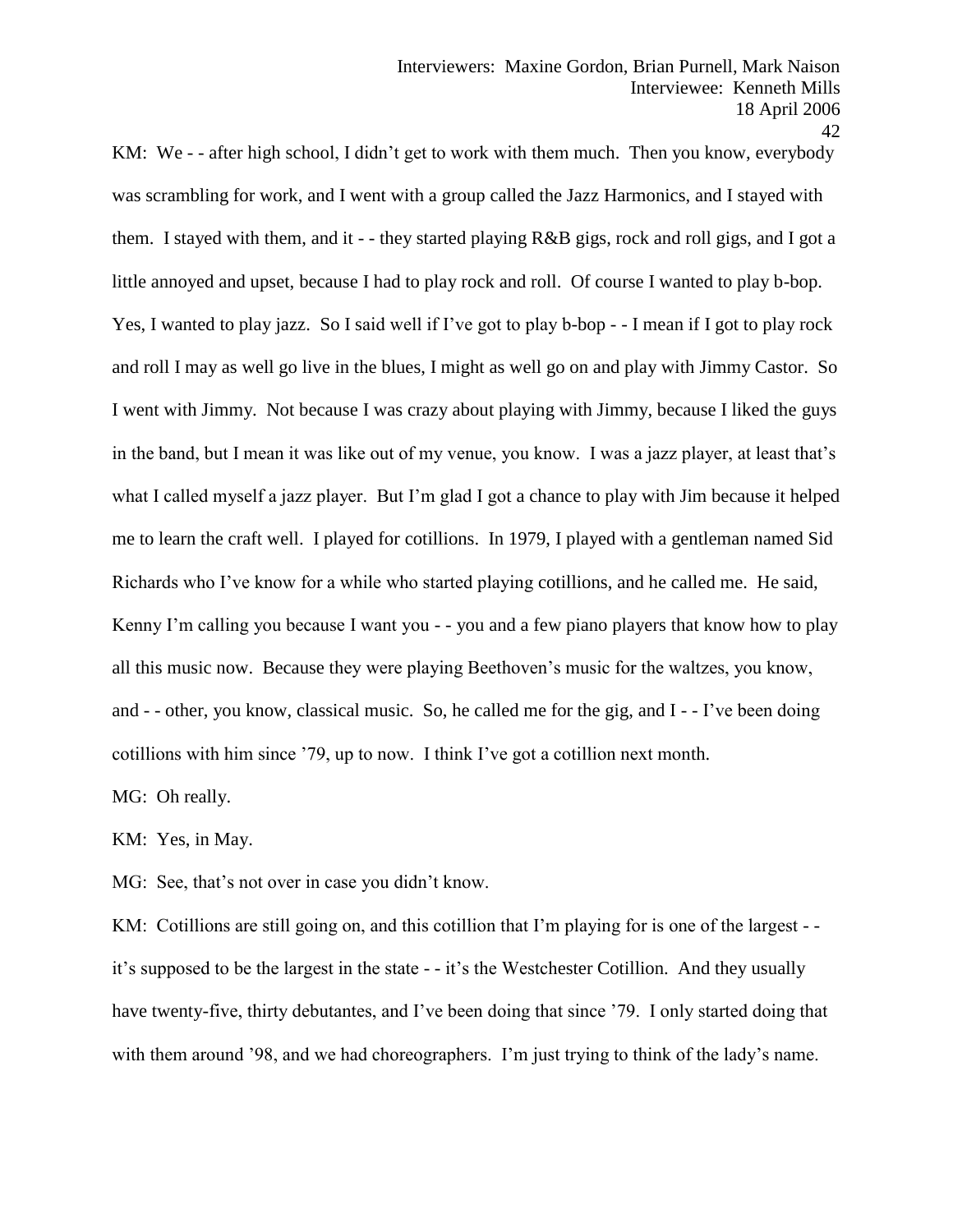She lived on 139<sup>th</sup> Street. Wonderful choreographer. She came from Washington DC and she had a doctor as a husband. Anna, was her name Anna?

MG: It'll come to you.

KM: Yes.

MG: That's what happens - - I want to ask you - - can I ask you about - - or do you want to stay on that? Anna.

KM: I just wanted to see if I can get her name.

MG: Yes, see if you can get it.

KM: See if I can get her name. [Pause] Oh, Ava Jones.

MG: Good for you.

KM: Ava Jones. I couldn't, couldn't forget Ms. Jones. Ava Jones. She was very - - you know. Kenneth. And she was one of the few choreographers that knew just where the music was, and she didn't read it. You know, she didn't really read it. She said Kenneth, start from the fifth bar. And I looked, and I'd say, okay. Ready, here we go - - one, two, three, four, and I'd start playing. She was - - yes. Ava Jones. She was a fantastic lady. And her - - her husband, Dr. Jones, walking historian. They lived on Strivers Row, 139<sup>th</sup> Street. I don' know if they're still there, but Ava Jones was a wonderful lady. And we also had a gentleman with us too that passed away. He's another one that used to say, left foot country, start on you left foot. He was something else. I did cotillions with them because they were - - the majority of people that had cotillions would hire those two. And I played with Sid Richards. By the 1980s Sid would have me conduct the orchestra for the cotillions, because they used to have the orchestra go to the cotillion rehearsals, so the kids would get a chance to hear what the band sounded like, so they can get the steps correct, but a lot of people couldn't afford to pay the orchestra, so they would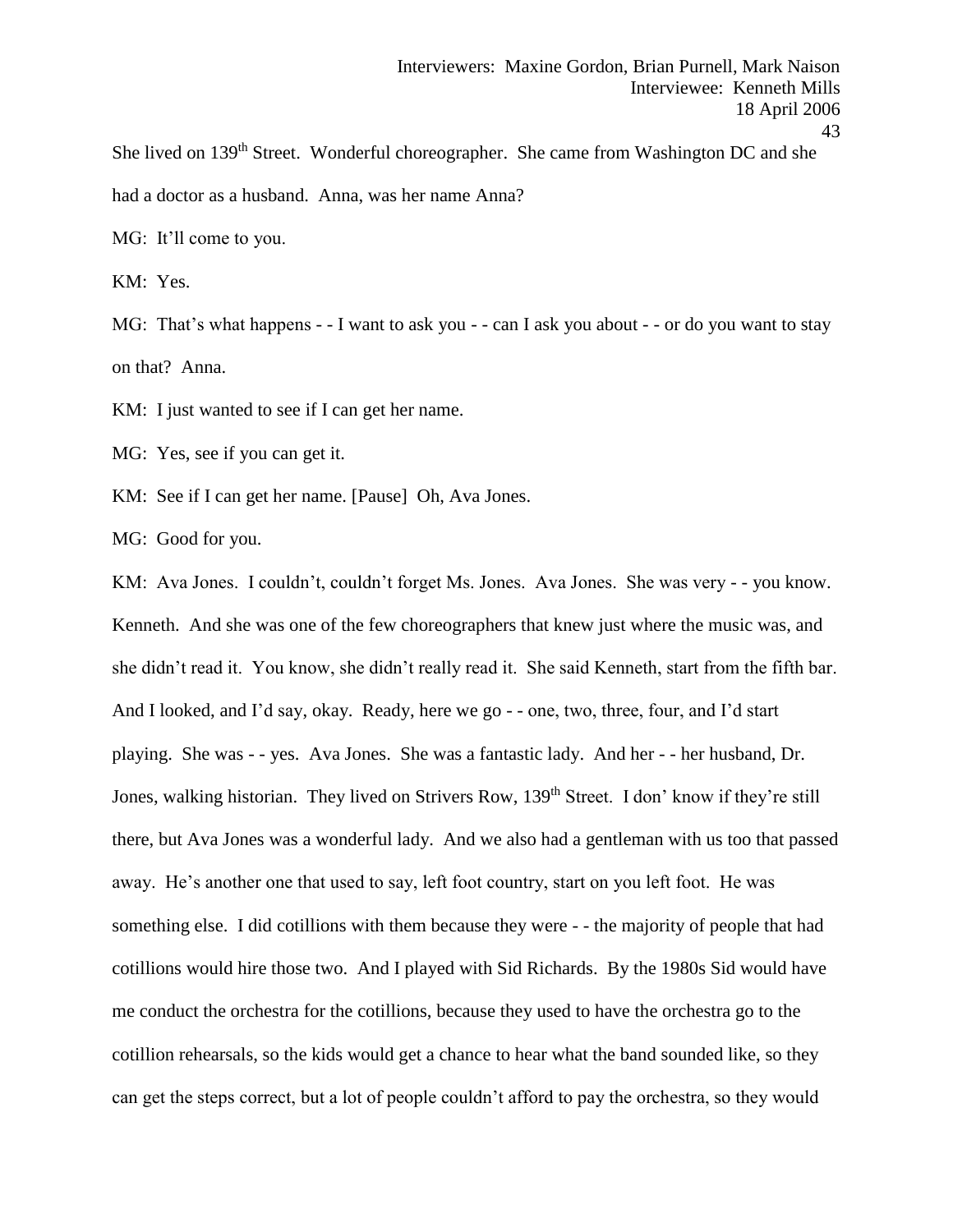just send me. Sid just sent me, and I would rehearse the kids. And at dress rehearsal, I would rehearse them again, and exactly what I played is what the orchestra would play. So, that's how worked.

MG: Wow.

KM: Yes. I'm still doing it. I can't believe it.

MG: It seems like when you get a job, you keep a job. Have you noticed?

KM: Oh yes. I was one of those. I was on the radio with WNYC for twenty-six years. They took us off. Everything became NPR, National Public Radio. But Ms. Kirby and I was on - were on - - we were on there for twenty-six years. We had two shows. One on AM, *The Wonderful World of PAL*, FM, *A Look at Ourselves*, with teenagers. It was a talk show, and we held that from '61 to '87. Then other things started - - they started dropping - - generating out of the studio. Everything started coming in from NPR which is in Washington, so they cancelled the show.

MG: Could you tell me something about Boston Road? About the clubs on Boston Road? KM: Boston Road had Freddy's, the Apollo Bar, Blue Morocco. Now the first time I played in the Blue Morocco I was playing with a Latin group. A guy named Apache played conga. Apache and we had a timbale player. I can't remember his name. We didn't have a bass player because the gig payed so little we couldn't afford a full rhythm section. I played with him there for a while. The piano was so bad I couldn't - - I couldn't deal with it. We played at McKinley Hall. McKinley Hall was on 169<sup>th</sup> Street over - -

BP: Near the library.

KM: And there was a theater called the McKinley Theater which they must have taken down when I started playing at McKinley Hall, and I have a joke about that - - well, a story really,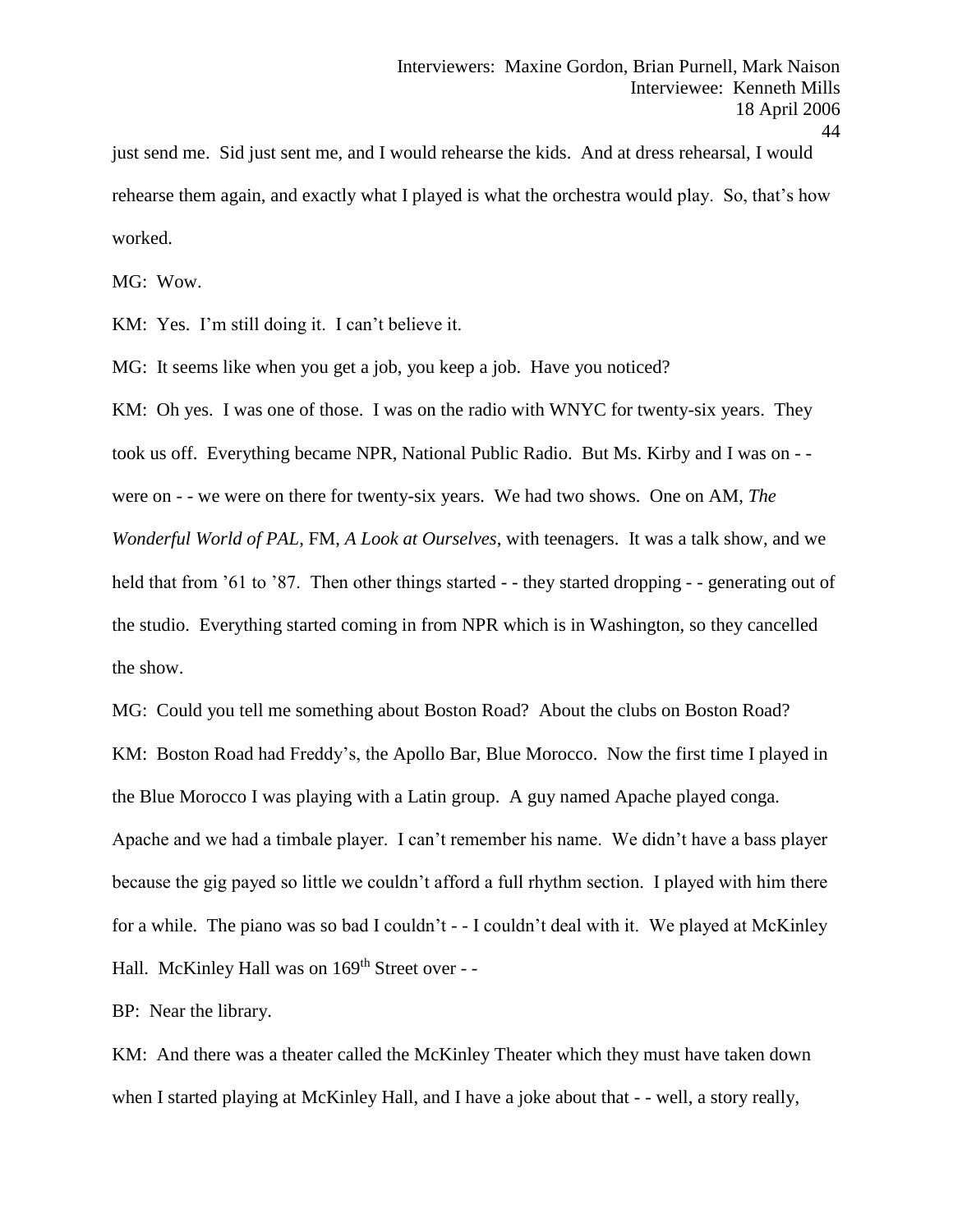because I've got so many stories. I was playing up there with Clarence Martin, and The Jazz Harmonics, and it was a cocktail sip, six to ten. That's what they called them, cocktail sips. MG: Cocktail sips.

KM: On Sundays. Well we're up there playing all the b-bop in the world, and this young man came in, and he said, hey fellows can I - - can I sit here, so Clarence said, yeah man, come on up. So he came up, tuned up his horn. Clarence said, what do you want to play. He said, well what do you want to play. So we called the tune, and he played with us, and he played one full set with us, and then he left, and I've never seen him again. About two years later, we're sitting down listening to Art Blakey and the Jazz Messangers, and I said that's - - that trumpet player sounds familiar man. Clarence said, yeah man that's the cat that was playing with us. I said, who? Lee Morgan?

MG: Oh, no kidding.

KM: Lee Morgan. That's who it was, Lee Morgan. Now he was in the Bronx. I don't know if he lived there at the time.

MG: He did live in the Bronx for a minute. I have to see when that was.

KM: And he came in [Crosstalk] - - he came in and - -

MG: And that was in McKinley?

KM: McKinley Hall, yes. They also had the Boston Road Ballroom, which opened much later on. I never played there exclusively.

MG: What kind of crowd hung out on Boston Road?

KM: Well Boston Road was where all the drugs and gangs were. They had a guy named Sir Charles.

MG: Harvel?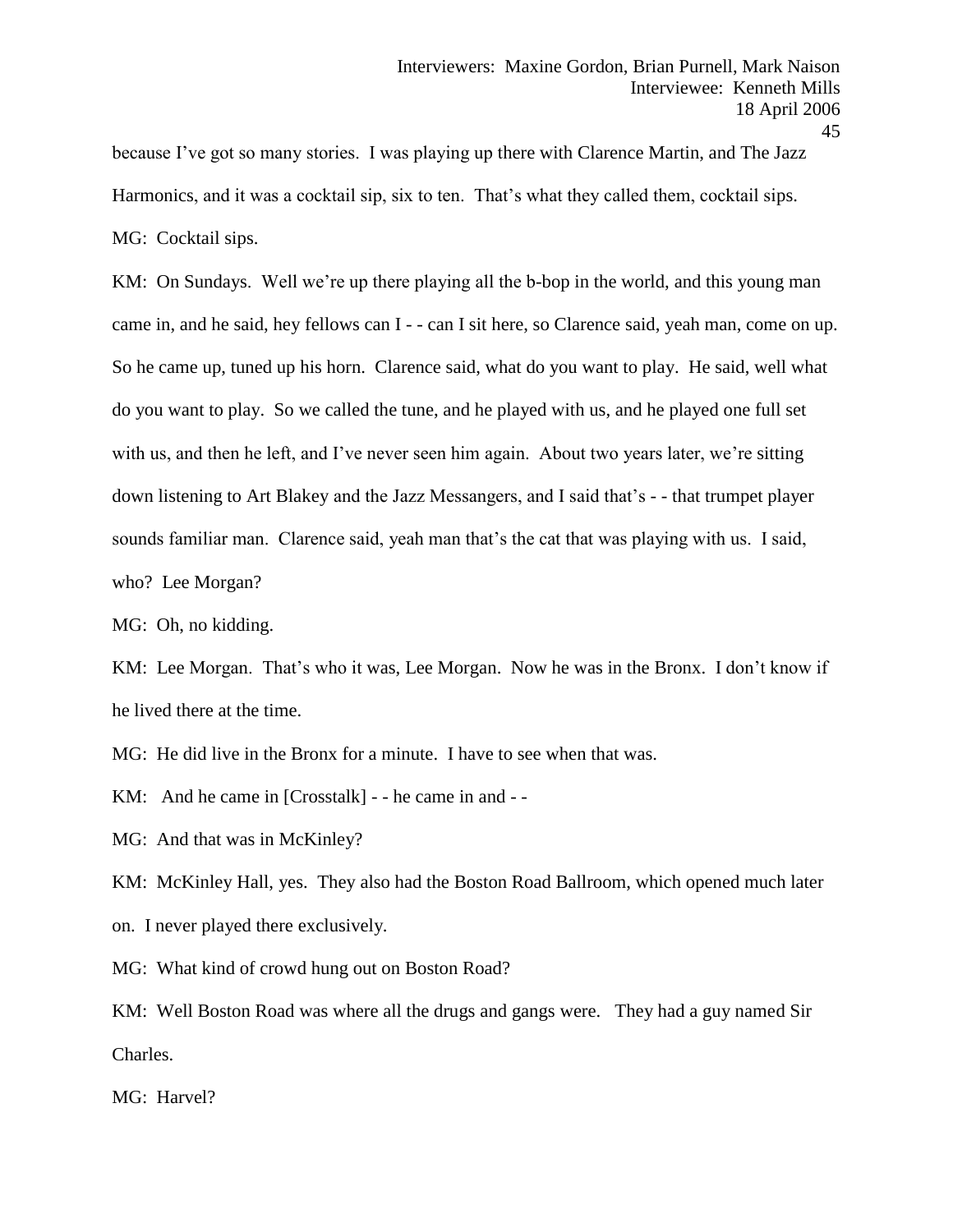- KM: Harvel. Wonderful piano and vocalist. He used to - we used to play opposite him.
- MG: At the Morocco?
- KM: No, at the Apollo Bar.
- MG: Apollo Bar.
- KM: Yes.
- MG: He played at the Blue Morocco too.
- KM: I didn't play at the Blue Morocco much.
- MG: What about Freddy's? You play at Freddy's?
- KM: Well Freddy's was usually jam sessions.
- MG: Lou Donaldson played at Freddy's.
- KM: Yes. Papa Lou.
- MG: Would he have - Papa Lou - would that be a gig or a jam session you think?
- KM: Yes, usually - usually a jam session at Freddy's.
- MG: You know Brian, well - his introduction - one of his introductions to [jazz] is "Jazz
- Won't Be Our Last Summer", where Lou Donaldson played on [Indecipherable] and for, you
- know - on "Jazz Won't Be Our" - and Brian - our Brian came and it was like, it's so great,
- because it's that reaction that people that don't hear all the time, or don't know who Lou
- Donaldson is [Crosstalk]
- KM: Yes, Papa Lou we used to call him.
- MG: He's like - I don't know what it is, but this is great -
- KM: Yes, Lou Donaldson is -

MG: - - you know, he was in - - he got like the immediate - - call to the music so now he's, you know.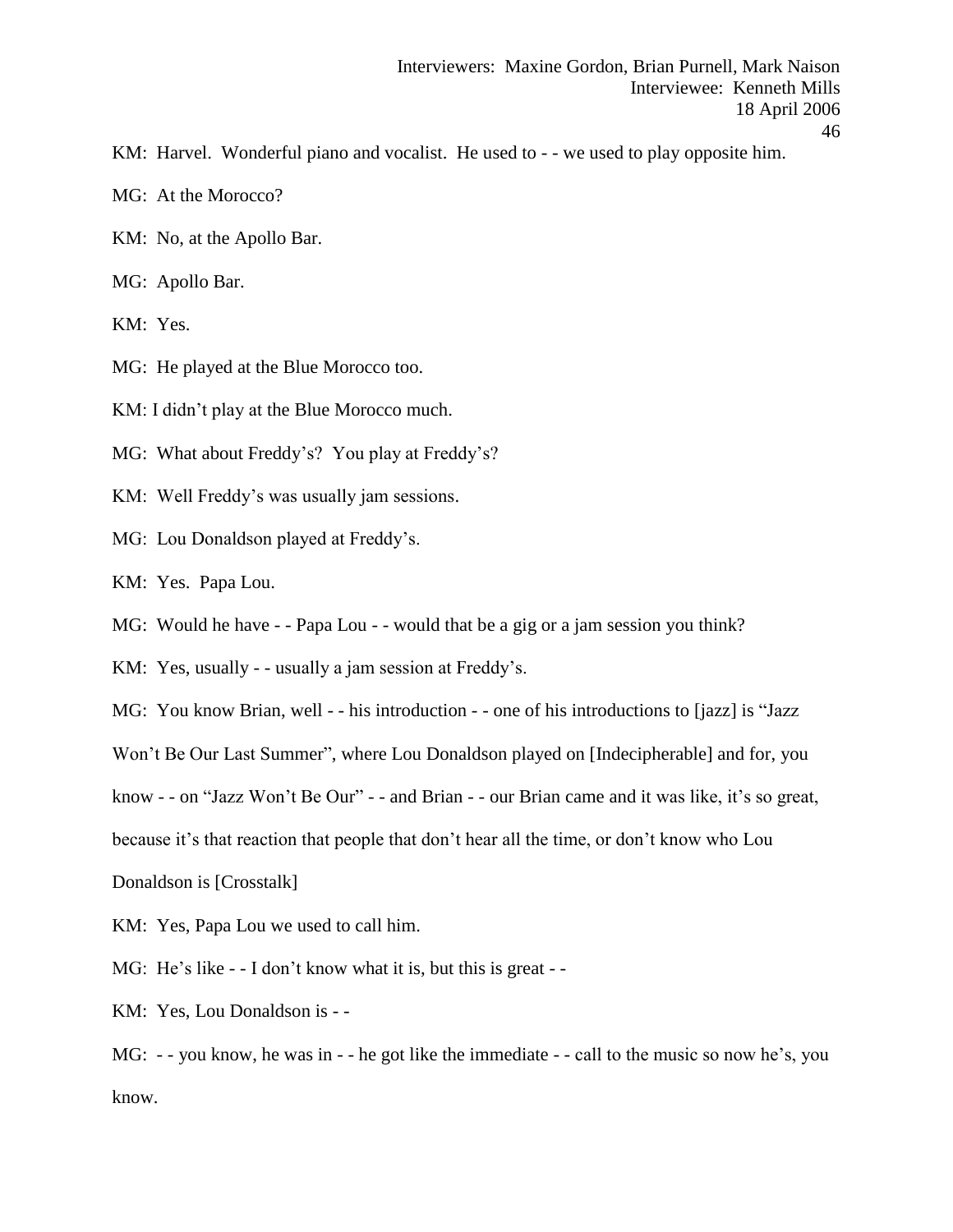KM: Kenny's Bar is another venue.

MG: Is that on Boston Road?

KM: Boston Road on the corner of Prospect, and they had an organ in there, which I didn't like. MG: Oh you didn't like organ [trio].

KM: No.

MG: I like organ.

KM: No. I didn't like organ. And - - I played up there with the Jazz Harmonics.

MG: Oh piano player don't like organ players I guess. Take the gig away.

KM: No, it's not that they don't like organ players. [MG laughs] I don't know - - I don't care for organs. I just - - I think they're great instruments, but I don't care for them. I didn't like playing them, but I played it. We had some gigs up at Kenny's, so I had to play, because he didn't have a piano. He had an organ, so I had to play it. Goodson's Town was another one --MG: Oh, Goodson's yes.

KM: - - had an organ. Didn't have a piano. And Goodson's Town used to have organ trios.

MG: The organ trio comes in and it's three people that can sound like a band, so that was what happened. They put a lot of people out of work, and they're --

KM: Yes, and they put a whole bunch - - that's the purpose. Everybody was getting organ trios, you know.

MG: They thought it would save money.

KM: It saved money for them. 845 still had bands. Lester Morse Band - -

MG: Let me ask you about club 845. When you walk in the door of club 845 right, the bar is on the right?

KM: Yes, right. Tables - -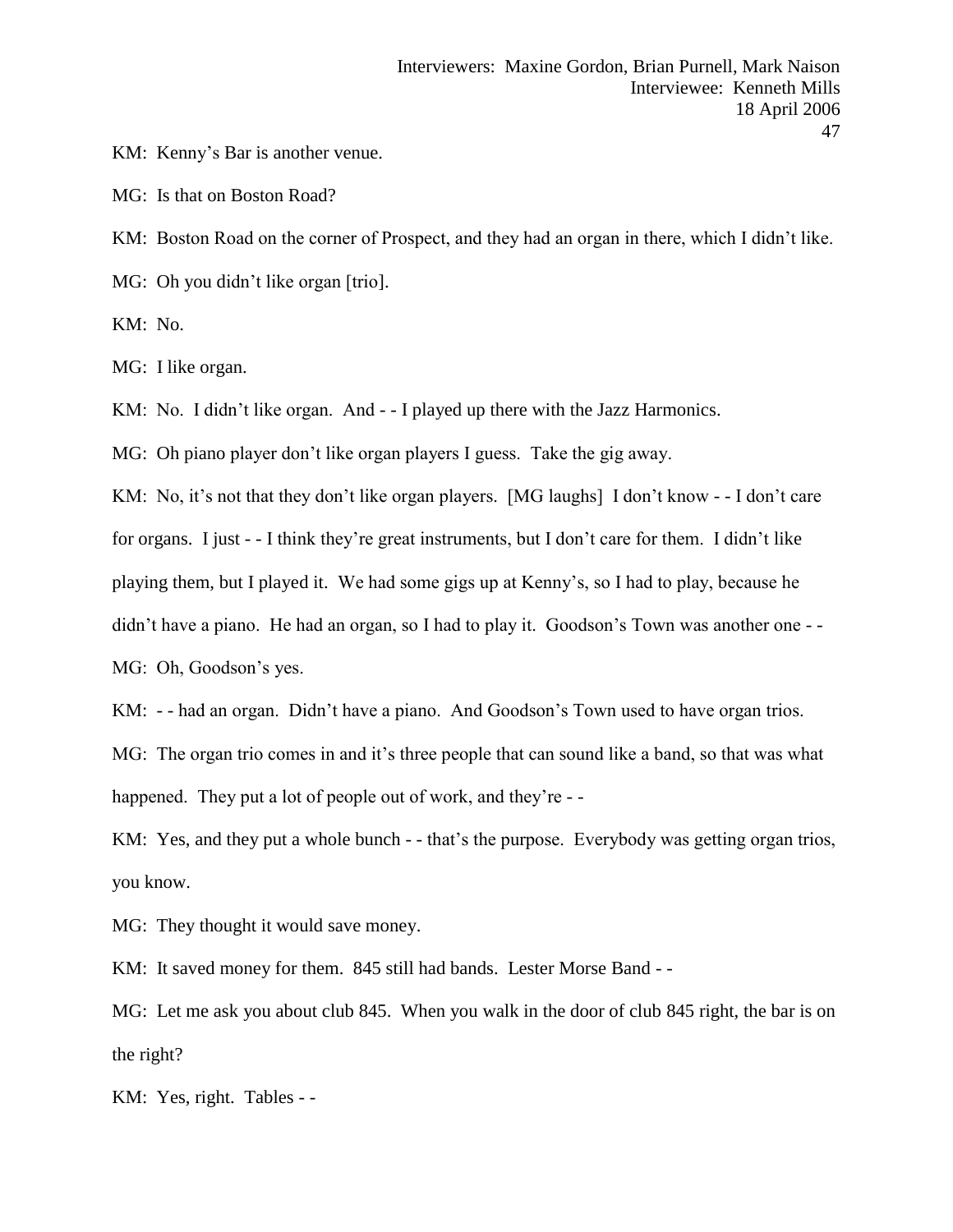- MG: Was the bandstand behind the bar?
- KM: Yes it was a little platform.
- MG: Like raised?
- KM: Yes, a little platform.
- MG: And were there some tables on the left?
- KM: They had tables on the left.
- MG: Okay, but then is there a back room?
- KM: That's where they used to hold all their functions.

MG: Oh I see.

- KM: And they had a stage for the band, and a bunch of tables.
- MG: So when they had - during the week shows would be in the back?
- KM: Yes.
- MG: What would be in the front?
- KM: They would have -
- MG: The jam sessions?
- KM: No, they would have people coming to play.
- MG: Would the front be one band, and they could have a band in the back at the same time?
- KM: Same time. They used to do that in the Small's. King Curtis would be in the back.
- MG: Right, and have the band in the front.
- KM: The front, yes.
- MG: Yes.
- KM: Yes, because I took The Jazz Harmonics into Small's.
- MG: But that -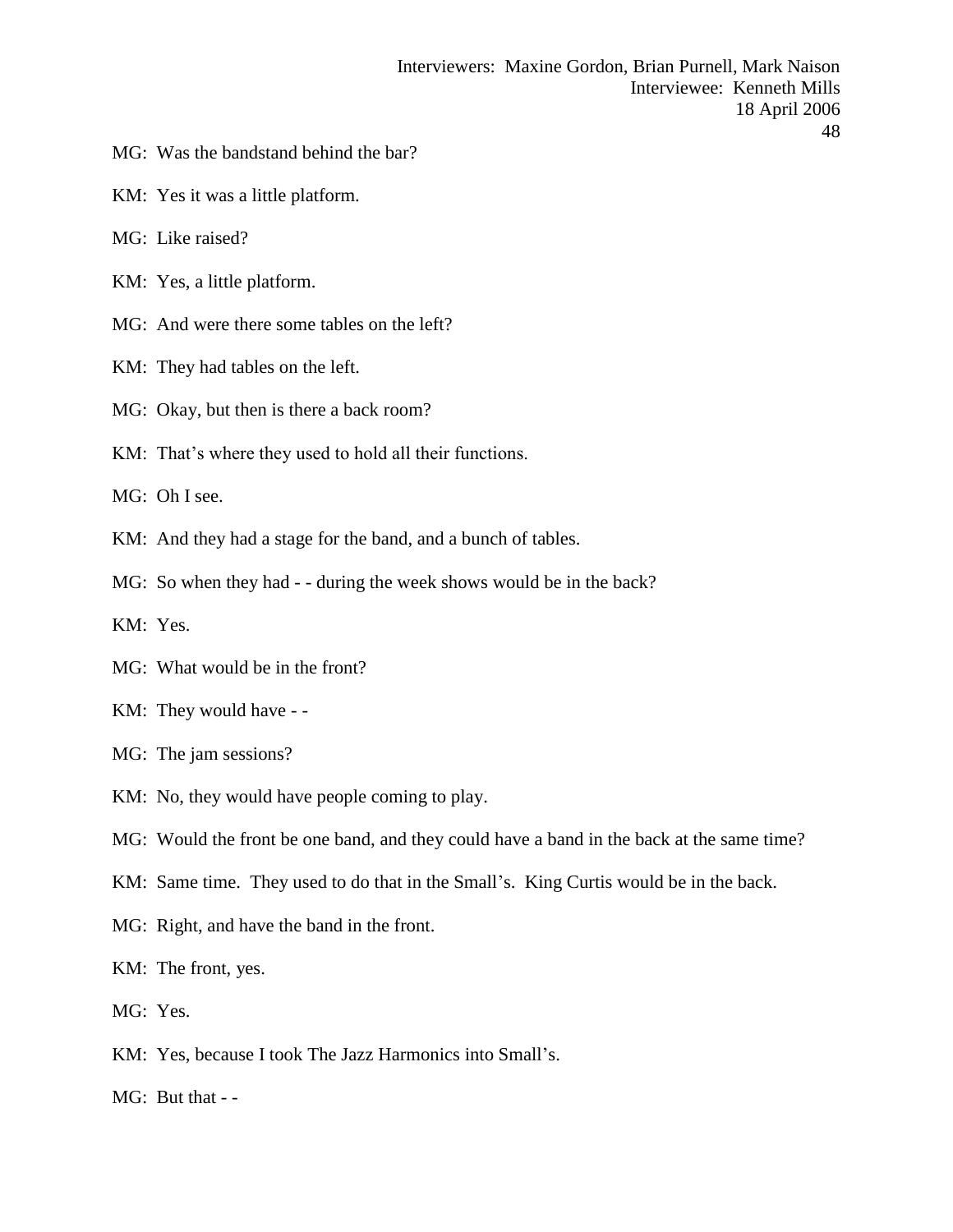- BP: This is done, but keep going.
- MG: Oh okay. Why, because to be on audio you mean?
- BP: Yes.
- MG: Okay, what time is it though, because we have to go to --
- BP: Ten to 4.

MG: We have ten more minutes. Could we - - oh, but I wanted to show his other covers. Okay,

alright, well let's talk about them since we can't - -

- KM: This is Charlie, you know that.
- MG: You're on the - that's Charlie Palmieri, Latin Boogaloo.
- KM: Now here's a man that nobody speaks about. He lived in the Bronx.
- BP: Let me see if I can get another tape.
- MG: J.J. Jackson.
- KM: I'm on this album by the way.
- MG: Wow.
- KM: And he lived in the Bronx.
- MG: He did?
- KM: On Prospect Avenue.
- MG: And where did he play?
- KM: He was a localist.
- MG: I know, but did he play in any places in the Bronx.
- KM: Yes, he played all over.
- MG: In the Bronx?
- KM: All over New York.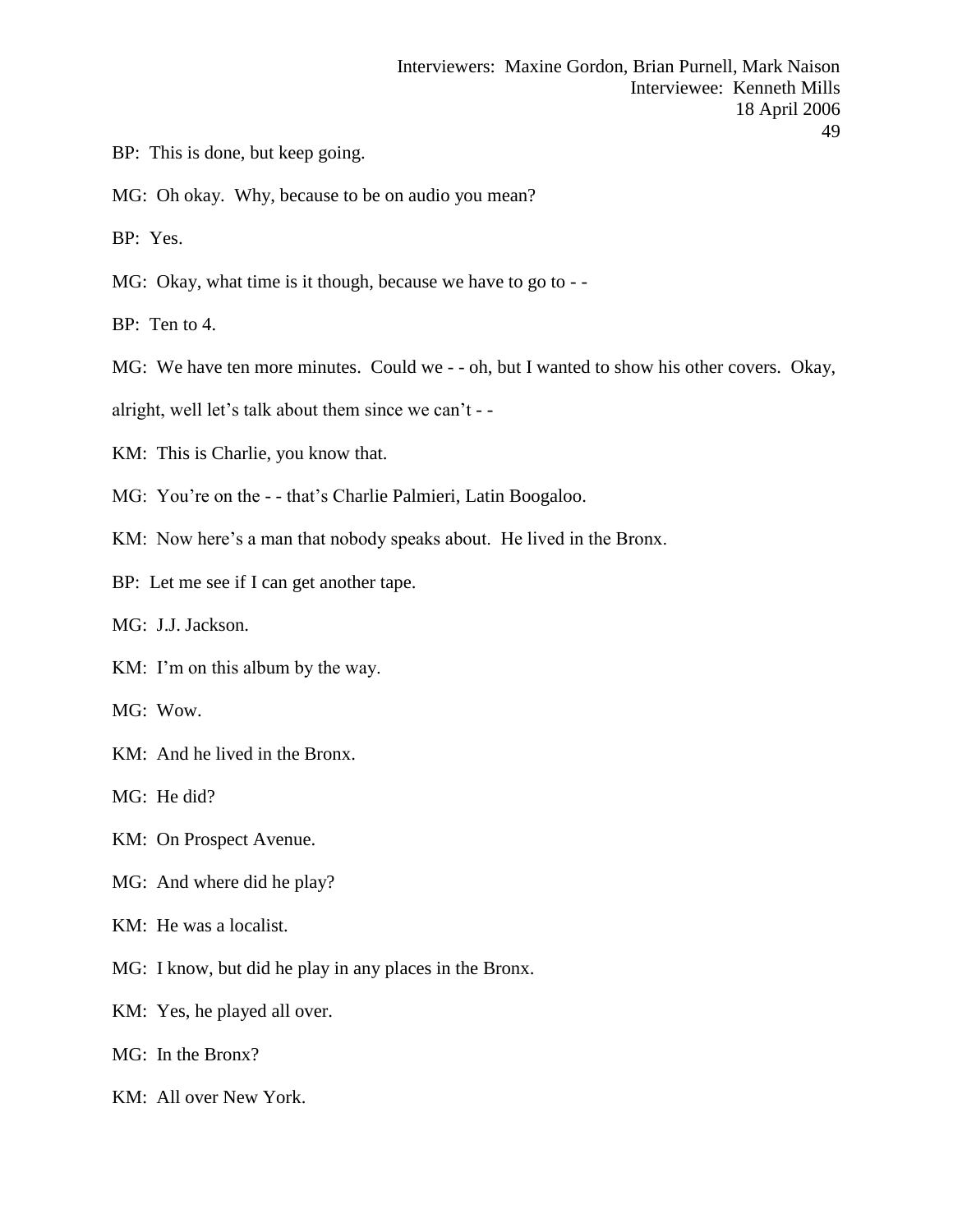- MG: Born and raised in the Bronx.
- KM: Not only in the Bronx, downtown. "It's Alright". "It's Alright" was his big hit. [Sings]
- It's alright - da da da da da. That's one of his big themes.
- MG: He maintains restaurants in New York and London? Is that so?
- KM: Yes, he passed away.
- MG: Oh he did.
- KM: This is a guy who went to school with us, Orlando Mardin.
- MG: Oh yes.
- KM: And a good friend of mine as you can see. He knew Eddie. He lived in 900 block. He

lived in the Banana Kelly.

- MG: He did.
- KM: Orlando. He played timbales.
- MG: Wow. [Indecipherable].
- KM: And that's why I brought those albums, so you could see.
- MG: Oh, [Al Lindio] is on this.
- KM: I wasn't on there. Now I played with a --
- MG: Oh Louie Ramirez, he played with Arty Jenkins and them.
- KM: Yes, Louie Ramirez, yes. There was a saxophonist on there that I played with all the time.

He played alto sax.

MG: Where's that?

KM: I see right on the bottom line.

MG: Walter Jefferson?

KM: Yes, yes. Jean Jefferson.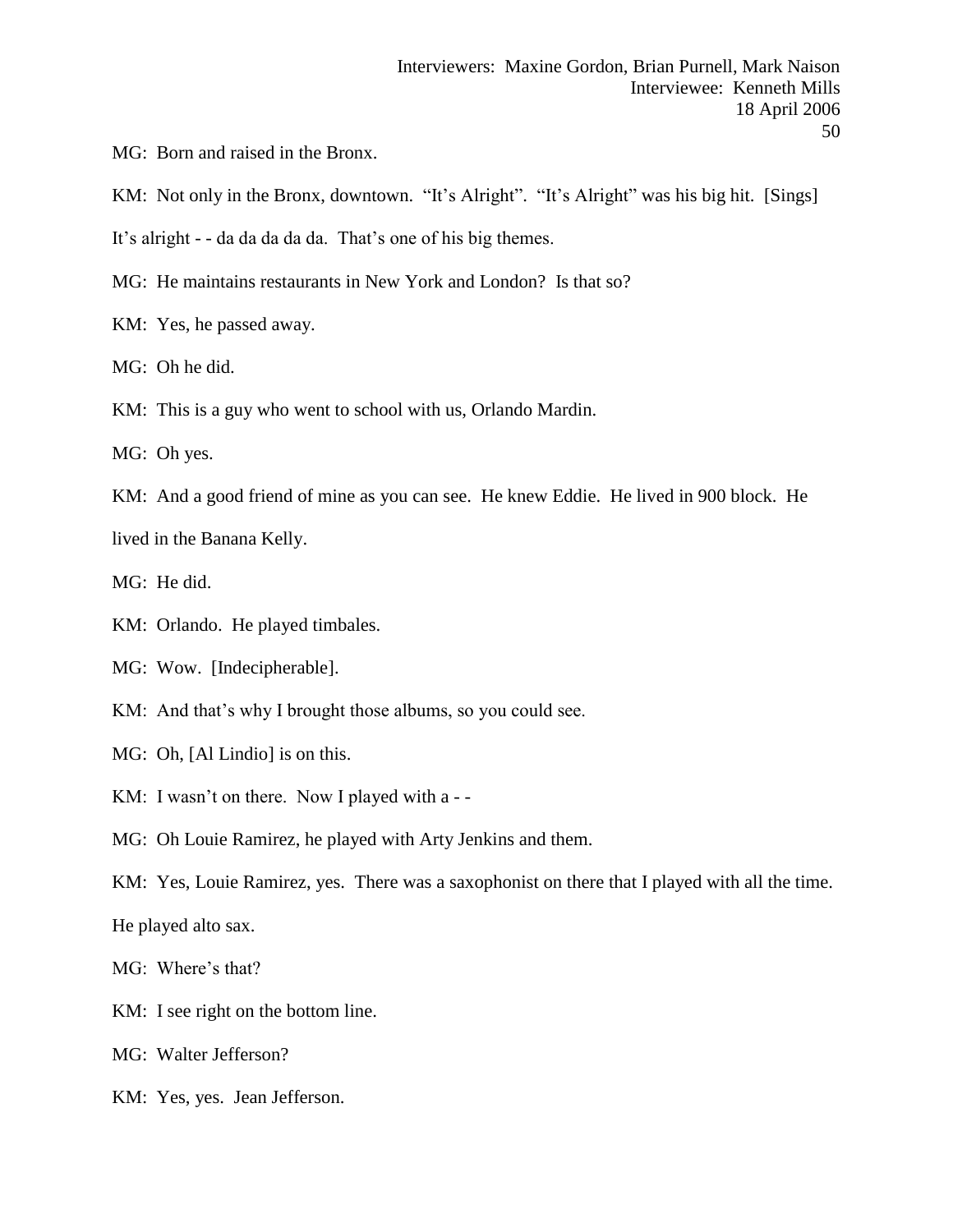MG: Charlie.

KM: Walter Jean Jefferson, and he plays - -

MG: Oh Julien Priester is on here. Louie Ramirez.

KM: Yes. Now I played opposite Julien Priester, and Max Roach.

MG: Oh it's produced by Herbie Mann.

KM: Yes. And Max Roach. Max Roach, Julien Priester, for a short time, Julien Priester. At the Jazz Gallery.

MG: Oh yes, I remember the Jazz Gallery. Who'd you play there with?

KM: I had a trio. I had a trio. They were combining jazz with the show. The show was Abbey

Lincoln, Max Roach, Booker Little, Eddie Collin, Mal Waldron, Julien Priester, [Pause] Walter

Benton. They played the show. We also had Helena Walker, and Charles Moore, who did

African dances.

MG: Oh yes.

KM: And the conga player, I can't remember his name, but he's the one who got the gig for me. He lived on Longwood Avenue, so he played conga. And they wanted a trio to play dance music. When the - - when the show was finished, people would come up on the bandstand and dance.

MG: Is this the Jazz Gallery downtown?

KM: Yes, First Avenue.

MG: Yes, on Eighth Street.

KM: Eighth Street.

MG: Yes.

KM: Yes.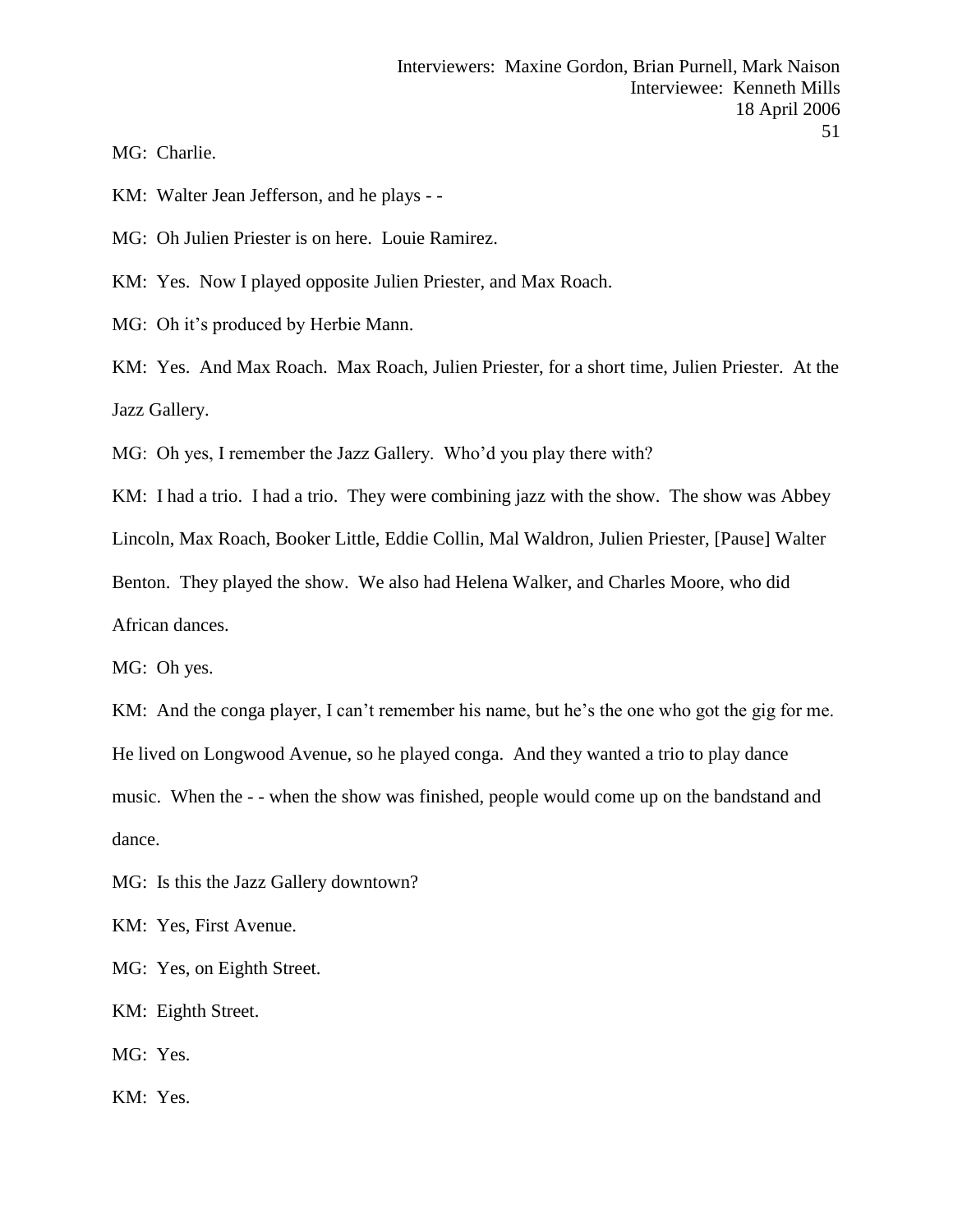MG: I remember the people dancing. Okay.

KM: That was something new. They wanted people - -

MG: Yes, they were going to try.

KM: And we stayed there a long time. Six nights a week.

MG: Perhaps - - what year was that?

KM: '60.

MG: I wasn't '60. I was too young. I didn't come until '63 downtown.

KM: '60.

MG: Wow.

KM: And I played there with - - opposite Max - - we stayed there for about - - maybe about six weeks.

MG: Oh good. That was a nice place.

KM: Five or six weeks.

MG: That was a nice place.

KM: Yes, I made a hundred twenty-five dollars, which was a lot of dough. Julien Priester left

the group. He and Max got into some kind of misunderstanding, and - -

MG: You know Max is in a nursing home.

KM: Yes, I heard. And what's his name? Britt Woodman came to take his place.

MG: Oh yes, Britt Woodman.

KM: Yes, he came.

MG: Oh he's a great player.

KM: And he was there for the duration. Until they, they closed the show. I had Alvern Bunn with me and Pat Gaskin. Pat Gaskin played bass. Pat Gaskin though also sang with a group, and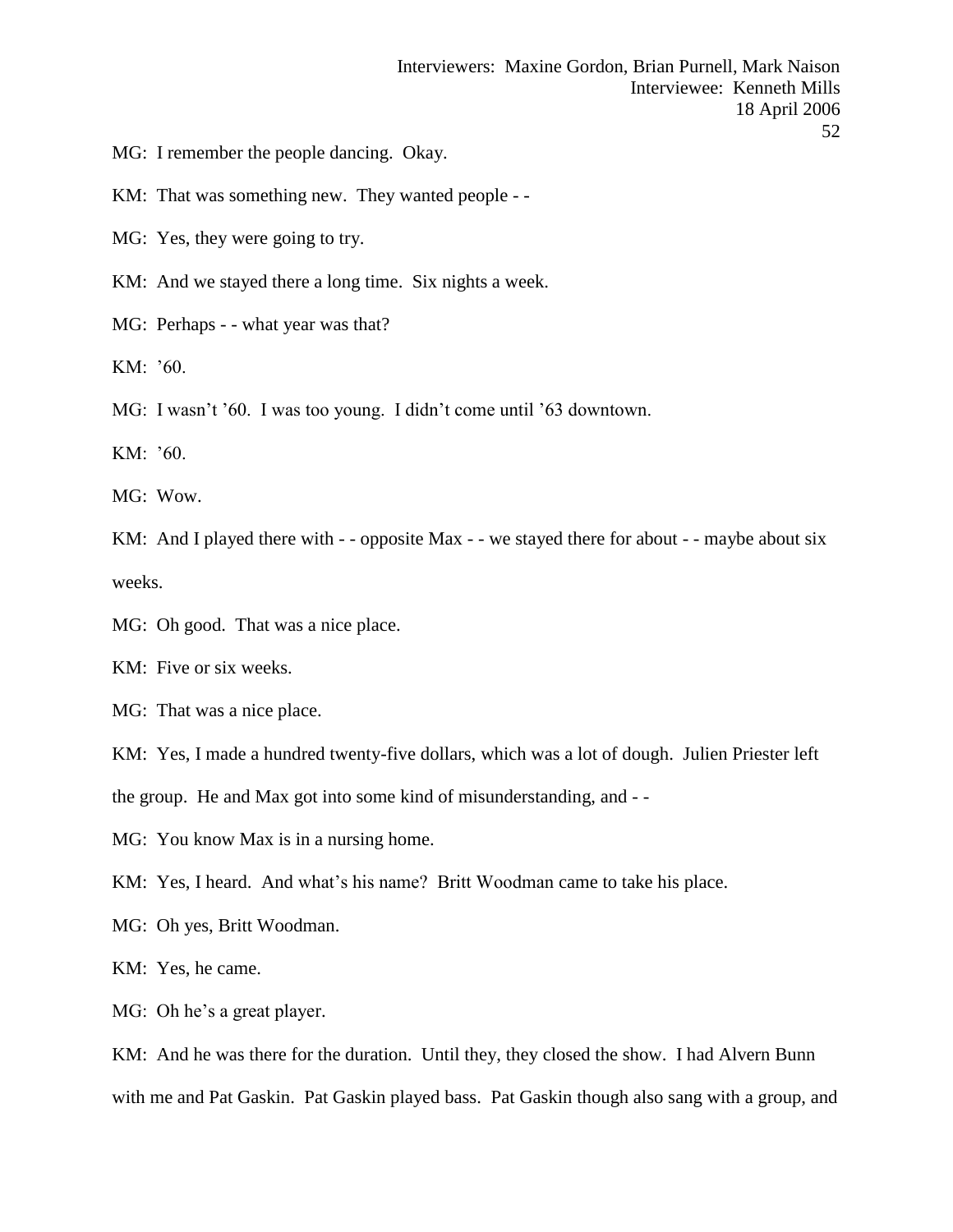sang bass. He sang with a group on Eighth Avenue, The Solid Tears. I think he sang with The Solid Tears.

MG: When did you stop playing bars and clubs?

KM: Oh, I stopped playing in the late '80s - - I started playing restaurants. I started playing with

a - - a young lady named Lillian Phillips, and her husband Jim Phillips, and they started playing

at restaurants, and I was playing before. I was playing restaurants before that, but that was really

the juncture.

MG: Did you, did you - -

KM: I have - - I have a tape of Lillian here.

MG: Was that a decision because you didn't want to play where --

KM: Yes.

MG: - - they were serving alcohol? But restaurants serve alcohol right?

KM: But it's a different venue.

MG: It's not a bar.

KM: Different venue. And people see shows, and then they deal with the show. The bars are usually rowdy. I played in - - I mean I played in almost all the bars off 121<sup>st</sup> Street.

MG: Showman's Lounge?

KM: Yes, Showman's. I played in the Apollo down there. The Apollo Bar, which was

homosexual-ville. There's a bar on 125<sup>th</sup> Street, right on the corner of St. Nicholas, right next to the motion picture theater. There was a motion picture theater there.

MG: I'm thinking because I'd always take the train there.

KM: I played in there for a couple of weeks, until a guy tried to pick me up, and then I had to leave there. That will come to me.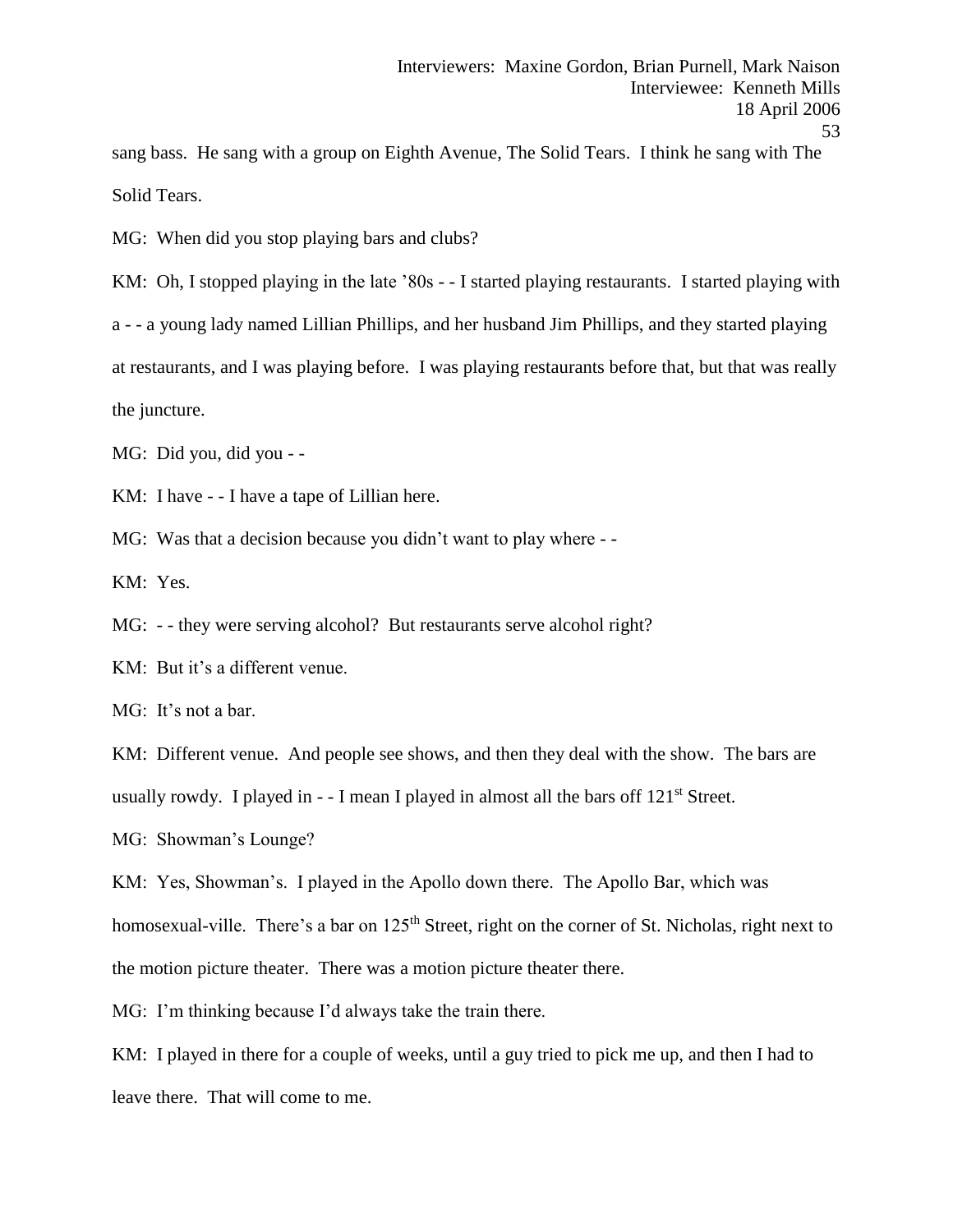- MG: You remember the Braths right?
- KM: Yes.
- MG: Elombe and Kwame Brath?
- KM: And John, who was [Drake's] brother.
- MG: Drake, right.
- KM: John.
- MG: We've interviewed all of them.
- KM: Okay.
- MG: And I see Kwame quite a lot. Quite often.
- KM: His - John's wife works at my school.
- MG: Oh no kidding.
- KM: Jacqueline Brathwaite. She's a teacher at my school.
- MG: Oh that's great.
- KM: Nice lady. Nice lady.
- MG: That's a nice family.
- KM: I mean a real lady man. I mean, you know.
- MG: That's a beautiful family. Very interesting. Right? Very interesting all of them. They had
- a group, The Jazz Art Society.
- KM: Right, they used to give stuff at 99, and I used to go up there. I didn't perform, because they hired other people, but I used to go up there to hear.
- [END TAPE ONE, SIDE TWO; BEGIN TAPE TWO SIDE ONE]
- MN: Tell us a little bit about your church and what your wife is doing.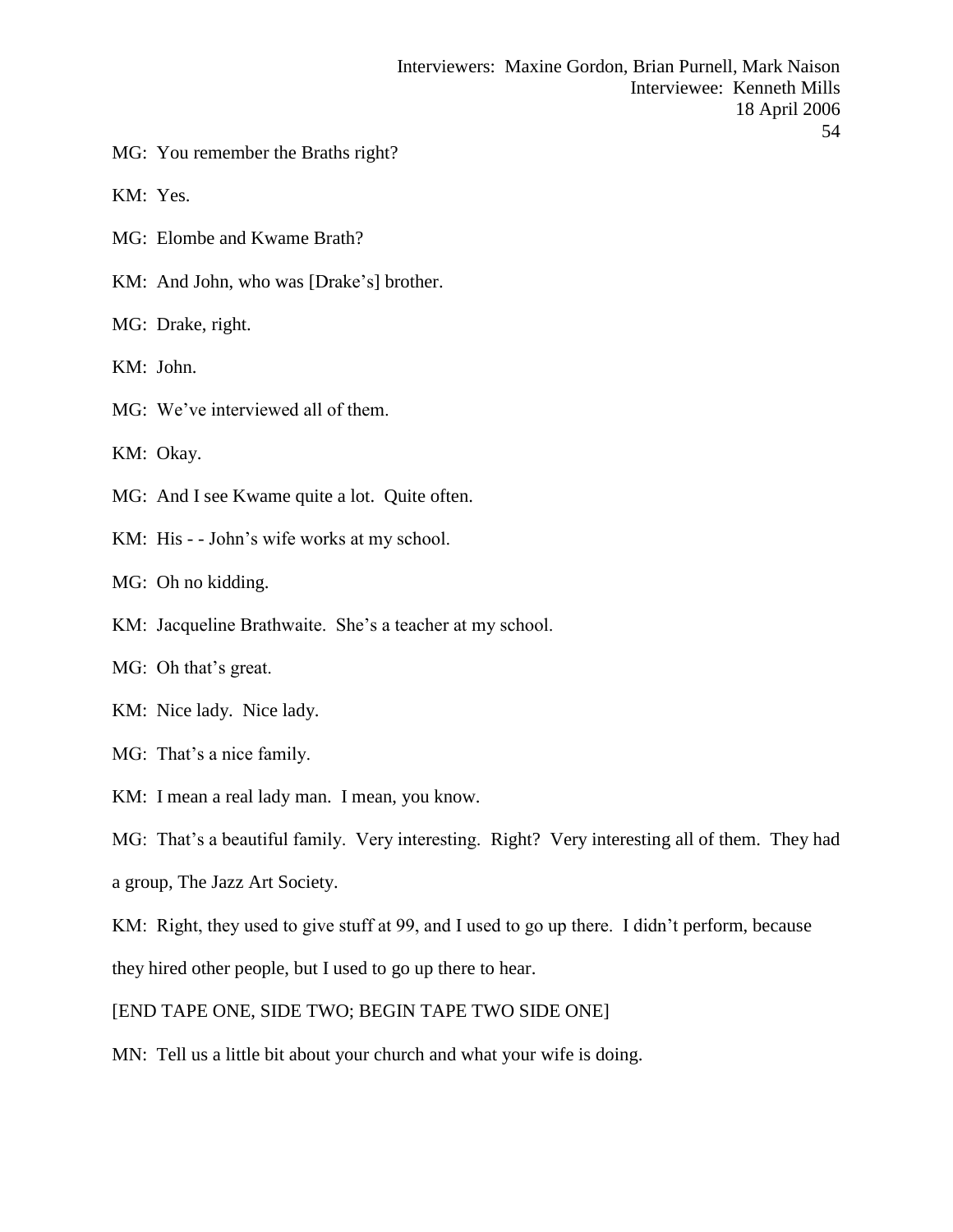KM: I showed - - an album. I have an album here that I recorded and her name is on there. And - - Lillian Holloway Mills. I did the arranging. There's two bands on here. I'm with The Forces of Freedom. And the other band is The Pages of History. And Mrs. Gordon asked me about my wife, and I told her that she has a church. She's the pastor and founder of Trinity Tabernacle of Truth Ministry Incorporated, and that's located on 4047 Laconia Avenue in the Bronx.

MN: In the  $-$  - in the  $-$ 

KM: Williams - - in Williams - -

MN: In Williams - -

KM: [Indecipherable] And I played there. I play the services.

MN: How long has this church been in existence?

KM: Almost ten years, almost a decade. Almost a decade.

MN: Was this her first church?

KM: Yes. She's the pastor and founder.

MN: Now what was her background before this church that - - and how did evolve that she moved into this?

KM: She sang with the group.

MN: Right.

KM: She sang with The Forces of Freedom. Then she decided to go into the ministry.

MN: Did she go to a seminary?

KM: She went to Brooklyn Tabernacle - - of Truth. I mean Brooklyn Tabernacle which is on

Norstrom in Brooklyn. She went there to school. And I played at that church as well. And then she started her own church.

MN: And are most of the people from the Williamsbridge area? Or do they come from - -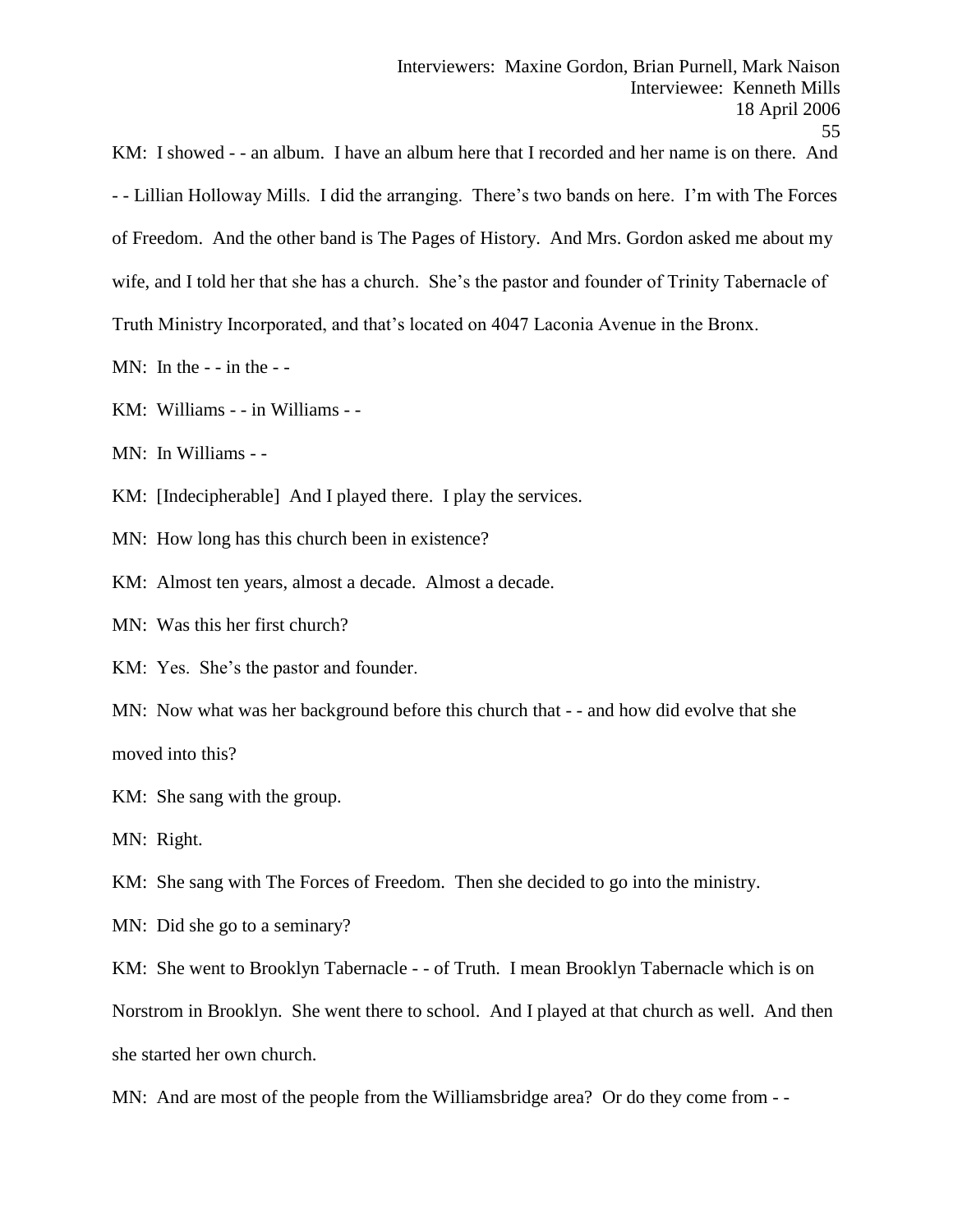KM: They come from the Co-op City area, because that's where we live. Co-op City. We have people that do come from the Williamsbridge area that attend the church. So, I play there on Wednesdays, Fridays, and Sundays, they have services.

MN: Now you play organ?

KM: Piano.

MN: And are there other - -

KM: My wife doesn't like organs.

MN: Right, so you play piano and are there any other instrumentalists with you?

KM: My wife plays drums.

MN: Wow.

KM: She's something else. She's fantastic. And she preaches. Reverend Doctor Lillian H.

Mills, that's who she is. I'm very proud of her.

MN: And do the two of you have children?

KM: Two.

MN: Are they in the Bronx?

KM: Yes. Kenneth and Kendell. KenDELL. Kenneth and Kendell.

MN: Did they pursue music?

KM: No. Kenny played for a while. Kenny likes drawing, and he got that from me. I know

that, because I like to draw, so he's a - - mapmaker. He likes drawing maps.

MN: And how did you get into the security industry?

KM: I'm like a liaison between the Board of Education and the police department. They don't have that kind of title at the school. They call them school aids. So I'm on the school aid, but in 1998 Giuliani took over, had the police took over - - take over the schools, so I just went on in.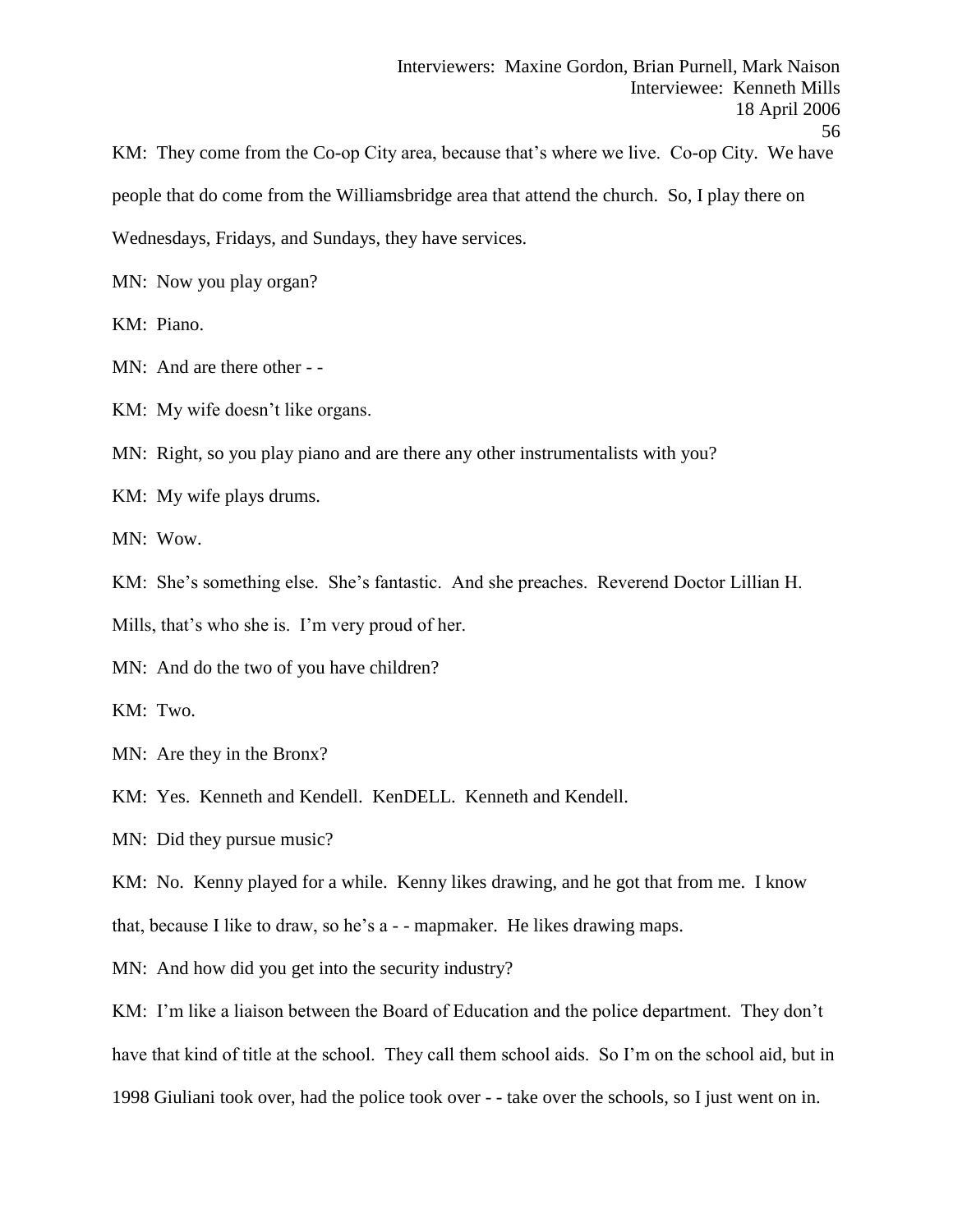MN: Now you were a - - New York City police officer?

KM: I worked for - - I was a specialist with the Police Athletic League.

MN: Oh okay.

KM: That is special events, and community affairs. And I'm still with them. I'm still with them.

MN: Did you still - - was this mostly in the Bronx, or the entire city?

KM: The entire city. I did all the - - I did all the special events. Excuse me. I played for

anything the police department gave me. Anything the Police Athletic League gave I played. I

started off by playing for - - retirement breakfasts for the department. I represented the Juvenile

Aid Bureau. That's what they called it at the time, in the early '60s. They called it the Juvenile

Aid Bureau. Now they call it Youth Service. But I represented that. I played for the breakfasts.

I played for the dinners, you know, that kind of thing.

MN: Now, what high school did you go to?

KM: Morris.

MN: You went to Morris, and what year did you graduate?

KM: '54.

MN: Fifty - - the same year as Jim Pruitt.

KM: Yes. Jim Pruitt. I don't remember Jim Pruitt in the school though. But yes, '54.

MN: Now did you play music when you were in Morris?

KM: Yes I was playing with Oliver Bino. Oliver Bino was playing in Morris High School.

Stanley Warden, Bubby Turner. They call him Franshaw Turner.

MN: Now were there any teachers there who - -

KM: Bobby Beech - -